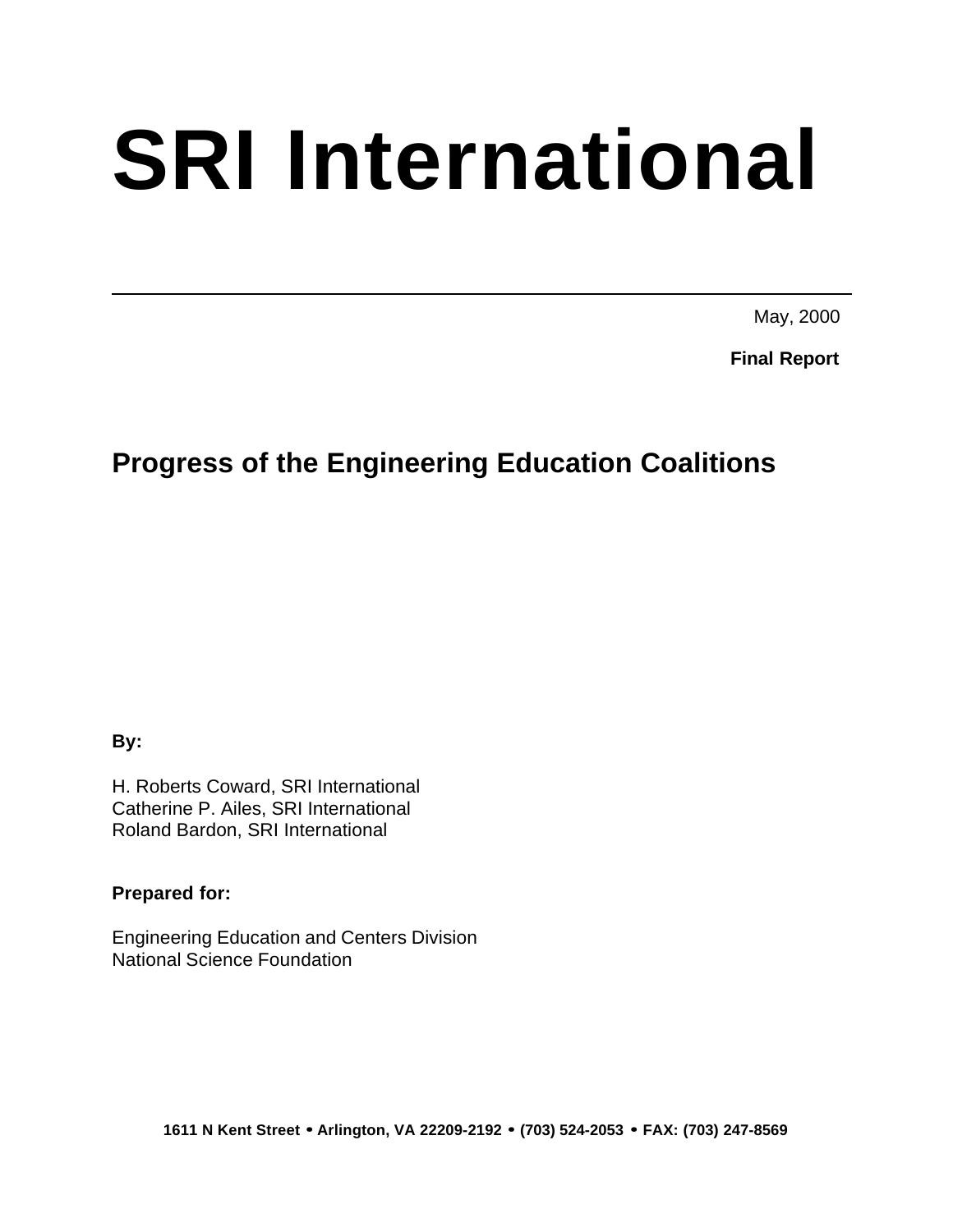### **Acknowledgments and Disclaimer**

SRI International wishes to acknowledge the extensive and detailed assistance, as well as the hospitality, of the many Engineering Education Coalition faculty and other participants – especially students, as well as university administrators and staff, who aided in providing information to the study team that performed this effort. Of special note are the efforts of the team from SRI's subcontractor COSMOS Corporation, who performed much of the field research, which involved eleven campus visits by COSMOS and SRI personnel. The encouragement and helpful review of NSF staff members, including Ernest Smerdon, Susan Kemnitzer, and Linda Parker are also greatly appreciated.

The views expressed in this report are those of SRI International alone, and do not necessarily represent the views of the National Science Foundation or the U.S. government.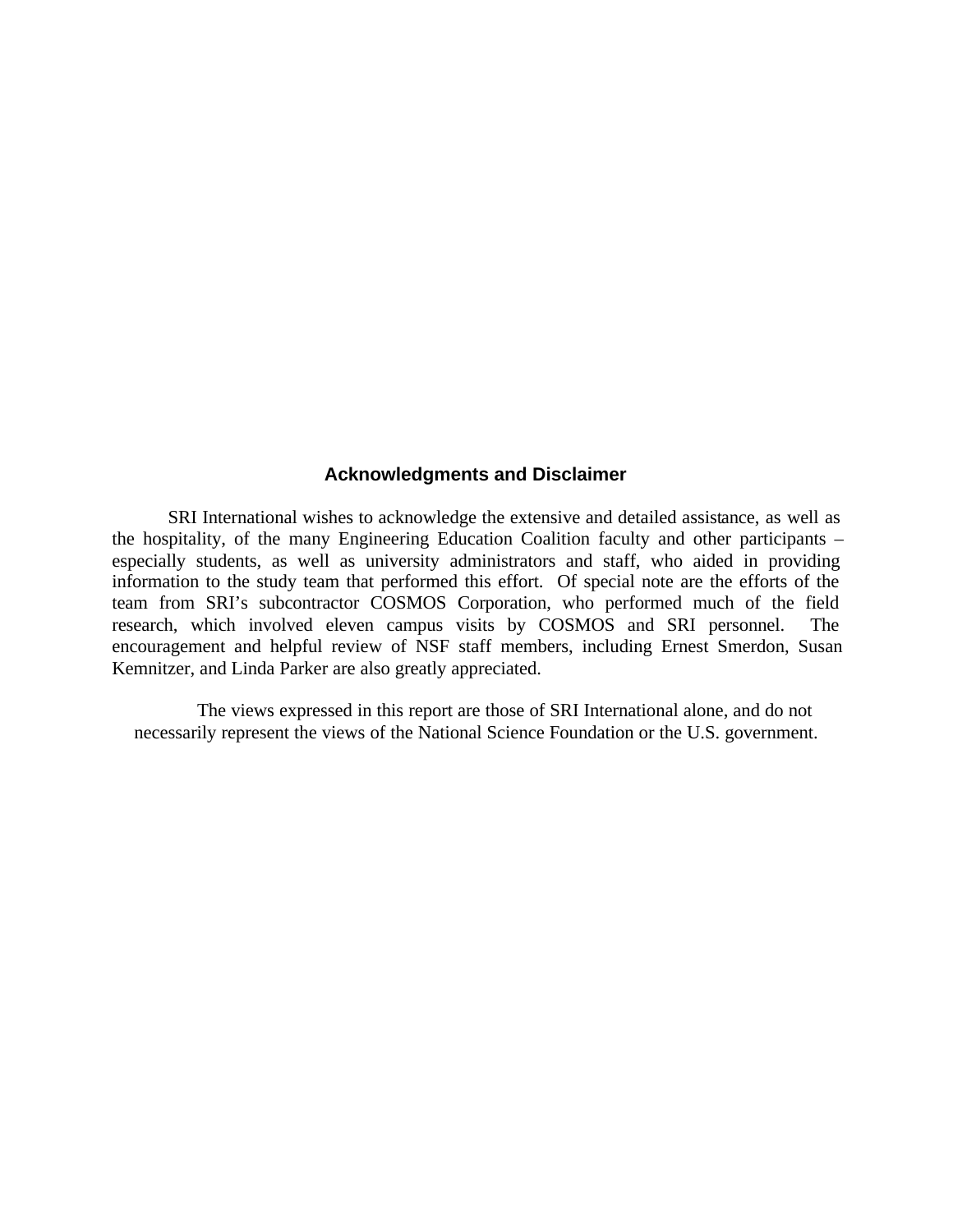# **TABLE OF CONTENTS**

| D. |                                                  |  |
|----|--------------------------------------------------|--|
| Е. |                                                  |  |
|    | <b>III. FINDINGS FROM CAMPUS-LEVEL PRINCIPAL</b> |  |
|    |                                                  |  |
|    |                                                  |  |
|    |                                                  |  |
|    |                                                  |  |
| Е. |                                                  |  |
| Е. |                                                  |  |
|    |                                                  |  |
|    |                                                  |  |
|    |                                                  |  |
|    |                                                  |  |
|    |                                                  |  |
|    |                                                  |  |
|    |                                                  |  |
|    |                                                  |  |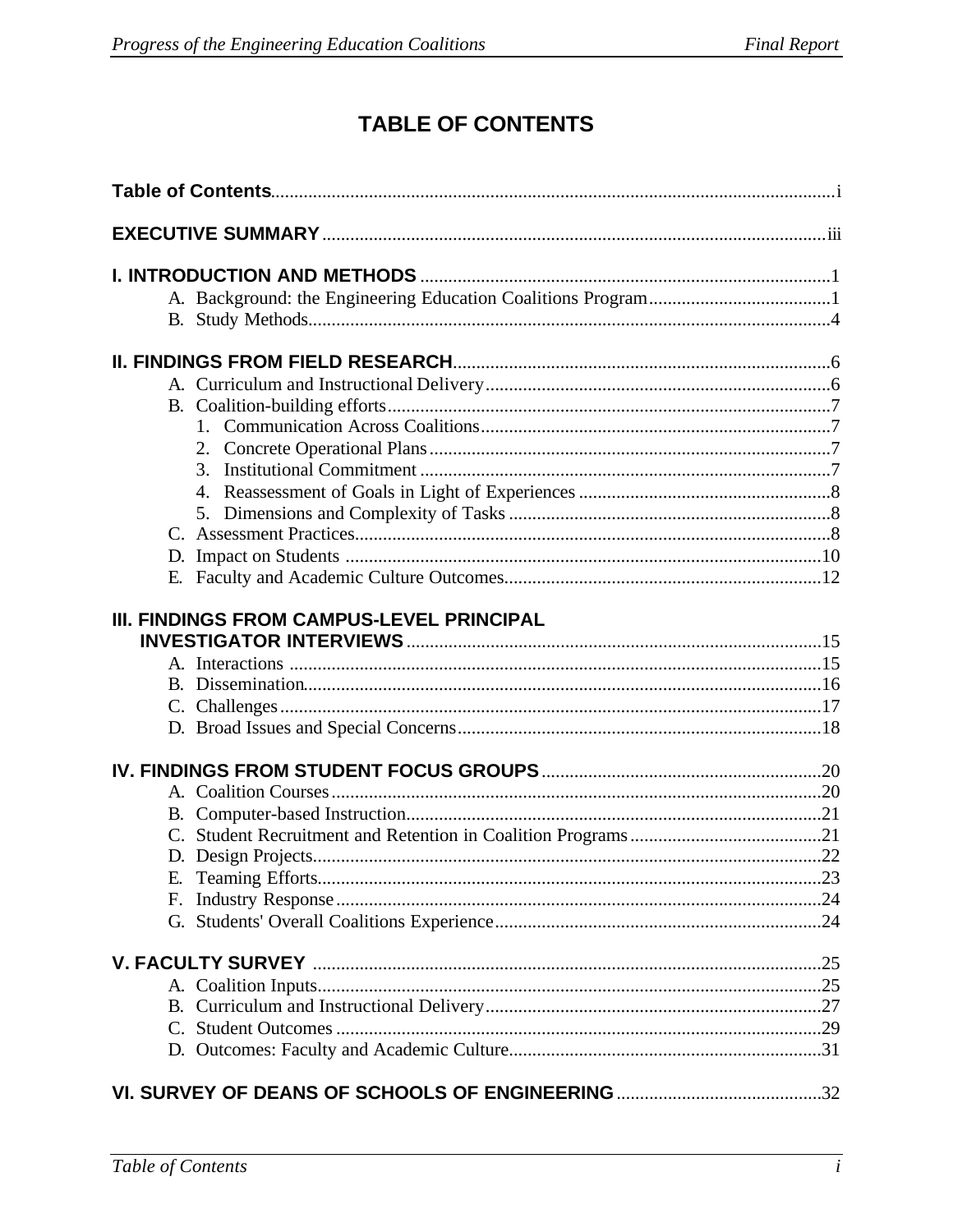| <b>ATTACHMENTS</b> |  |
|--------------------|--|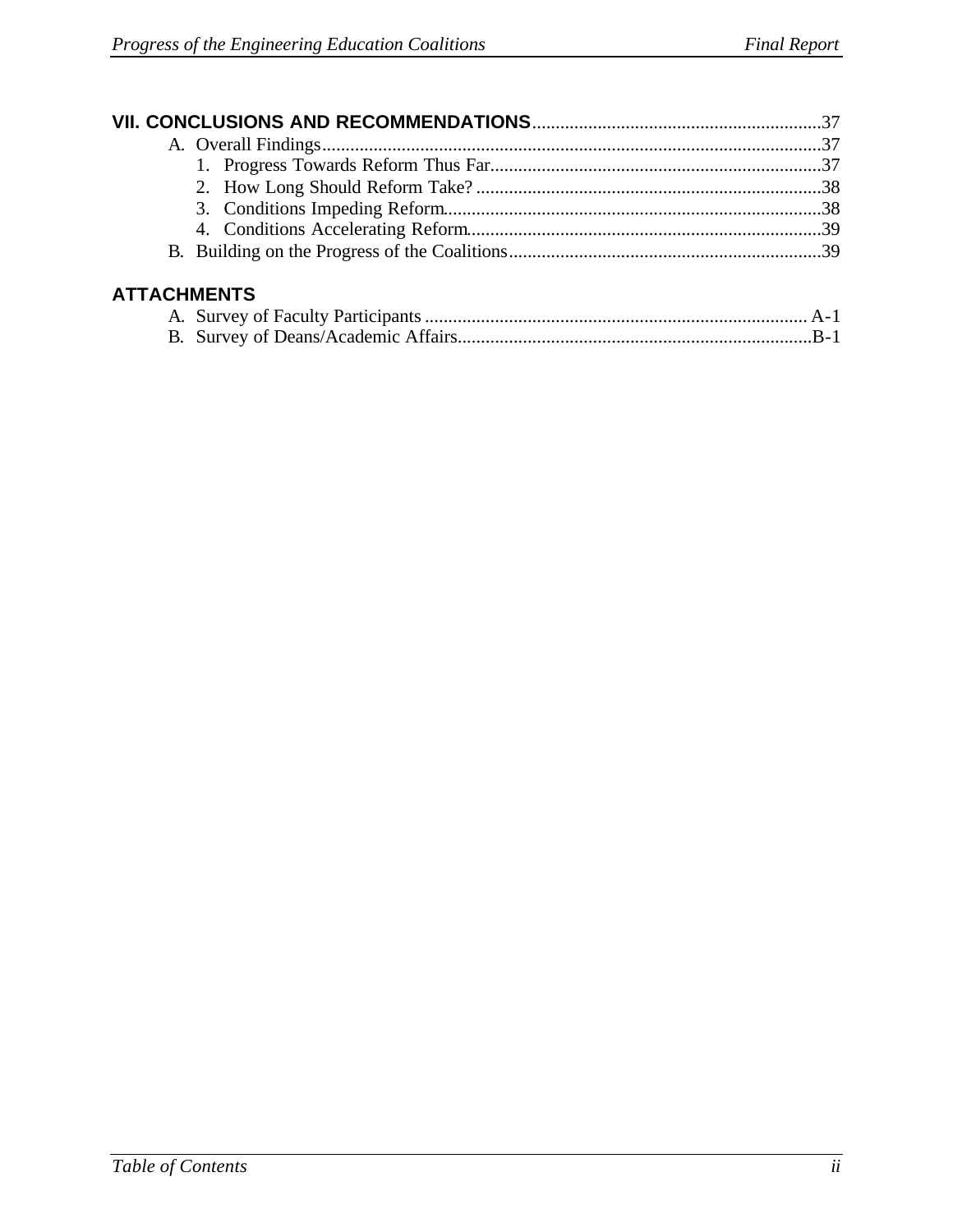# **EXECUTIVE SUMMARY**

The need for significant changes in the character of engineering education emerged in a series of studies beginning in the mid-1980s, culminating with the 1989 Belmont Conference on *Imperatives in Undergraduate Engineering Education*. The National Science Foundation (NSF) responded to this challenge in 1989 with the announcement of the Engineering Education Coalitions, an initiative to support a small number of major Coalitions of U.S. institutions in a multi-year effort at a level of \$2-3 million for up to five years to pursue the vision and goals outlined in their proposals within the NSF Program's objectives. Over the course of three annual competitions, NSF funded six Coalitions. Program goals included:

- a dramatic increase in both the quality of engineering education and the number of degrees awarded in engineering, including those to women and underrepresented minorities;
- the design, implementation, evaluation and dissemination of new structures and approaches affecting all aspects of undergraduate engineering education;
- the establishment of new linkages among all types of U.S. engineering institutions, large and small.

At the mid-term of the Program's prospective life span, NSF desired a review that would synthesize the broad variety of information available on this complex endeavor in order to provide a description of the progress of the Coalitions Program during its first five years of operation. The intent was not to evaluate either the Program overall, or any individual Coalition or its members, but to capture an overview of the progress of the coalitions collectively toward achieving the Program goals. Consonant with the complex character of the Program, SRI International, working with COSMOS Corporation, conducted a multidimensional study that used a variety of information gathering tools and sought to derive from the results a comprehensive picture that would meet NSF's requirements. The elements of the study consisted of:

- 1) Archival review;
- 2) Field visits to the lead and one other member institution in each Coalition;
- 3) Focus group interviews with students using Coalition-developed products;
- 4) Telephone interviews with the Coalition leader at institutions not visited;
- 5) A survey of faculty participants in Coalition projects at the various member institutions;
- 6) A survey of deans of engineering schools and colleges not involved in a Coalition.

The time-frame of the study was essentially the prospective midpoint of the Coalitions' life span – 1997-1998 – the point at which they were being reviewed for their second phase of funding, depending on which competition had funded the individual Coalitions.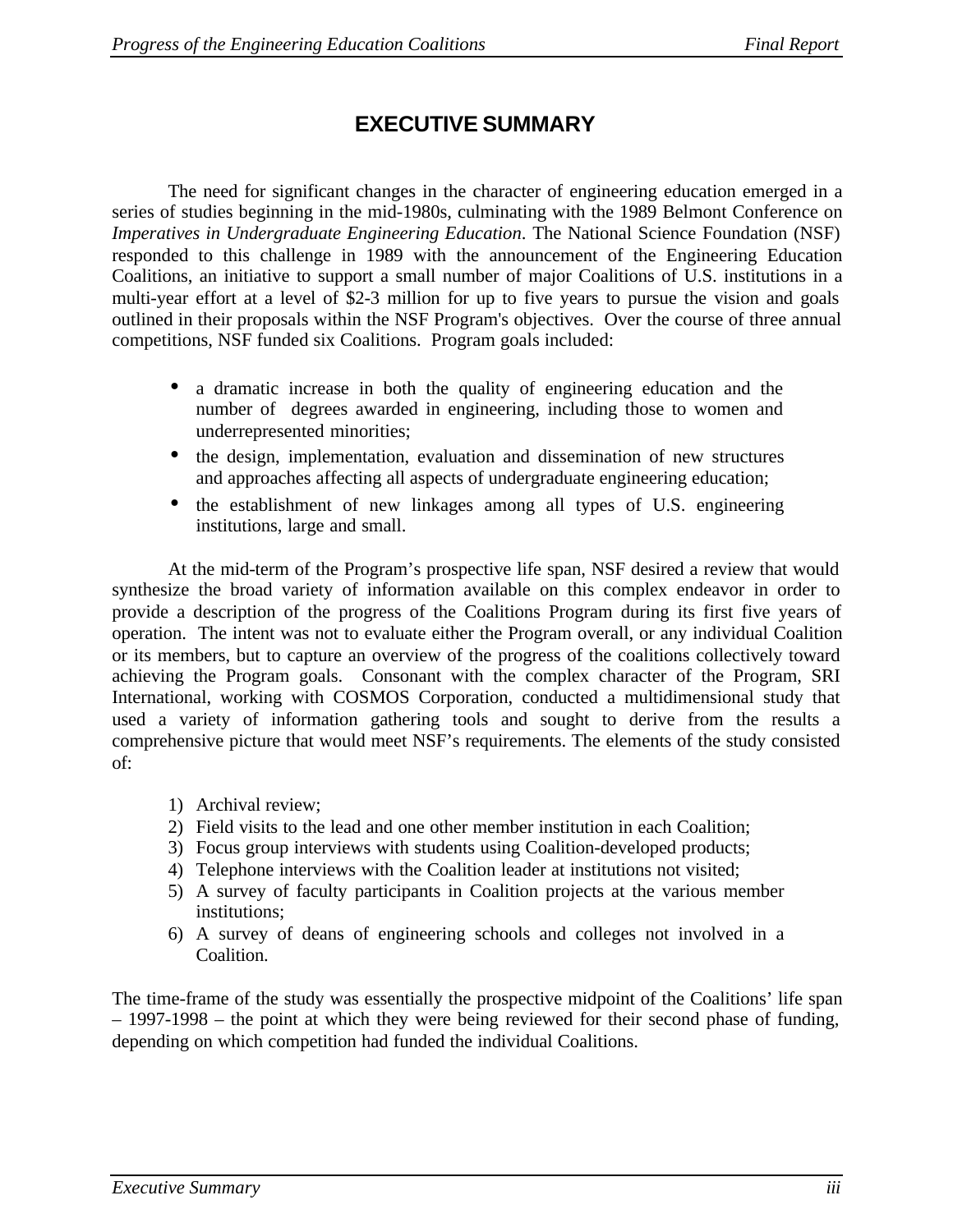The Coalitions Program has had many important impacts during the first five years, but these cannot be said to be "the comprehensive and systemic new models for engineering education reform" anticipated. Most impacts had been intra-institutional, indeed, intradisciplinary. Participating institutions cover less than one-third of engineering faculty and one quarter of engineering students in the United States, and not all of their engineering faculty and students participate in Coalition-influenced courses. Dissemination is nominal at this stage: there have been many conference presentations and much exchange of information, but the Dean survey showed very limited evidence of actual adoption outside participating institutions, and there remains resistance within even those, ranging from the resistance of conservative faculty to the "not invented here" syndrome. Participating faculty are enthusiastic and generate a wide variety of innovations, but are not temperamentally suited, nor professionally motivated, to generate the follow-on documentation that aids in adaptation or adoption at other institutions. Coalition products generally get good reviews, but primary interaction between the innovators and the rest of the community is fleeting, documentation limited, and adaptability widely questioned. Costs in terms of faculty effort, equipment, and customized classroom configurations are high. Coalition courses add to student workloads at a time when there is pressure to reduce the number of credit hours needed for an engineering degree.

Information on student outcomes was derived primarily from a survey of faculty participants and a series of focus group interviews with students, which were carried out during the field research visits. Faculty regarded students taking Coalition courses as rating highly on Coalition-related criteria such as working in groups and tackling interdisciplinary projects. Both surveyed faculty and student groups agreed that the workload associated with Coalition-based courses was heavier than traditional ones, and was perceived as a negative by both groups. The students, however, generally recognized that the effort had given them valuable experience, often to their advantage in the job market and other long-term professional prospects.

Many problems were identified in the course of the study, but the Coalitions have made progress. Many materials have been developed, pedagogical research legitimized as part of the academic reward structure, and, perhaps most important, significant contributions made to the efforts of U.S. engineering education to meet ABET 2000 criteria. The complexity of the task of "comprehensive curriculum restructuring" is perceived by Program participants as being greater and more difficult than envisaged in the time-frame imposed on the original Program. However, given the complex problems facing undergraduate engineering education when the Program began and the changes that have occurred since then, the Coalitions Program was widely viewed as the right thing to do at the time, and as having provided the critical funding increment to get things moving. There is, in fact, widespread concern about how the momentum initiated by the Program will be sustained when Coalition funding is phased out.

With several years of funding remaining in the Coalitions Program, there are important opportunities to build on the progress that has been made. A significant base of enthusiastic human resources has been developed, as well as a wide range of products that meet Program criteria. The Program can seek to enhance the adoption of the best work produced by assisting in selecting the "best of the best" and encouraging the types of documentation and dissemination efforts that will facilitate the spread of these products through the engineering education system.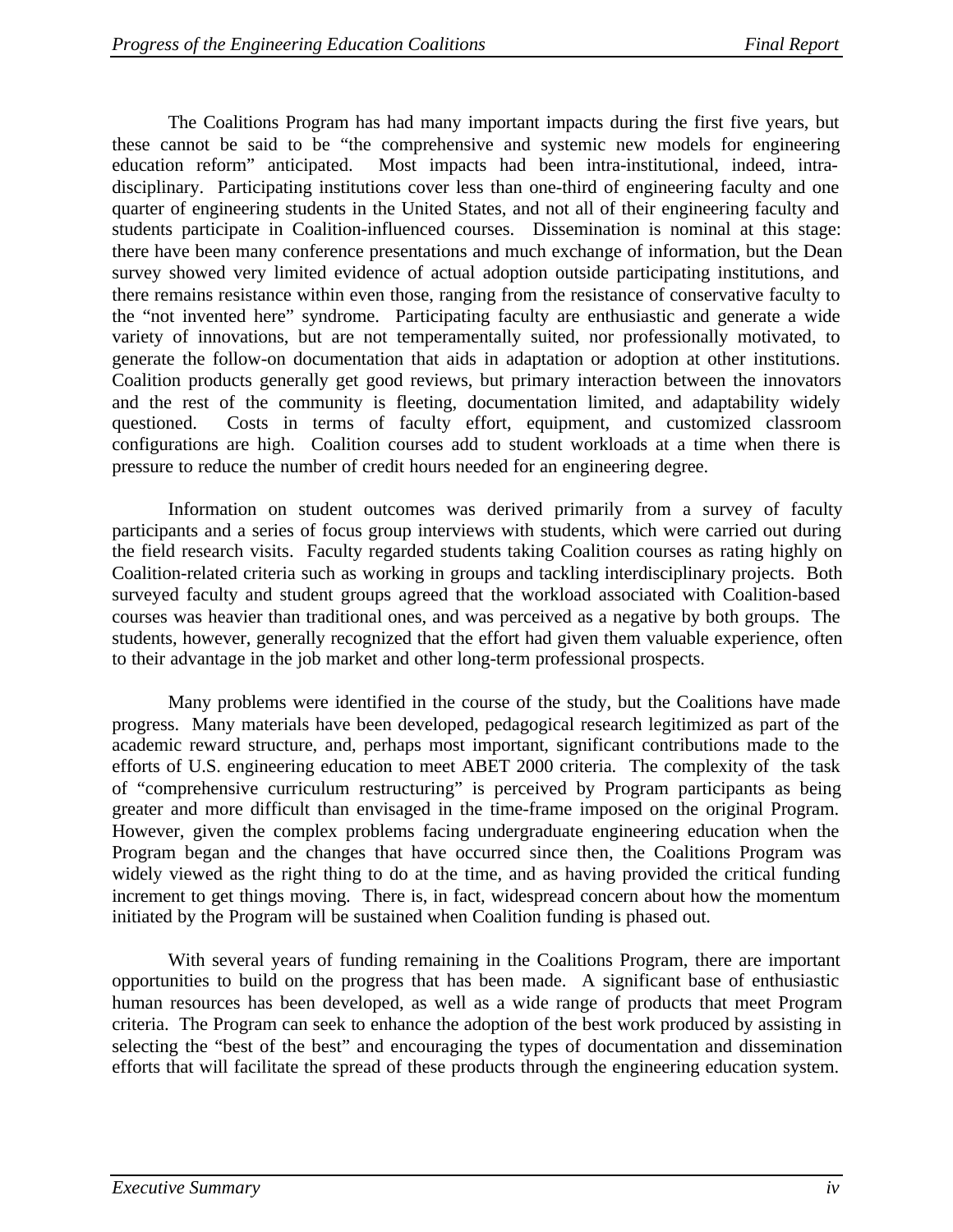# **I. BACKGROUND AND METHODS**

# **A. Background of the Engineering Education Coalitions Program**

The need for significant changes in the character of engineering education emerged in a series of studies beginning in the mid-1980s, culminating with the 1989 Belmont Conference on *Imperatives in Undergraduate Engineering Education*. Among the needs identified during this period were: a shift from disciplinary approaches toward broader synthesis of knowledge and interdisciplinary modes of operation, including the ability to work in teams; a systems approach to problem-solving; greater knowledge and consideration of social, environmental, and other implications of problem-solving efforts, along with management skills and a capacity for lifelong learning; increased ability to attract and retain students in fields of engineering, as well as increased participation of under-represented groups; more emphasis on engineering practice, including early opportunities to encounter the design process; and interaction with industry. These needs were generally viewed within the context of concerns about the ability of U.S. industry to be competitive in the emerging global economy through rapid and successful innovation.

The National Science Foundation (NSF) responded to this challenge in 1989 with the announcement of the Engineering Education Coalitions, an initiative to establish a small number of major Coalitions of U.S. institutions in a multi-year effort at a level of \$2-3 million for up to five years, to pursue vision and goals outlined in their proposals within the NSF Program's objectives. $\frac{1}{1}$  These included:

- a dramatic increase in both the quality of engineering education and the number of degrees awarded in engineering, including those to women and underrepresented minorities;
- the design, implementation, evaluation and dissemination of new structures and approaches affecting all aspects of undergraduate engineering education;
- the establishment of new linkages among all types of U.S. engineering institutions, large and small.

Over the course of three competitions, NSF funded six Coalitions. The Coalitions were implemented through co-operative agreements, a funding arrangement between NSF and the lead institution that included monitoring of the Coalitions by NSF throughout the five-year term of the award. While awards were originally intended to be for a single term, NSF decided to allow each Coalition to submit a proposal for an additional five-year award as they neared the end of their original funding.

NSF monitoring included annual site visits to Coalition institutions. An in-depth review occurred during the third year that determined whether to continue full funding or phase out funding during the remaining two years. In the fifth year of each Coalition award, each Coalition

 $\overline{a}$ 

<sup>&</sup>lt;sup>1</sup> National Science Foundation, *Engineering Education Coalitions: Program Solicitation*, NSF 89-107, Directorate for Engineering and Directorate for Science and Engineering Education, p.1.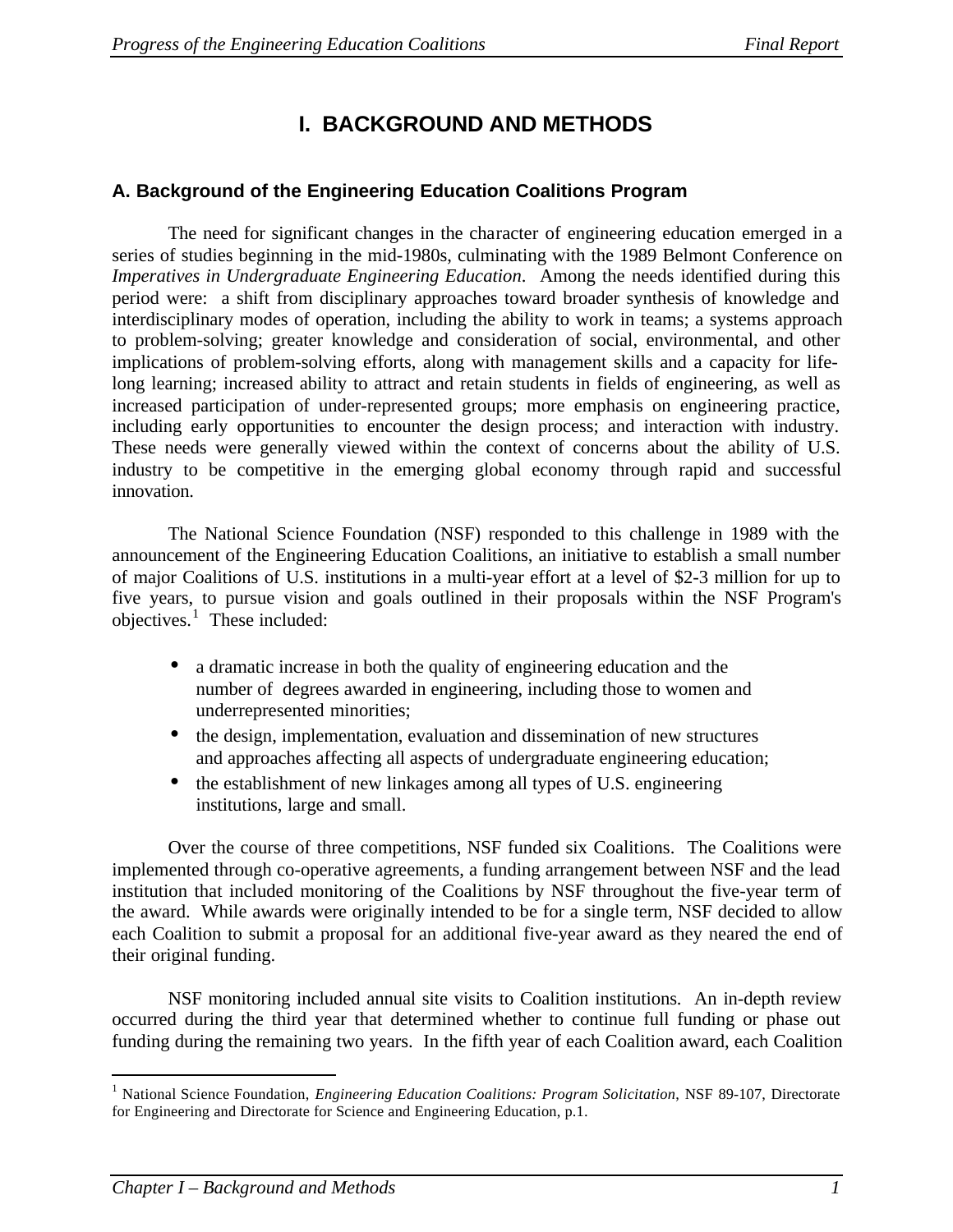had the opportunity to submit a proposal for up to five more years of funding, which was required to focus on plans for evaluation, institutionalization and dissemination. Review of these proposals determined the level of support that NSF would provide during a second five-year award. Each Coalition received on average \$2 to \$3 million per year. While collectively this represents a large block of money, field interviews pointed out that the structure of Coalitions, with a lead institution's overhead and multiple institutional members conducting multiple projects, meant that only small amounts – on the order of several thousand dollars – flowed out of the end of the pipelines to individuals and/or teams for specific projects.

The first competition funded two Coalitions, ECSEL and Synthesis. ECSEL, which stands for Engineering Coalition of Schools for Excellence in Education and Leadership, was a geographically and structurally diverse set of schools intent on the desire to incorporate design throughout undergraduate engineering education, as well as the recruitment and retention of women and underrepresented minorities in engineering. Its membership included:

| <b>ECSEL</b> (Funded 1990-94)           |
|-----------------------------------------|
| <b>Howard University</b>                |
| Massachusetts Institute of Technology   |
| Morgan State University                 |
| CCNY of The City University of New York |
| The Pennsylvania State University       |
| University of Maryland (current lead)   |
| University of Washington                |

Synthesis was the second Coalition established in 1990. Like ECSEL, geographically and structurally diverse, Synthesis has one of the most abstract and broad visions of all the Coalitions. Founded on the "synthesizing" of the teaching and learning process and its facilitation through advanced information technology. More concretely, it focused on courses in "mechatronics," the merging of mechanical and electronic devices in contemporary engineering. Synthesis membership included:

| Synthesis (Funded 1990-94)                              |
|---------------------------------------------------------|
| California Polytechnic State University-San Luis Obispo |
| <b>Cornell University</b>                               |
| <b>Hampton University</b>                               |
| Iowa State University                                   |
| Southern University                                     |
| <b>Stanford University</b>                              |
| <b>Tuskegee University</b>                              |
| University of California                                |

The second competition resulted in the 1992 funding of the Gateway and SUCCEED Coalitions. Gateway sought to develop a combination of curriculum integration and development (CID), faculty and student development (human potential development – HPD), and "embedded educational technology" (ETM). Its starting point was the "E<sup>4"</sup> integrated curriculum developed at Drexel University. Its members were: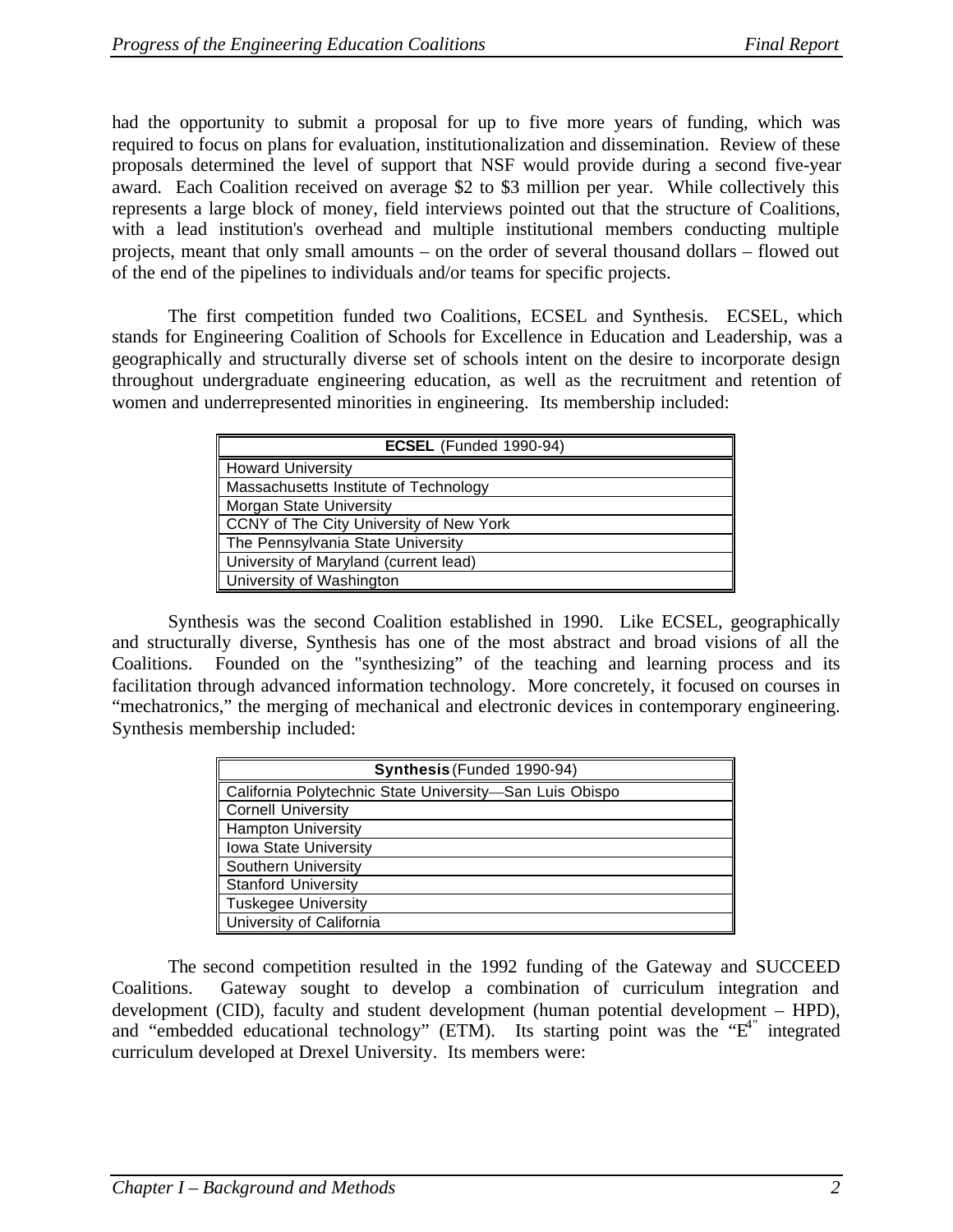| Gateway (Funded 1992-96)            |
|-------------------------------------|
| Columbia University                 |
| <b>Drexel University</b>            |
| New Jersey Institute of Technology  |
| Polytechnic University-Brooklyn, NY |
| The Cooper Union                    |
| The Ohio State University           |
| University of Pennsylvania          |
| University of South Carolina        |

SUCCEED is a geographically coherent Coalition, the "Southeastern University and College Coalition for Engineering Education." Its strategy was the development of a model "curriculum 21" aimed at the 21<sup>st</sup> century that combined an integrated engineering core with the sciences and humanities to be spread and institutionalized through its membership. The latter included:

| SUCCEED (Funded 1992-96)                            |
|-----------------------------------------------------|
| Clemson University                                  |
| Florida A&M/Florida State University                |
| Georgia Institute of Technology                     |
| North Carolina A&T State University                 |
| North Carolina State University                     |
| University of Florida                               |
| University of North Carolina-Charlotte              |
| Virginia Polytechnic Institute and State University |

The third competition funded Foundation and Greenfield Coalitions beginning in 1993. Foundation Coalition was thematically based on an integrated freshman curriculum originally developed at Rose-Hulman Institute of Technology, combined with similar development efforts at Texas A&M, which was to be adapted to its diverse membership and its concepts extended into the upper division and the full engineering curriculum. Membership was unusual in including a community college and the need for articulation of courses. Members of Foundation included:

| Foundation (Funded 1993-97)                |
|--------------------------------------------|
| Arizona State University                   |
| Maricopa Community College District (MCCD) |
| Rose-Hulman Institute of Technology        |
| Texas A&M University-College Station       |
| Texas A&M University-Kingsville            |
| Texas Woman's University                   |
| <b>University of Alabama</b>               |

The Greenfield Coalition for New Manufacturing Education is unique. A principal feature of the Coalition is its relationship to Focus:HOPE, an organization focused on civil rights and human resource development, located in Detroit, Michigan, that serves the non-traditional students who are often ignored by academia. The mission of the Coalition includes developing three new programs that focus on manufacturing engineering and engineering technology. All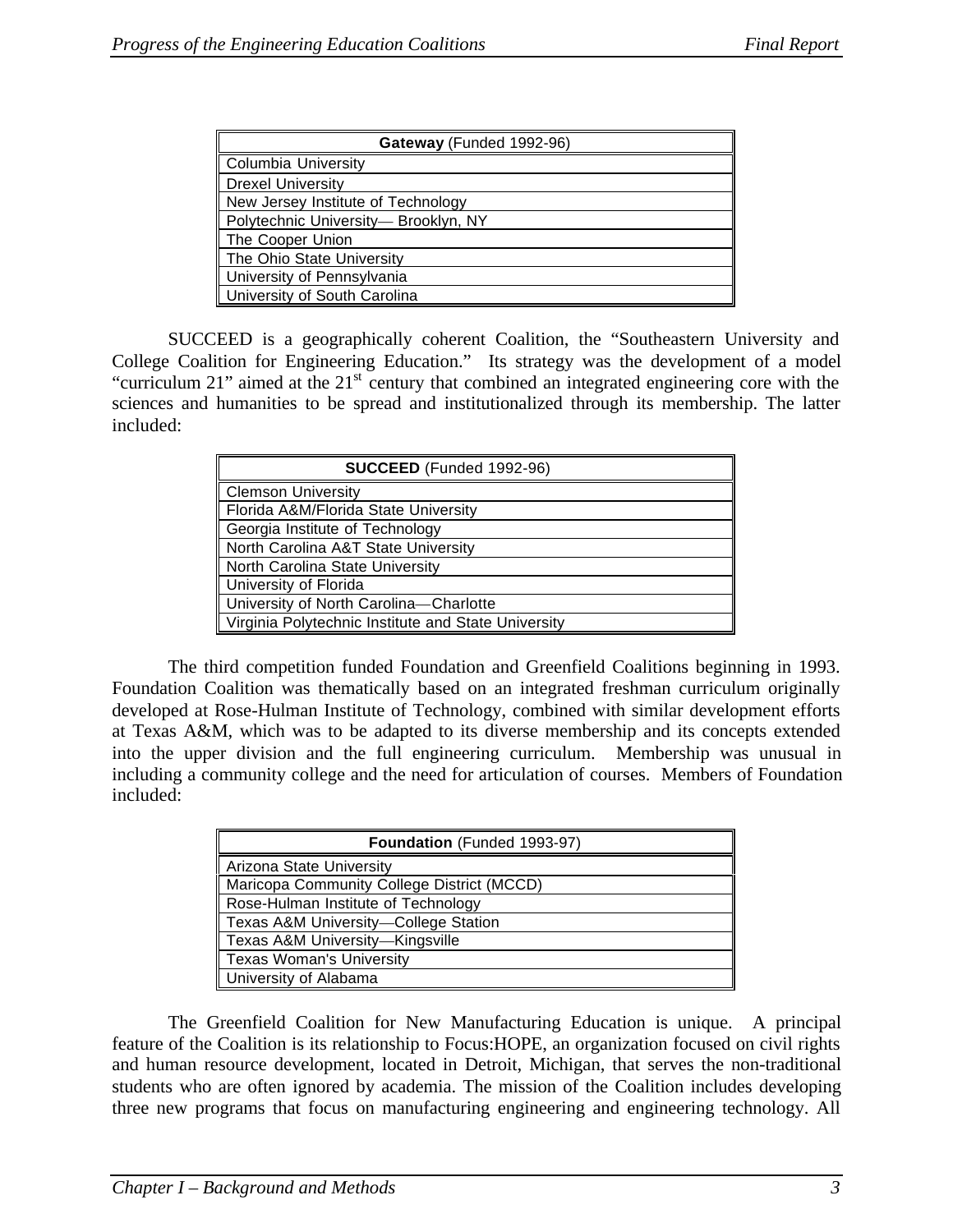but one of Greenfield's active members (Lehigh University) are located in the Detroit area, and its manufacturing focus is primarily on the needs of the automobile and related industries. In addition to Focus:Hope, the members are:

| Greenfield (Funded 1993-97)       |
|-----------------------------------|
| Lawrence Technological University |
| Lehigh University                 |
| University of Detroit Mercy       |
| University of Michigan            |
| <b>Wayne State University</b>     |

It is worth noting that three of the Coalitions were curriculum "model based": Gateway and Foundation with existing models developed by one or more of their members, SUCCEED with its objective of an integrated Curriculum 21. The other three were "theme based": ECSEL, Synthesis, and Greenfield were more conceptual in their basis, although oriented toward curriculum reform and development.

### **B. Study Methods**

At the mid-term of the Program's prospective life span, NSF desired a review that would synthesize a broad range of information in order to provide a description of the progress of the Coalitions Program. The intent was not to evaluate either the Program overall, or any individual Coalition or its members, but to capture an overview of the progress of the coalitions collectively in toward achieving the Program goals. Consonant with the complex character of the Program, SRI International, working with COSMOS Corporation, conducted a multidimensional study that uses a variety of information gathering tools to derive a comprehensive picture that would meet NSF's requirements. The elements of the study consisted of:

- 1) Archival review;
- 2) Field visits to the lead and one other member institution in each Coalition;
- 3) Interviews and focus groups of students using Coalition-developed products;
- 4) Telephone interviews with the Coalition leader at institutions not visited;
- 5) A survey of faculty participants in Coalition projects at the various member institutions;
- 6) A survey of deans of engineering schools and colleges not involved in a Coalition.

A study strategy had to be devised to provide an intellectual framework that would pull the wide-ranging aspects, activities, outputs and their impact of this extremely complex program. This involved developing an overview of program inputs, activities, outputs and their impacts. To accomplish this, a networking meeting was held early in the project, bringing together the study team, representatives from each of the Coalitions, and NSF Program staff. The objective of the meeting was to lay out the overall dimensions and context of the program being assessed, along with its varied outputs and expected impacts, aiding in the identification of contextual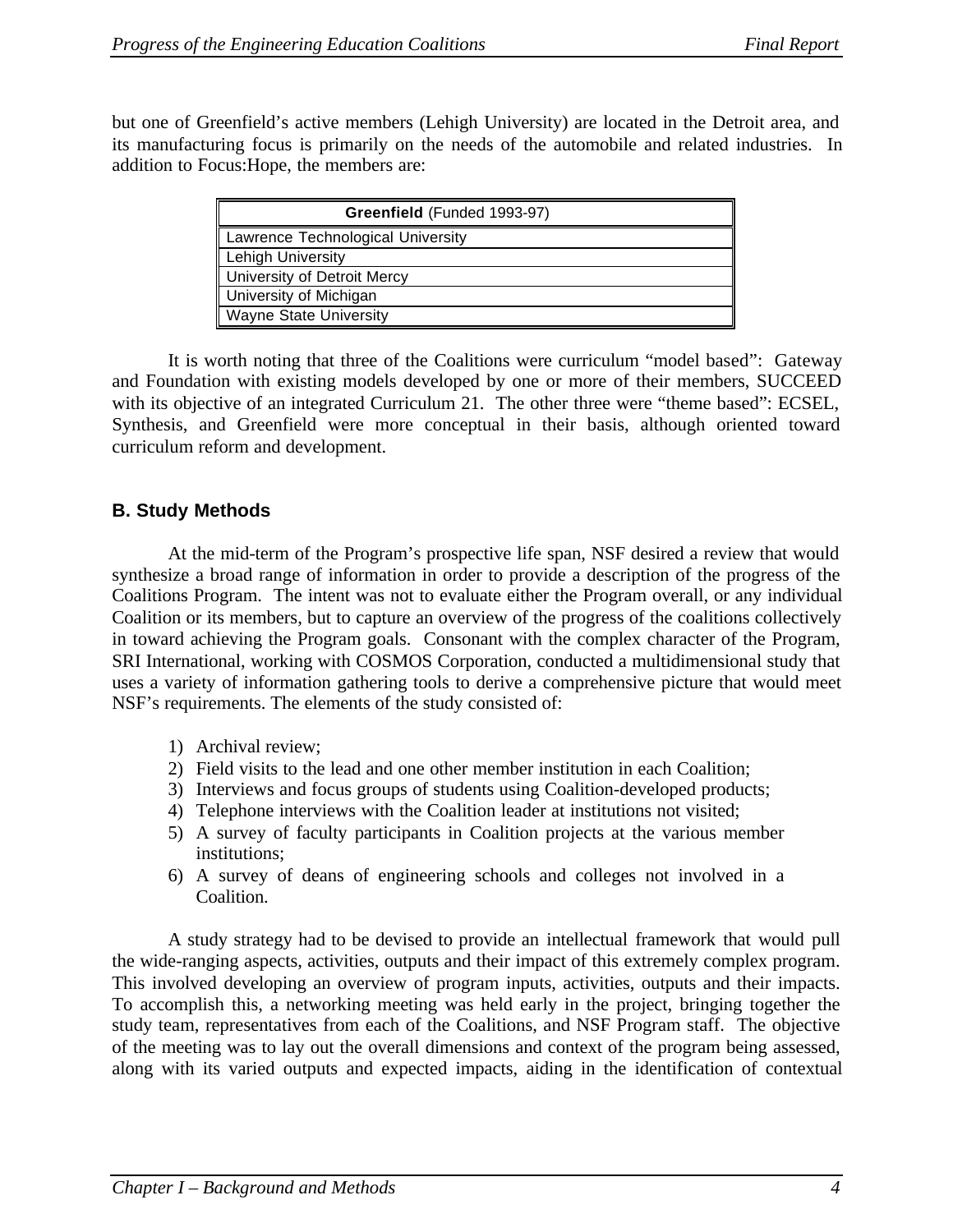issues by forcing a description of the attribution of causality among the sequences of interventions and desired outcomes of the program.<sup>2</sup>

This report is organized around the various data gathering methods used. Generally speaking, each method considered the identified program elements:

- Inputs, such as Coalition building efforts and faculty participation in Coalition-sponsored projects;
- Outputs, including curriculum materials and instruction techniques, and assessment efforts;
- Outcomes with students, faculty and changes in academic culture; and
- Impacts, in terms of the Program's goal of introducing comprehensive changes and restructuring of undergraduate engineering education.

With the first Coalitions having been funded in 1990 for an initial period of five years, the time frame of the data gathering aspects of the study occurred during a period shortly after NSF began the mid-term reviews of the Coalitions for their second five-year term of funding. Specifically, these took place during the following periods:

- 1) Field research visits (including student focus groups): April, 1997-February, 1998 – most in the fall of 1997;
- 2) Faculty survey: May 19, 1998-March 11, 1999;
- 3) Engineering school dean survey: September 29, 1998-March 22, 1999.

While the full range of data collection required nearly two years, it should be emphasized that the study could only capture a picture of the progress of the Coalitions within a limited period near the mid-term of the program. Moreover, a "snapshot" of the Coalitions was all that was intended in carrying out the study: it was in no way intended to evaluate the program overall, the individual Coalitions, or any of the members of the Coalitions.

 $\overline{a}$ 

<sup>2</sup> R.K. Yin, "The Case Study Method as a Tool for Doing Evaluation," *Current Sociology*, **40**: 121-137 (Spring 1992).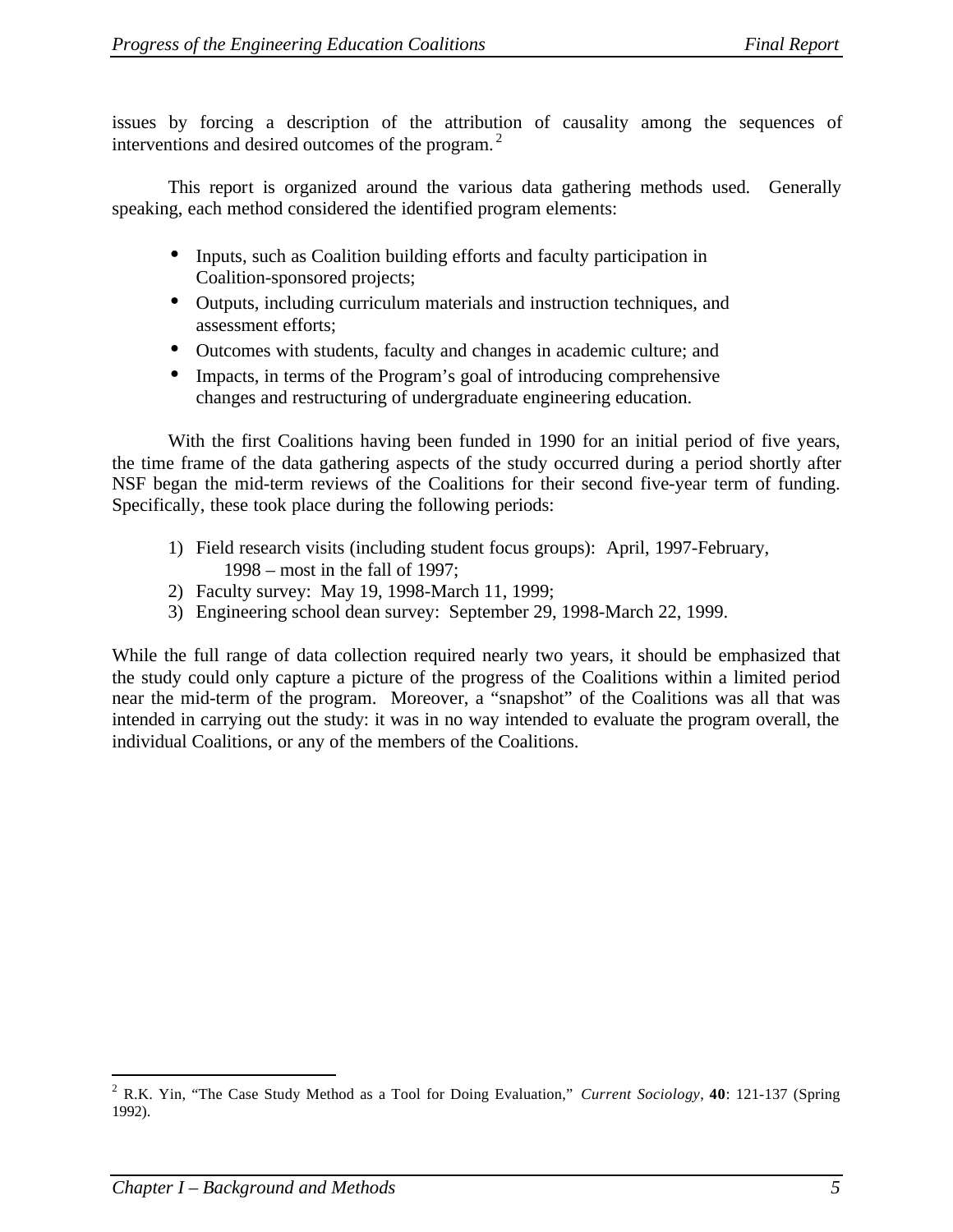# **II. FINDINGS FROM FIELD RESEARCH**

# **A. Curriculum and Instructional Delivery**

Two types of products were of special interest to NSF and therefore the main topics of data collection: curriculum and related practices (courses and instructional delivery systems) and assessment practices (see next section). The main question of interest in terms of curriculum and related practices was the extent to which the Coalitions extended the state-of-the-art of engineering education, and whether the extensions appeared to be modifications, incremental advances, or truly novel innovations.

The Coalitions supported the development of many new curriculum practices, mainly taking the form of revised or new courses in engineering. In general, curriculum practices and other related activities at the Greenfield Coalition must be considered apart from the other five Coalitions. Greenfield supports development of a new curriculum specifically in manufacturing engineering, using computer-based instruction modules in an institutional setting that is distinct from their participating institutions. The other Coalitions are trying to innovate within existing institutional settings.

Aside from the unusual organization of the Greenfield Coalition, among the other five Coalitions, all of the new courses demonstrated the variety of features desired by NSF: e.g., students working in teams rather than independently and including cooperative learning, especially in the earlier undergraduate years; increased use of contemporary educational technology, with computer-based methods of delivering courses increasingly taking the place of traditional lectures; and integration of engineering with other disciplines, such as biology, writing courses, and social science and humanities more generally. Many of the courses resulted in increased interactions with industry, with firms sponsoring courses and providing equipment, supplies, and guest teachers. One enhancement is 'just-in-time' teaching, whereby concurrent lecture and laboratory courses are sequenced so that lecture topics are covered just as they become needed in the laboratory, whereas in the past the lecture and laboratory courses might have proceeded almost independently.

Of all these changes, perhaps the most pervasive innovation across Coalitions was that of providing meaningful engineering experiences for freshmen, ranging from 'professional level' laboratory facilities to realistic design projects. (Traditionally, most engineering programs have postponed this experience until the junior or senior year.) Some of the new courses received national recognition for their quality. However, although changes in the freshman year inevitably have some impact on the teaching of upper-level courses, the Coalitions' new courses were only beginning – as of the time of the assessment – to reflect larger strategic shifts and the evolution of large-scale upper-level and cross-disciplinary curriculum changes. Most of the new pedagogical practices were 'within campus' innovations, not involving substantial collaboration at the Coalition level. Except for the changes in the introductory courses, most also were limited to one or two departments in engineering (especially mechanical engineering), not the whole school. To this extent, the innovations in curriculum and instructional delivery practices to date may still be considered incremental. Individual faculty have invested a lot of time in improving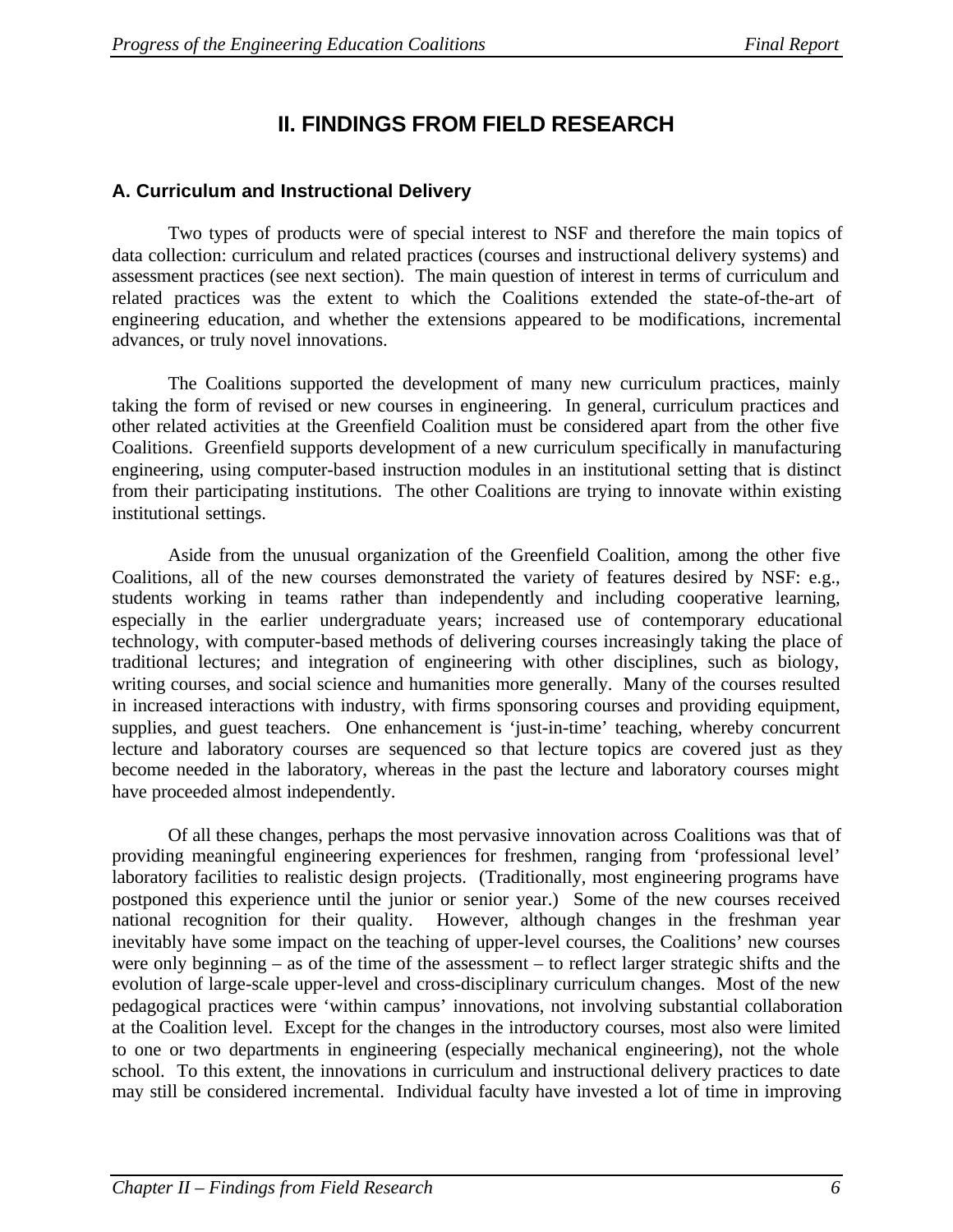specific courses and employing Coalition-like principles in doing so; however, the institutional reward system for undertaking such efforts does not appear to have changed, so that pressures for a faculty member to spend more time in doing research do not appear to have diminished. (See Section [VI] for a discussion of the impact of Coalitions on academic culture.)

# **B. Coalition-building Efforts**

The study considered five types of Coalition-building strategies that were identified in the study's initial meeting with key Coalition participants and NSF staff: the extent and manner of communications among Coalition members; use of principles of experimental design and guidance by concrete operational plans; the dynamics of institutional commitment; reassessment of goals in light of Coalitions' experiences; and the dimensions and complexity of tasks.

# *1. Communication Across Coalitions*

Across Coalitions, the diversity of processes and circumstances precludes easy generalizations. Some of the Coalitions worked hard to develop and operationalize such a vision (e.g., Gateway and SUCCEED); others appear to have interpreted the communication goal mainly as an attempt to build bridges across institutions. Even intense cross-institutional communication, in the absence of such a vision, is not likely to advance the interests of the Coalition as a whole. The desired operationalization of the vision usually took the form of some plan for changing the undergraduate curriculum, based on increasing agreement over the key concepts within the vision.

# *2. Concrete Operational Plans*

Explicit operational strategies for dealing with the spread and institutionalization of change within individual universities were markedly absent from the Coalition-building process. In theory, the scope of the desired undergraduate reform would suggest that changes cannot be limited to single or a few engineering disciplines (departments); that nearly all engineering faculty must become part of a changed way of doing business; and that some critical changes must occur in schools outside of engineering as well as for an institution as a whole. The field visits and other sources revealed little in the way of explicit plans for this type of spread or institutionalization process, other than as implied by a Coalition's curriculum planning (e.g., lower-level courses first, then upper-level courses). Only a minority of the engineering faculty at any given institution seem to have been aware of their Coalition's breadth and vision, fewer still participated in the Coalition's activities.

# *3. Institutional Commitment*

Coalition-building also needs to be fueled by sufficient institutional commitment. There were instances in which one or more deans had made early and sustained commitments to a Coalition (e.g., ECSEL and SUCCEED). Several Coalitions had instances of external funding that supplemented NSF's funding. However, it was difficult to ascertain the extent of "true" commitment by an institution or even an individual. Thus, there were occasions when the field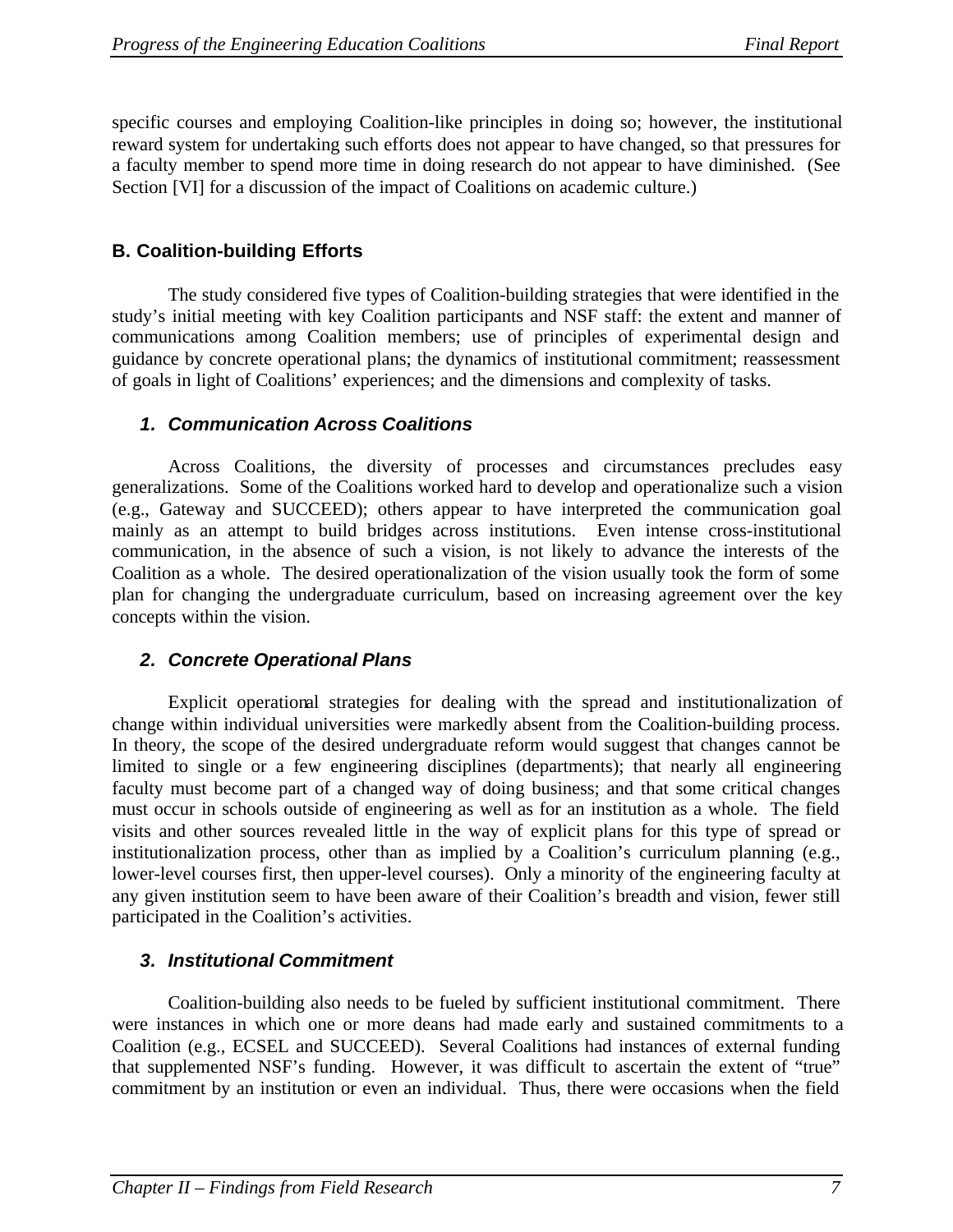visit team was told that faculty were not encouraged to participate in a Coalition's activities because it detracted from their research productivity. Whether member institutions will continue with the Coalition's work (full reform, going beyond the revisions of individual courses) after NSF funding ends seems questionable.

Industry has definitely been involved and appreciative of Coalition efforts, but its level of commitment and involvement is limited. In-kind contributions of equipment and some funds were noted during field interviews, but 42% of faculty survey respondents had worked with individuals from industry in teaching courses and laboratories. Greenfield's direct ties to the automobile industry in the Detroit area was the strongest industrial connection evident, but, as indicated elsewhere in this report, Greenfield has a number of characteristics unique among the Coalitions.

### *4. Reassessment of Goals in Light of Experiences*

Feedback about the Coalition-building process did not occur early through formal means, such as evaluation or assessment. In general, evaluation and assessment activities appeared to be isolated (occurring within a single course, department, or institution, but not uniformly across an entire Coalition in any systematic manner). More detailed comments about the Coalitions' assessment experiences are contained in Section C, below.

# *5. Dimensions and Complexity of Tasks*

With regard to the dimensions and complexity of the tasks confronting the Coalitions, it should be noted that the Coalitions were confronted with three difficult processes simultaneously: scaling up (if an innovation appeared promising); institutionalizing (within a single institution); and coalescing plans and actions across institutions. Other conditions such as geographic distance and the disbursing of funds through a single institution on behalf of an entire Coalition may have made it harder to carry out these processes well. Further, all of these processes are extremely time-consuming, and it is to the Coalitions' credit that, given extreme dedication on the part of certain groups of faculty and participants, the Coalitions have made the progress exhibited thus far.

# **C. Assessment Practices**

NSF's intent in requiring Coalitions to institute assessment practices was to ascertain the quality and outcomes of any new curricula and institutional changes initiated by the Coalitions. Such assessment does not appear to have been either an explicit goal from the Belmont Conference or of the Coalitions Program as originally designed by NSF, although it had become an explicit requirement by the second competition. Because of lack of previous exposure to education or social science *outcome* assessment, some of the Coalitions initially thought that the desired "assessment" was actually quality control as the term is used in industry. This misconception had to be overcome, and, in recent years, both the Coalitions and the broader engineering education community have come to understand what NSF originally intended. The desired type of student outcome assessment is now articulated and emphasized in the new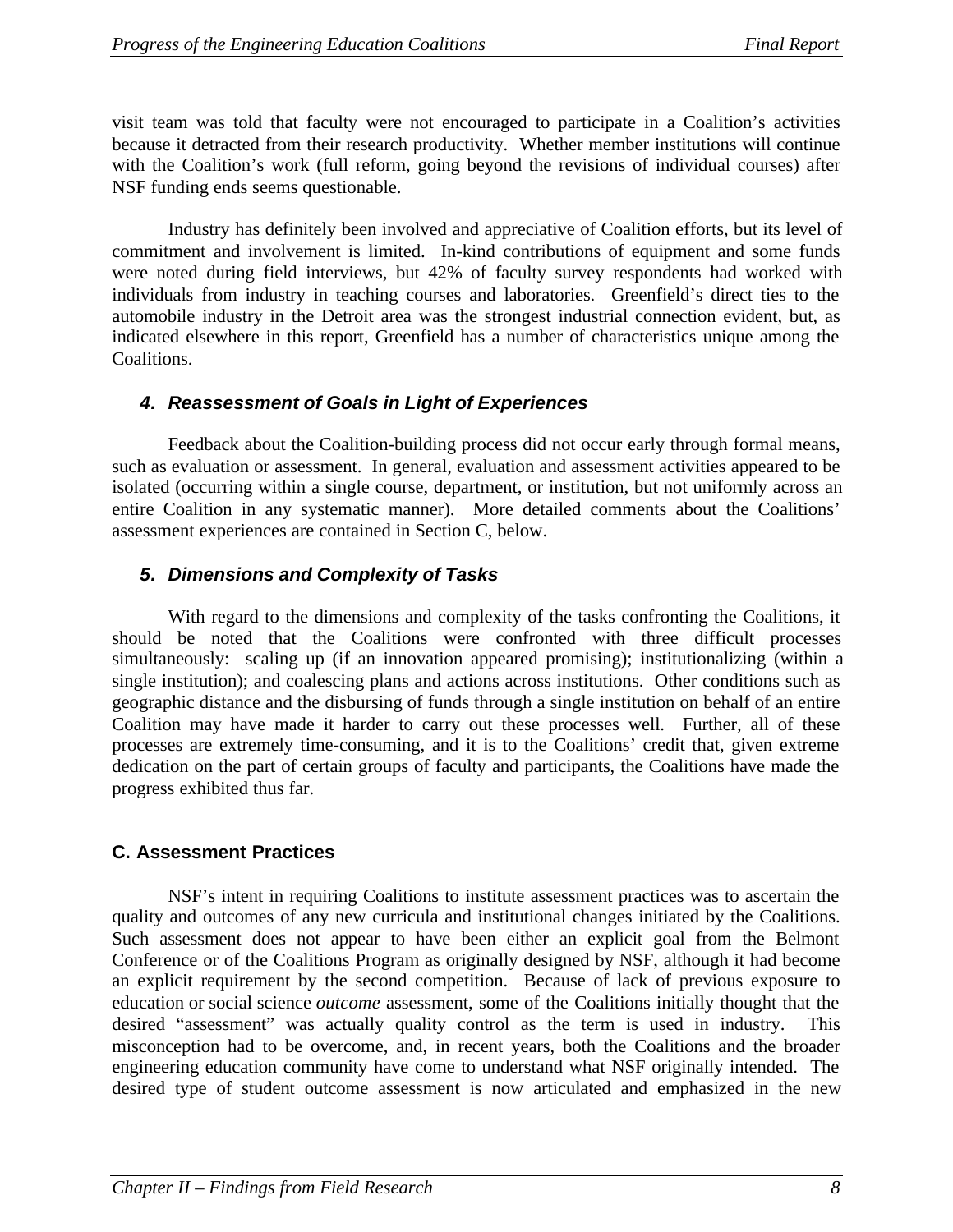*Engineering Criteria 2000* by the Accreditation Board for Engineering and Technology, Inc. (ABET), which will be in use for all accreditation actions by the year 2001. This includes assessment of student learning and employment outcomes. However, NSF also intended that Coalitions conduct assessment of new curricular materials and instructional delivery systems while in the pilot stage and use the assessment results for continuous improvement prior to dissemination beyond the originating faculty developers.

The data show that assessment has been slow in starting and a spotty activity among the Coalitions. Nearly all of the available assessments have been conducted within institutions or even within single courses, with little overall strategy for synthesizing lessons learned across institutions or courses to get a broader perspective on a Coalition's work. The paucity of assessment information suggests that it is minimally used for continuous improvement.

Further, whether within institutions or courses, the assessments have not been well implemented because the member institutions have generally been unable to overcome such conditions as:

- Difficulty in defining common data collection instruments across courses or institutions;
- Unacceptably low response rates, whether from faculty members or students;
- Infrequent use of or lack of access to archival sources (e.g., student records) that might overcome the previous two conditions better than newly-defined surveys or focus groups;
- Inability to define non-Coalition groups of students or faculty for comparison purposes; and
- Lack of useful databases to capture more easily Coalition and non-Coalition students' demographic and course performance information.

Even when such conditions have been overcome, the assessment results cannot be easily interpreted. For instance, one of the more advanced assessment teams, at Arizona State University (Foundation Coalition), found that more freshmen enrolled in the Coalition program than freshmen enrolled in the traditional program in Fall 1994 were still in engineering two years later (Spring 1996); however, the results were reversed for the subsequent cohort of students (freshmen enrolling in the Fall 1995). When GPAs were compared, those of the comparison group exceeded those of the Coalition group<sup>3</sup>. The evaluators have been perplexed by these findings and have not yet been able to explain them. Among other possibilities, the baseline equivalence of the two groups needs to be carefully scrutinized. Similarly, some assessment of specific efforts, such as SUCCEED's STEPUP program, cannot be readily interpreted. The local evaluation found that minority students' retention rates and GPAs were similar to those of nonminority students; however, whether this represented a positive or disappointing result was not clearly stated.

Possibly typical of the general challenges confronting assessment teams have been the experiences reported by another of the more advanced assessment teams, working with the

 $\overline{a}$ 

<sup>&</sup>lt;sup>3</sup> Year 4 Report of the Foundation Coalition Program at Arizona State University" (October 26, 1997), p.24.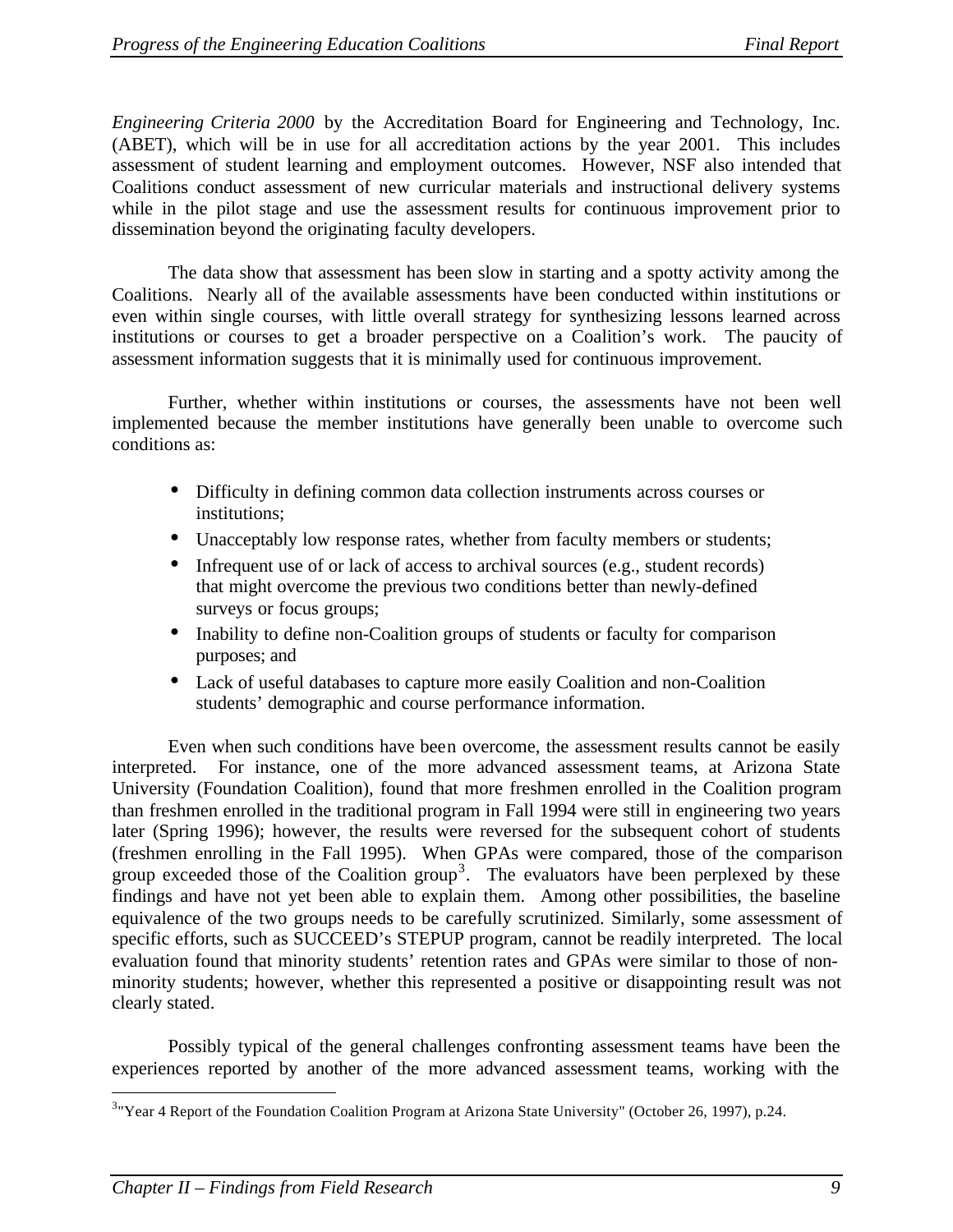ECSEL Coalition. The team, led by an excellent group of investigators from one of the Coalition universities (Penn State), admitted to being unable, during the first five years of their work, to collect the type of quantitative data that had been desired across the Coalition's institutions. As a result, an adaptation being tried in the second five years is to pursue a *meta-analytic* strategy, whereby different instruments and measures may have been used but a common statistic, such as *effect size* is calculated to aggregate quantitative findings across campuses. However, even within an institution, the ECSEL team encountered difficulty in collecting quantitative data on outcomes, with most of the information coming from a handful of open-ended interviews or from focus groups of students.

Whether even good qualitative data (e.g., case studies of the Coalitions) are being collected also may be questioned, however. For instance, only rarely did the study team encounter examples of efforts to track policy changes in the institutions and the role of Coalitions in stimulating such change. For example, one such policy change was reported by the assessment team at Arizona State University without noting specific Coalition influence. This exemplifies the need for more Coalition goal-related qualitative data that could have been tracked more thoroughly by all of the assessment teams. The change was a new policy of 'posttenure review' adopted by the Arizona Board of Regents, whereby all faculty, even those with tenure, will be reviewed annually for their contributions to teaching, research, and service.<sup>4</sup> A similar change took place at the University of Florida, where the state established a Teaching Improvement Program (TIP) incentive for engineering faculty. Faculty receive a \$5,000 increase over base salary for excellence in teaching. During the past three years, 66 engineering faculty at the University of Florida have received TIP awards. If such policies are faithfully implemented and become more common across institutions, a more general culture change favoring the values of the Coalitions Program may occur.

At the same time, an important caveat is that the difficulties encountered by those doing assessments of all kinds should not necessarily be considered specific to the Coalitions Program. Assessments have been successful, but only under special circumstances, such as a focus on a specific course or innovation and where all participants agree to be part of a 'study.' for university-wide assessments, going beyond commonly tracked grade, enrollment, and graduation data is a notoriously difficult task, whether within or outside of engineering. Efforts such as the collaboration between Gateway and SUCCEED since 1996 to work together to develop assessment measures for new educational innovations may therefore represent moves in a promising direction.

### **D. Impact on Students**

"Outcomes" represent the first meaningful effects of Coalitions, and these have been examined in terms of three categories: the impact on students, the impact on faculty, and changed academic culture. This section discusses the impact on students – the impact on faculty and academic culture follow in the next section.

 $\overline{a}$ 

<sup>4</sup>*Op. cit.*, p.34.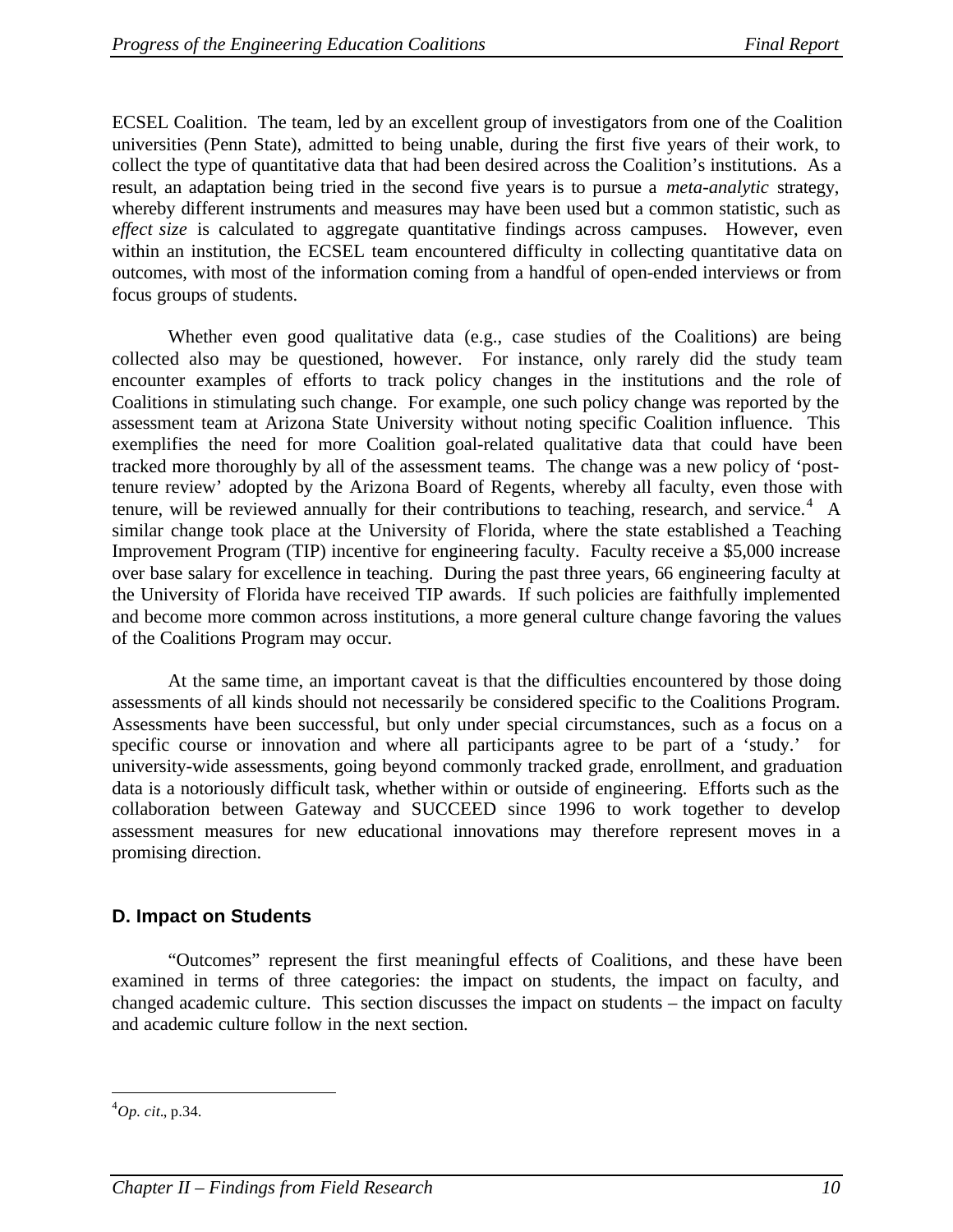Student outcomes show many examples of the learning behaviors valued by the Coalitions program – e.g., students gaining exposure to practical problems related to industry, students learning to work as part of teams, students gaining hands-on experiences with computers and other equipment, and students gaining exposure to engineering design during their freshman and sophomore years. At the same time, the listing of outcomes oversimplifies some of the operational challenges in putting the desired processes into practice. For instance, for cooperative learning among students, teaming was done in many institutions but followed different approaches regarding how individuals are assigned to teams; how individuals are coached to work on teams; whether all team members will get the same grade; and how to overcome scheduling problems for teamwork, especially in environments where some students are also maintaining outside jobs.

Among the student outcomes of high priority, the Coalitions do not appear to have tracked, systematically, the level of minority and women students and their level of satisfaction or likely success in progressing through the engineering curriculum. Most of the Coalitions have only begun to emphasize new outreach efforts, aimed at recruiting such students in the first place, but are not yet ready to deal with issues of progression and retention. Information about student outcomes tended to come from single institutions or single courses, covering a variety of outcomes potentially related to but not directly covering retention and progression. Figure II-1 lists these outcomes and their illustrative examples.

Among the six Coalitions, Greenfield and any outcomes attributed to this Coalition may need to be considered apart from those of the other five Coalitions. Completing the Greenfield program can lead to any of three degrees: an associate degree, a bachelor of engineering degree, or a bachelor of science in manufacturing engineering technology. The first 11 students in the bachelor's programs completed their degrees in the summer of 1998. Early feedback to the evaluation team indicated that the initial graduates were offered exceptional positions and valued highly by the corporate partners, because they had engineering degrees and also had attained machinist level qualifications. While its *modus operandi* assures a high rate of women and minority enrollment, the attrition rate from the three programs has been about 50 percent. The Coalition claims, however, that nearly all candidates leaving before graduation have been enticed by attractive job offers from industry and not confronted by academic difficulties.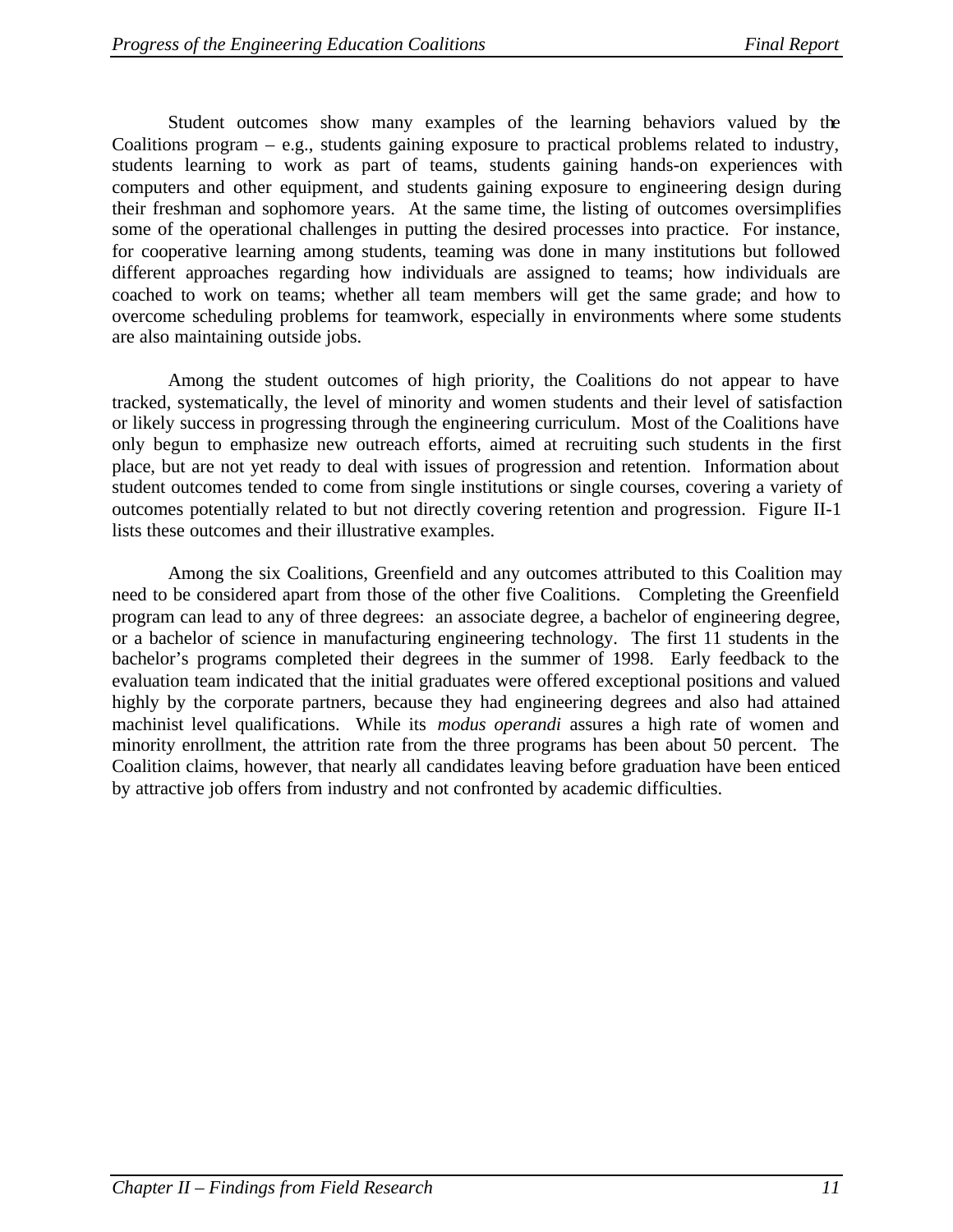| <b>Outcome</b>                                        | <b>Coalition</b> | <b>Illustrative Example</b>                                                                                                                                 |
|-------------------------------------------------------|------------------|-------------------------------------------------------------------------------------------------------------------------------------------------------------|
| <b>Increased Student Satisfaction</b>                 | <b>ECSEL</b>     | A survey at one institution showed that all students<br>preferred the new introduction to engineering course<br>over the earlier lectures on design.        |
|                                                       | <b>SUCCEED</b>   | Students report internship experience associated with<br>Quality Improvement Partnership is one of the most<br>valuable in their academic careers.          |
| Increased Exposure to Problems<br>Related to Industry | <b>SUCCEED</b>   | Integration of biology and engineering leads to<br>students dealing with cleanup (bioremediation) of a<br>hypothetical gas spill.                           |
|                                                       | <b>ECSEL</b>     | Student teams in a product engineering and<br>manufacturing course redesign industrial tools in<br>comparison to competitors' tools.                        |
|                                                       | <b>SUCCEED</b>   | Integrated product and process design course has<br>students creating designs and products placed into use<br>by sponsoring industry partners.              |
|                                                       | Gateway          | Students can apply skills in industry immediately upon<br>graduation because of exposure to 'industrial strength'<br>computers and software.                |
| Hands-on Learning                                     | Gateway          | Students operate rapid prototype machine and gain<br>hands-on manufacturing experience.                                                                     |
|                                                       | Synthesis        | Student projects win inaugural Premier Award for 1995-<br>96 for multimedia instructional software.                                                         |
|                                                       | Gateway          | Students use scanning tunneling microscope and gain<br>skills to contribute to nanotechnology.                                                              |
| Cooperative Learning                                  | Foundation       | Freshmen in integrated engineering program are<br>required to team and develop teaming skills by<br>teaching each other course materials.                   |
| <b>Early Exposure to Engineering</b><br>Design        | Synthesis        | A freshman engineering design course was developed<br>to accommodate female students who were having<br>trouble with the older design interface curriculum. |

### **Figure II-1 Illustrative Student Outcomes from Coalition Courses, Modules, and Labs**

# **E. Faculty and Academic Culture Outcomes**

In addition to student outcomes, the study design posited that the Program should result in outcomes reflected in changed faculty approaches to teaching and in the overall academic culture of the member institutions. In the study, the faculty outcomes of interest were observations of any shifts from traditional, passive, lecture-based instruction to newer models of active, collaborative learning (e.g., coaches rather than all-wise dispensers of knowledge). The desired academic culture upon which the Coalitions Program is based calls for a shift away from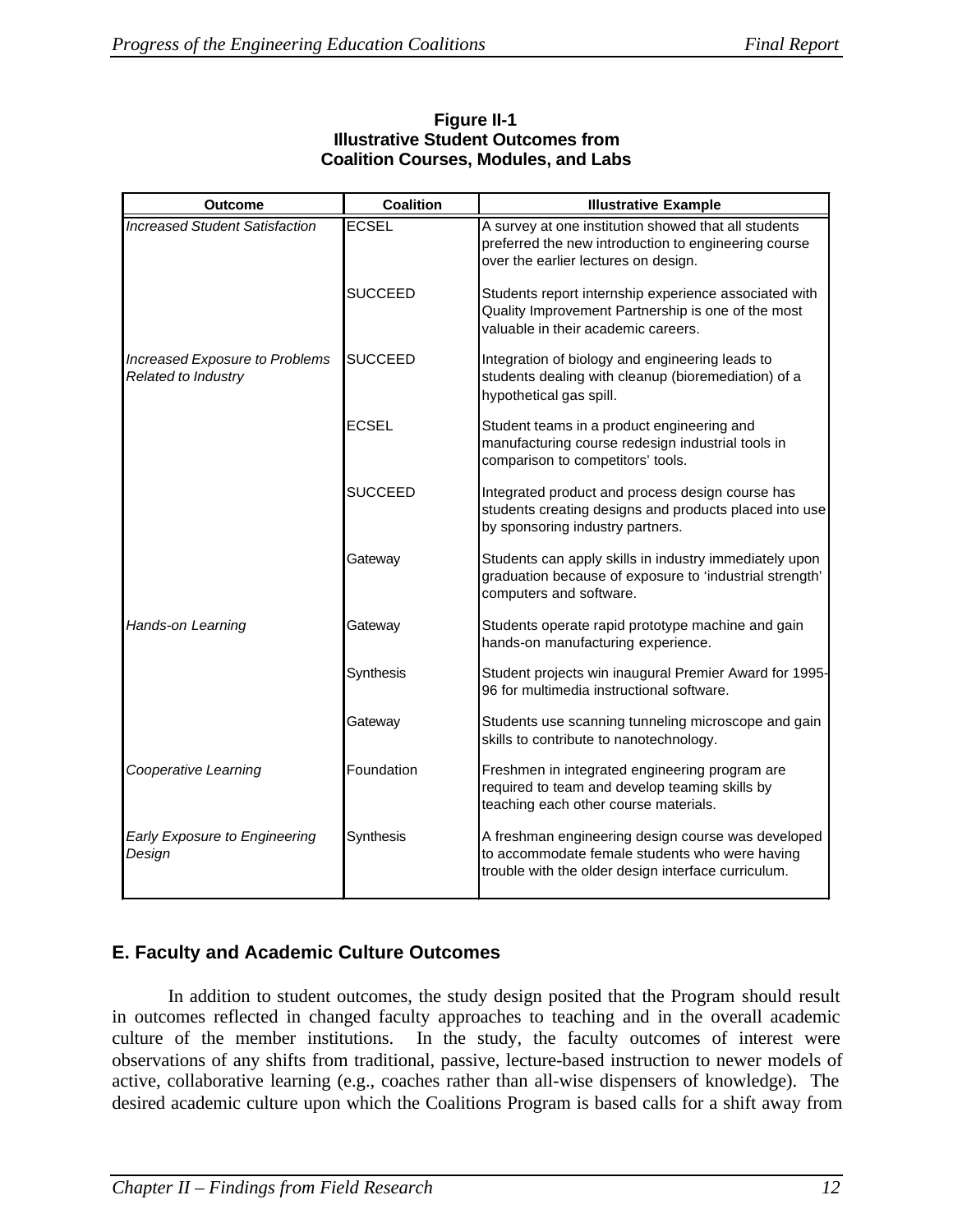an exclusive focus on individual faculty achievement, disciplinary specialization, and wholly research-based reward structures, broadening the focus to include team contributions, integration and not just specialization of knowledge, and educational (not just research) scholarship and innovation.

Evidence of such changes in culture was spotty and possibly premature to expect at this stage. No assessments yet involve case studies or other qualitative examination of such shifts. Further, complete study of cultural shifts also involves collecting data from non-engineering or non-university perspectives (such as industry representatives). Nevertheless, although evidence of desired cultural changes at the time of the study was limited, the field visits and surveys did provide some evidence of changes taking place. These could hardly be characterized as strong trends, but there seemed to be desirable, if relatively recent, developments in four areas.

The first and possibly most important pattern across Coalitions was the *increased valuing of contributions to the practice of engineering*. SUCCEED's Quality Improvement Partnership project called for individual university members each to form a partnership with a local firm, with a preparatory total quality systems course followed by summer internships at the sponsoring industrial site. Students worked in multi-functional and multidisciplinary teams on real production and development problems and created a record of producing significant cost savings for the plants. Similar benefits are reported in SUCCEED's Integrated Product and Process Design course, with feedback from industrial recruiters suggesting that the students have the equivalent of two years' job experience. ECSEL's upper level product engineering and manufacturing course also has resulted in students having their redesigns actually adopted by the partnering firm.

A second consistent theme across all Coalitions was the *development of crossinstitutional and not just cross-disciplinary perspectives and interactions*. These include the Synthesis Coalition's mechatronics initiative, as well as the benefits derived from sharing equipment and facilities at other institutions, as in Gateway's scanning tunneling microscope and rapid prototyping machine. SUCCEED's integration of biology and engineering promoted crossinstitutional collaboration by deliberately calling for joint proposals from multiple institutions to develop new courses and avoid duplication across campuses. Such collaboration also included cross-disciplinary team-teaching and laboratory development. The articulated transfer of engineering courses from a community college to a university in the Foundation Coalition required inter-institutional collaboration. In a similar manner, the Synthesis Coalition helped one of its members, a historically black college or university, to gain ABET accreditation for its newly established engineering program. Given the overall pattern of the relatively narrow and largely intra-institutional scope of interaction during the Coalitions' early years, these are useful developments.

A third potential cultural shift involves *outreach to non-engineering students and departments*. These include: recruitment of women and minorities into engineering, as in Foundation's mathematics, engineering, and science achievement project; a mix of physics and engineering students enrolled in an upper-level course in the Gateway Coalition; and SUCCEED's biology and engineering collaboration. Foundation's integrated engineering program also involves interaction with the university's English department, and some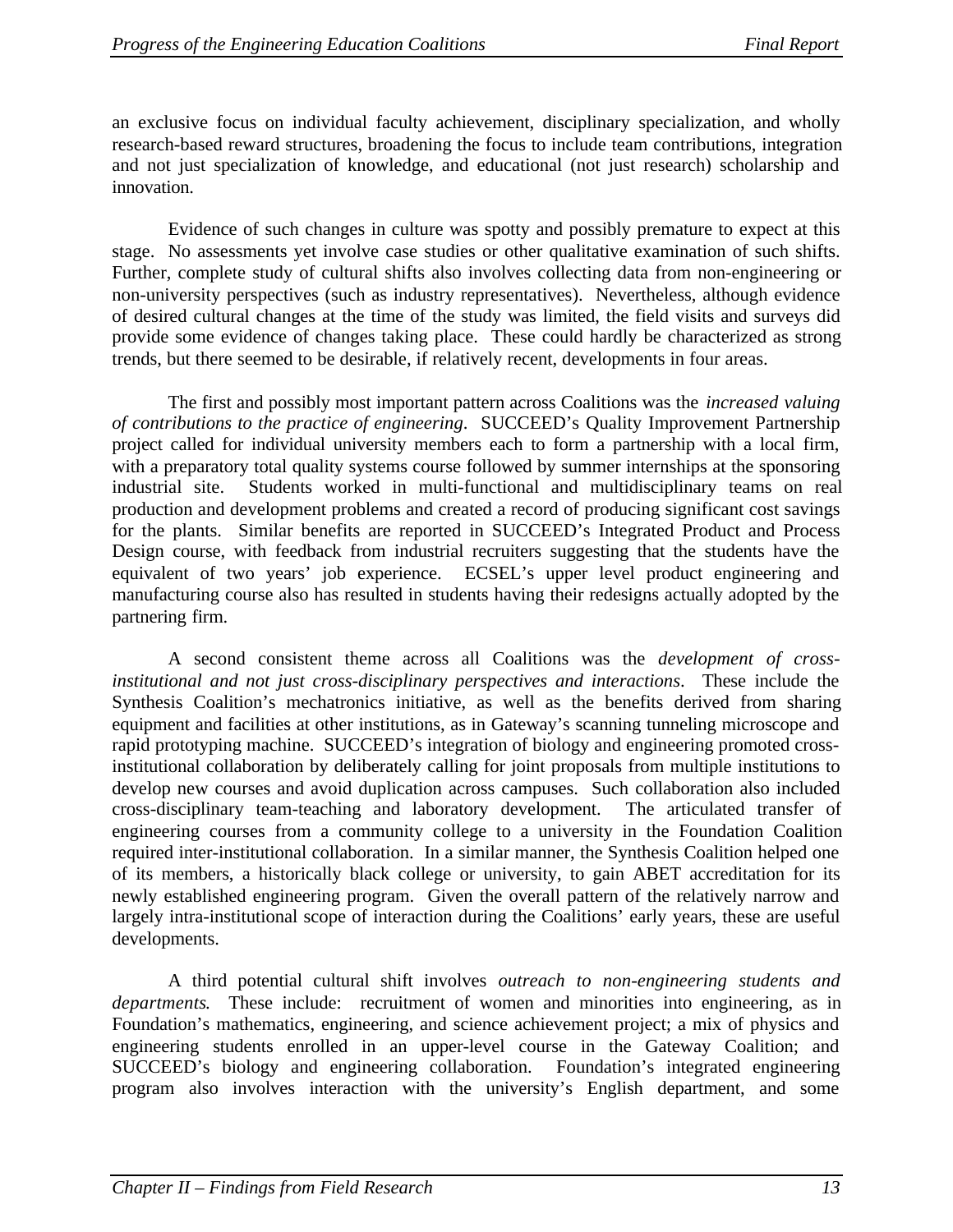laboratories, although created mainly for engineering, are being used by a large number of students in the liberal arts, with a number of examples of applications in fields other than engineering. Despite these instances, however, outreach beyond engineering schools has not been one of the stronger elements of Coalition efforts.

A fourth shift is evidenced by isolated examples (and, indeed, counter-examples) of *shifts away from a research-only culture of promotion and tenure*. In ECSEL, one university has adopted a long-range plan moving the engineering school away from a program emphasizing engineering science to one that is more oriented toward the practice of engineering in a broad context. At another ECSEL university, promotion and tenure processes are being changed to include recognition of teaching and involvement in undergraduate engineering. To balance excellence in research with excellence in education, a Synthesis Coalition institution plans to use "excellence in teaching" awards as part of the promotion and tenure process. On the other hand, there also were clear reports of untenured faculty being given the message that tenure decisions will be based primarily on research rather than including education contributions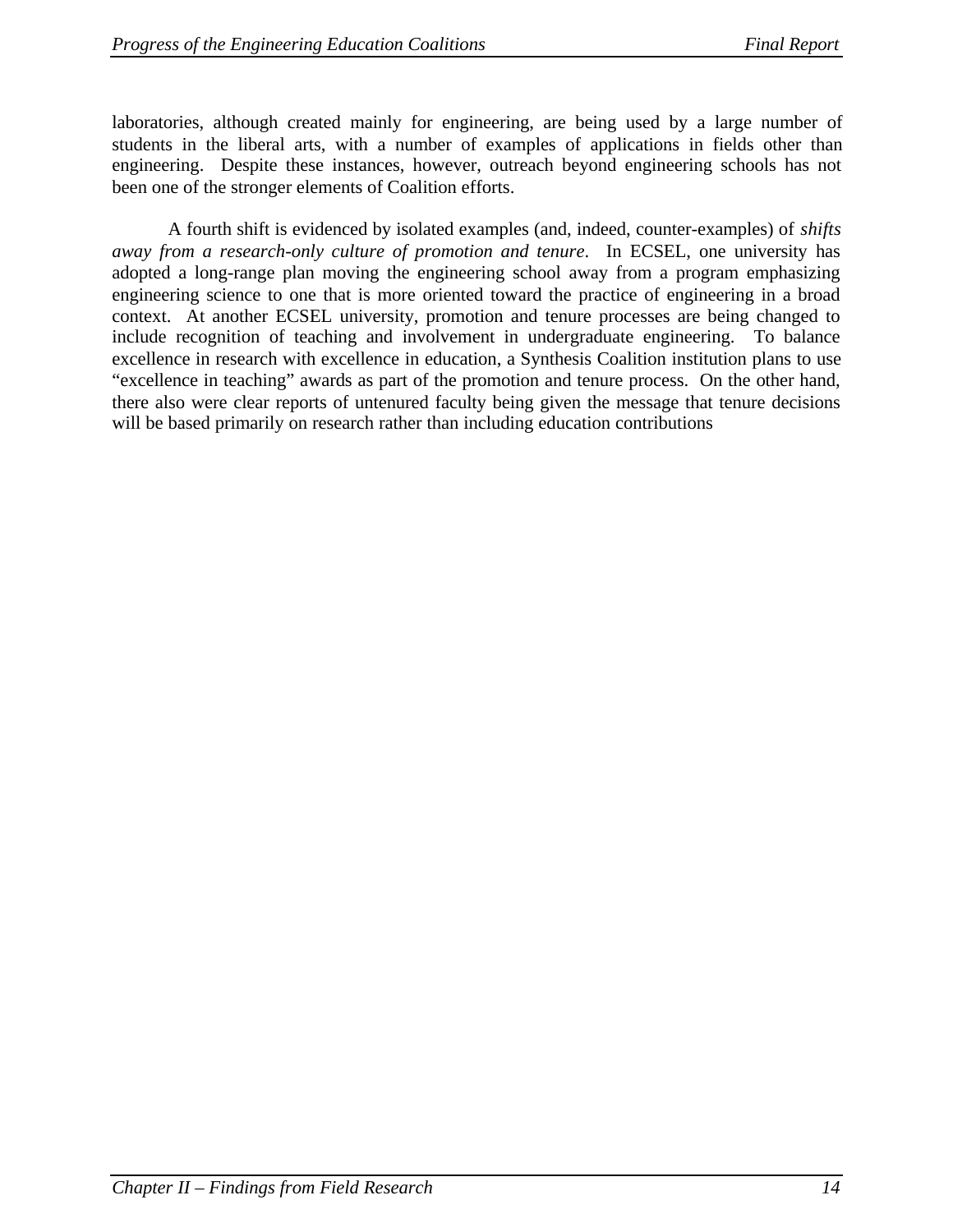# **III. FINDINGS FROM CAMPUS-LEVEL PRINCIPAL INVESTIGATOR INTERVIEWS**

For the purpose of broadening the study's understanding of the impact of Coalition participation on campuses that were not included in the field visits, the perceptions of Coalition leaders at schools not visited were sought by telephone interviews with the campus PI or leader. Where changes in leadership had occurred, the individual with the broadest "institutional memory" was sought out for this purpose. In order to limit the demands of the interview, efforts were made to focus the discussion on:

- 1) important aspects or special developments in the *history* of that institution's involvement in the Coalition;
- 2) *interactions* within the institution, the Coalition, with other Coalitions, and outside the Coalition community;
- 3) *dissemination* efforts;
- 4) important *challenges* encountered in the past and those seen in the future.

The historical elements having been used in conjunction with other parts of this report, only the last three and some issues that broadly affected nearly all Coalitions are discussed here.

# **A. Interactions**

Responses concerning the types and focus of interactions engendered by the Coalitions Program usually represented personal observations and experiences, but there were some consistent themes – both positive and negative – and they were generally consistent with the picture that emerged from the field visits.

On the positive side, a number of respondents pointed to the utility of travel funds to actually observe what was going on elsewhere. This might be to observe a course, courseware and its classroom use, or computer laboratories prior to attempting to adapt and/or adopt these outside the developing institution. It was also useful for Coalition faculty to observe where cultures of change had emerged at other institutions. This was especially important when the member institutions were widely dispersed. It was reported, for example, that there appears to be more interaction among SUCCEED institutions and the institutional members of other Coalitions in the southeast than with more distant members of other Coalitions: i.e., SUCCEED's geographic focus is the basis for interaction – not the Coalition program.

Campus-level funds also permitted Coalition members to share facilities – Cooper Union used Columbia's Coalition-driven computer laboratory, other schools have used the University of South Carolina's Communications Center, New Jersey Institute of Technology, and Ohio State provided access to rapid prototyping facilities to Gateway members. (However, in the last case, the practice was abandoned due to its high costs.)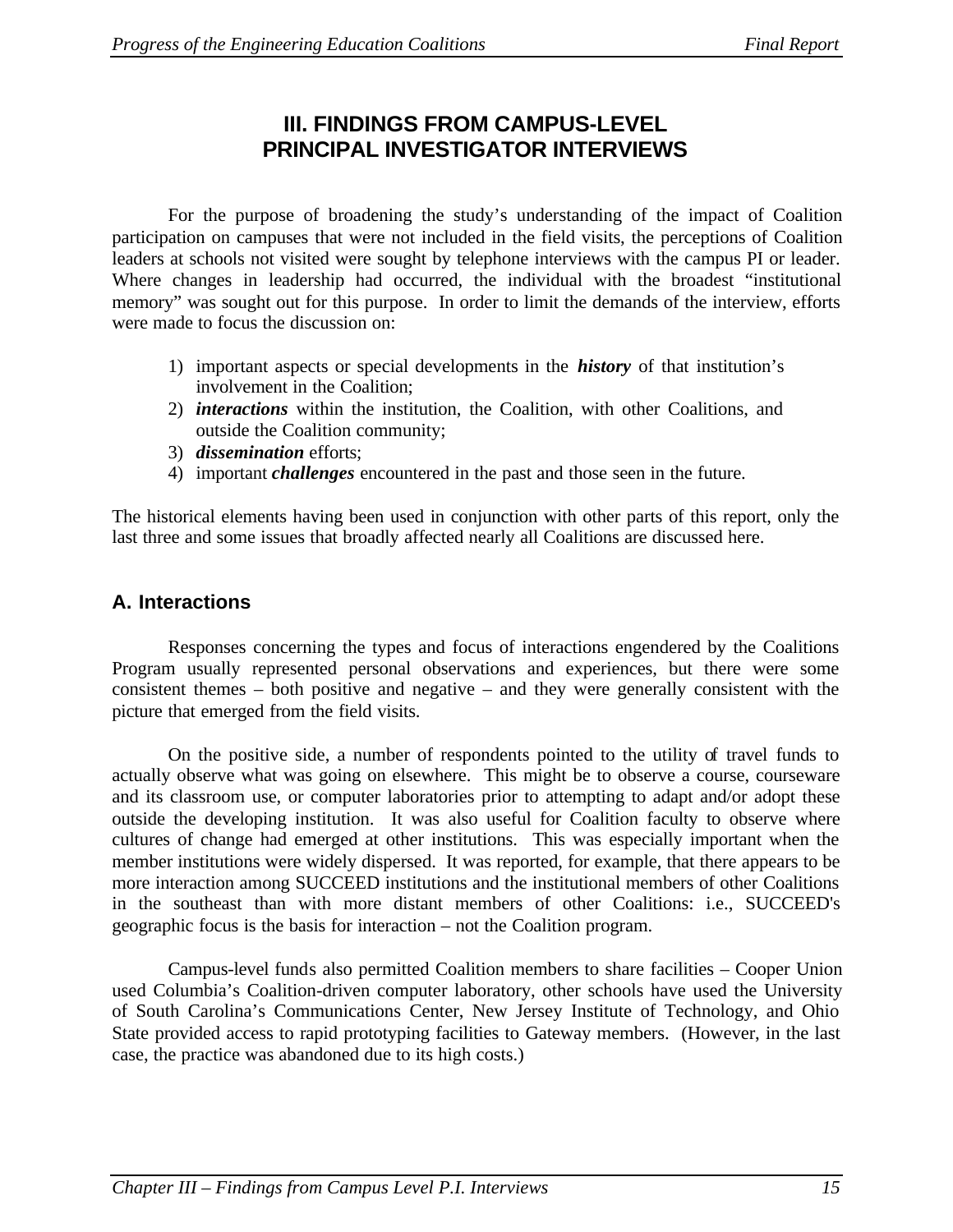On the down side, it was clear that both intra-Coalition and inter-Coalition interaction was difficult to achieve outside of meetings arranged by NSF, or professional meetings such as the ASEE or FIE. Most that did occur appeared to represent two-way relationships, although opportunity to build a network of acquaintances with similar interests at other schools was often cited as something of great value – another observation consonant with field visit interviews. However, a few campus leaders conceded that their interaction had been largely passive. In particular, one HBCU PI indicated that his campus had done little in the way of carrying out projects under the Coalition, largely evaluating and, in some cases, modifying and adopting Coalition-developed materials. Campus PIs reported that interaction with institutions outside the Coalitions Program was nearly non-existent.

# **B. Dissemination**

Interviewees were asked about dissemination activities and results. The issue of dissemination was raised in the PI interviews because other sources of information made it clear that dissemination is a serious problem and that it is not simply a problem of gaining broader "buy-in" beyond the originating institution.

The telephone interviews replicated observations from the field visits with repeated admissions that dissemination was slow to come, behind schedule, and generally disappointing. The most obvious problem noted during the field visits was the difficulty of providing documentation that permitted transfer. Faculty enthusiasts enjoyed projects developing new courses, projects, and other materials. The problem of getting these documented derived from many factors. The conflicting pressures on faculty, the small amounts of money provided individual projects at the end of the pipeline, and faculty skills at writing and presenting materials outside the classroom all contributed to dissemination problems. Despite the frequent mention of publications and conference presentations in field visits and PI interviews, a paper at a conference does not provide coursework in and of itself. CD-ROMs and computer modules may be informally distributable, but without documentation are neither easily implemented as part of courses nor "commercializeable." The results of the survey of non-Coalition engineering schools seems to confirm that, aside from a couple of textbooks and a few CD-ROMs, Coalition materials seem idiosyncratic and hard to adapt. One problem identified in the interviews is that the Coalitions Program has produced its own Catch-22: it has legitimized scholarly publication concerning curriculum reform, but this takes precedence in the reward structure and tends to preempt any efforts that most faculty are prepared to undertake to work up Coalition products for dissemination.

The phone interviews confirmed these problems, as well as suggesting a broader range of issues concerning the problems involved in dissemination. Perhaps the broadest, most important, and frequently noted point is that dissemination must be seen as a process – not just the distribution of a product. One campus PI formulated the process as one of generating awareness first, followed by a need for adaptation, and only then hope for adoption by other institutions. An allied comment was that there was a lot more communication going on than dissemination. Several emphasized the need – and difficulty, even on their own campuses – to get people to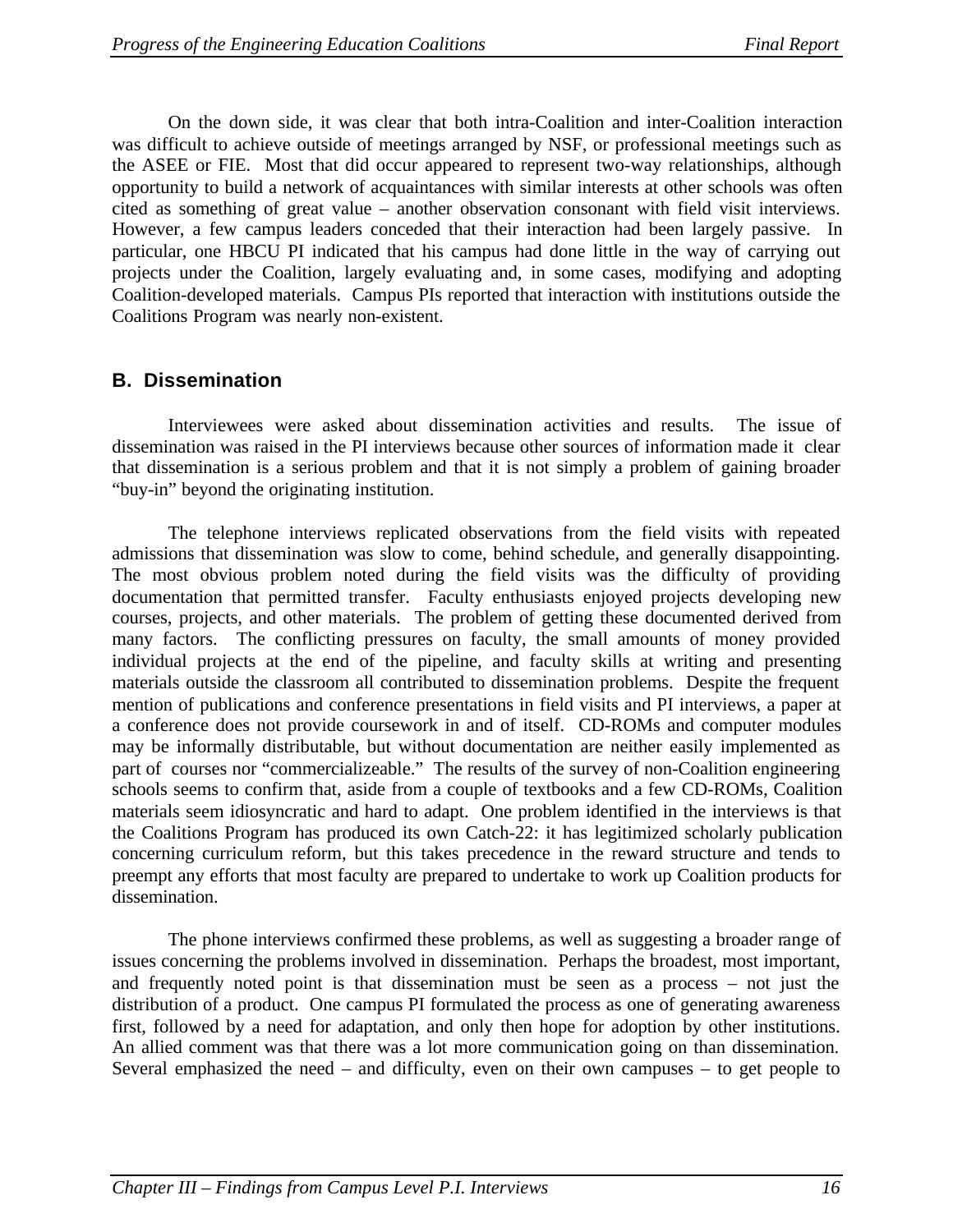recognize the benefits realized by students to just incremental changes, much less "systemic reform."

Reform efforts can suffer because of the need, even on a single campus, to mesh iterative efforts to improve courses. The constant "tweaking" of one first-year course was cited as an example of why it was difficult to move on to the next level. What was conceived as a sequential developmental process was actually a parallel one. The team that kept trying to improve the freshman course frustrated faculty and led to an unwillingness to adopt the efforts of the team working on the sophomore course. Continuous improvement can hamper efforts to overcome academic inertia. There is also simple parochialism—the "Not Invented Here" factor. It is hard enough to gain buy-in in one's own institution, much less to get an outside institution to enter into the process of adopting things developed elsewhere.

Cost inhibits dissemination. Coalition courses and other materials require additional faculty time, new classroom configurations, computers, and other equipment, often placing additional burdens on students, as well. Greenfield indicated that some of its products (sequences of linked instructional modules) require nearly \$1 million per year to maintain, given the need to coordinate, professionally present, and update units.

# **C. Challenges**

The challenge most commonly identified was that significant, widespread reform of engineering education is harder than originally thought, especially in the time-frame provided by the Coalitions Program. It was difficult to get the Coalitions up and running, particularly the early ones, hard to get buy-in, and hard to scale things up and institutionalize them. This is closely related to the theme concerning dissemination as a process that involved incremental change, not mass adoption of new approaches.

Coalition courses are typically expensive to maintain. This makes them hard to transfer, as noted under dissemination, and they may prove hard to sustain after NSF Coalition funding ceases. Administrators are not eager to pick up these expenses. None of the PIs interviewed mentioned the new Action Agenda initiative as a potential vehicle for this, possibly because their continued funding by the Coalitions Program meant that they had not turned their attention in that direction. Beyond cost, there was a broader unease about the prospect of a breakdown of the Coalition culture and a falling away of people with the loss of focus that the Program gave.

PI telephone interviews reinforced frequent complaints heard in field visits concerning the problems of administering funds. Projects were proposed to a Coalition and accepted. They often then had to be started up "on spec" since the funds were slow to arrive – and sometimes did not show up until the course or project was over.

There was broad agreement that the Coalitions were slow to move on the assessment requirement. Many got off to a bad start and lacked the internal resources of ECSEL's Penn State Center for the Study of Higher Education, or the participation of the Columbia Teachers College analysts. The prospect of ABET 2000 helped as both a spur and a challenge, with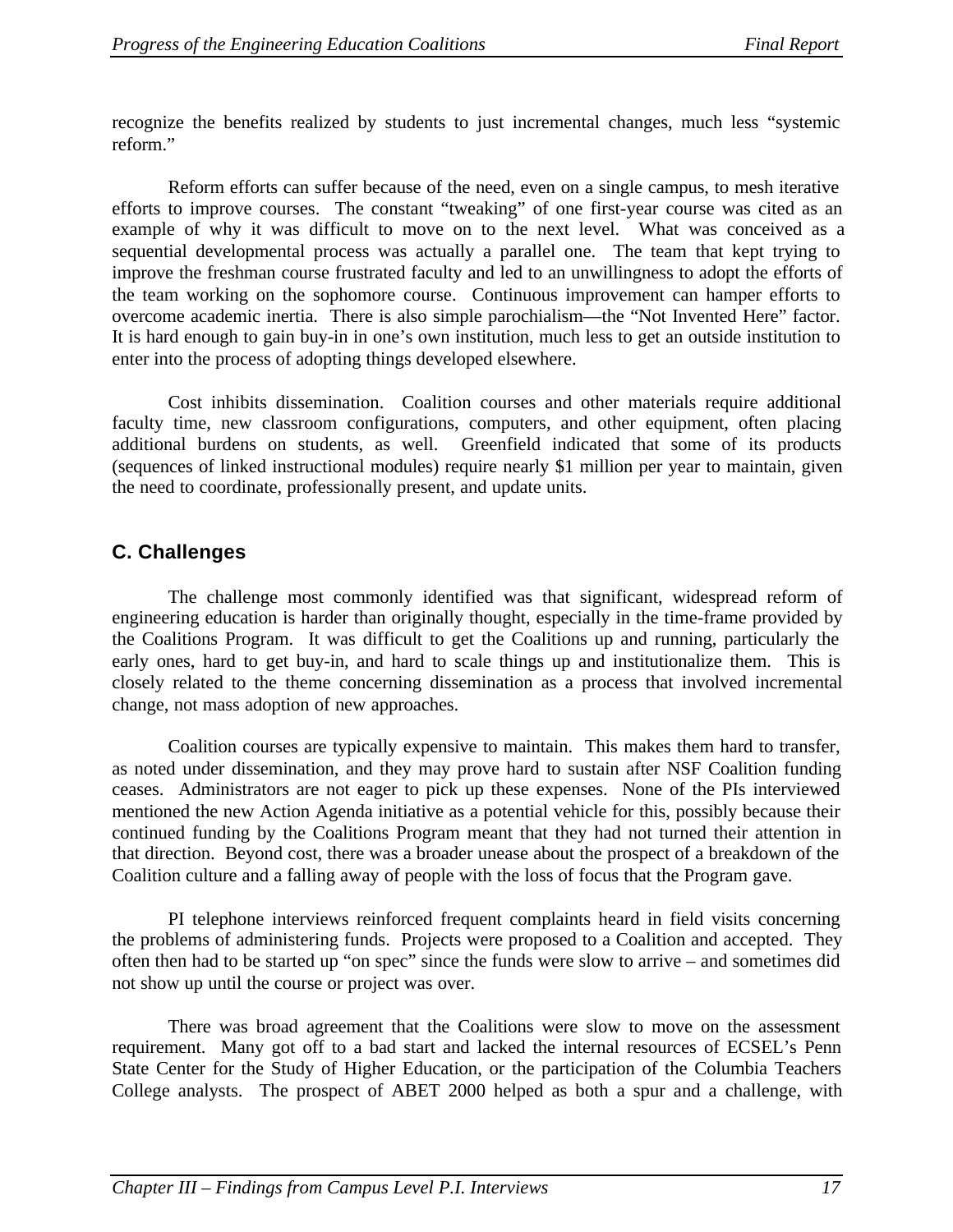frequent comments concerning how helpful Coalition participation had been in preparing for that assessment process.

Most Coalitions encountered difficulties in persuading an "old guard" of the necessity of change in the undergraduate curriculum, and most had activities concentrated in a very limited number of departments: the emphasis on design usually meant that the Department of Mechanical Engineering was the key participant. This led to another cost barrier when trying to scale-up or institutionalize new courses, and to move up to more advanced courses, which often involved other departments.

The phone interviewees also noted the difficulty in dealing with the Program's goal of increasing the number of degrees awarded to women and underrepresented minorities. For some it was a matter of student constituencies or state populations that made this difficult. For others, the problem was one of developing the skills needed for outreach and retention. For HBCUs, already focused on a minority constituency, it was irrelevant. Complaints were frequent concerning the NSF pressure at a time when affirmative action programs are losing public support, and some state laws putting some schools in a legal bind. The remarkable number of undergraduate women at MIT – about  $40\%$  – was primarily attributed to an initiative of the Admissions Office that predated the Coalition. Outreach to K-12 was similarly difficult in terms of skills and other pressures on faculty, although some schools viewed Coalition summer programs as being their best recruitment devices. Some local K-12 involvement was feasible, but broad efforts were precluded by other pressures, especially in research universities.

# **D. Broad Issues and Special Concerns**

Both phone interviews and field visits pointed to the variety of converging influences that made it difficult to isolate the influence of the Coalitions. ABET was cited as an especially strong influence, but there had been a general sense of the need for reform at the time the Coalitions Program emerged and that sense was embodied in other programs funded by a variety of organizations. However, given the complex problems facing undergraduate engineering education when the Program began and the changes that have occurred since then, the Coalitions Program was widely viewed by the campus PIs as the right thing to do at the time, providing the critical incremental element to get things moving and legitimizing change and pedagogical scholarship. There is, in fact, widespread concern about how the momentum initiated by the Program will be sustained when Coalition funding is phased out

 The telephone interviews were consistent with survey and field research information concerning issues involving younger, untenured faculty. Experiences ranged from an institution's deliberately discouraging participation by untenured faculty to being able to cite cases in which individuals were specifically helped in obtaining tenure through their Coalition work. Initially, one Coalition as a whole was reported to have deliberately limited participation to senior faculty, largely with the goal of establishing an early track record. In another, initial discussions about joining the Coalition left only two faculty members, both junior, interested enough to move the school into the Coalition, and they were discouraged from participating. One prospered as a result, the other at minimum did not benefit. Pressures are particularly strong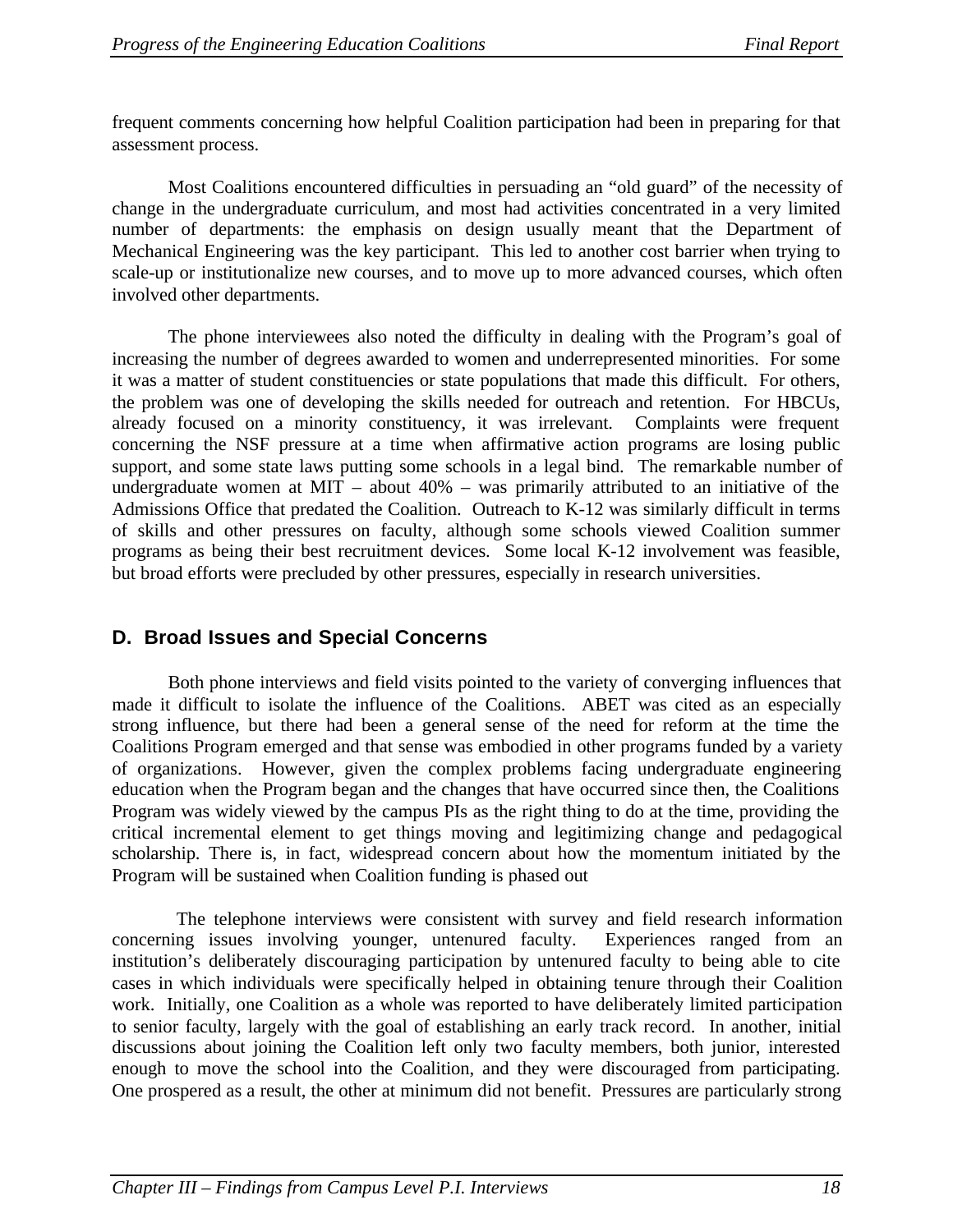at schools with ambitious administrations that place emphasis on advancing the school's research reputation. At one such institution, however, Coalition membership was cited as an important influence in holding back an administration-sponsored rush from the classroom to the laboratory.

The need for enthusiastic, energetic, and charismatic leadership was constantly mentioned as critical to getting a Coalition started and maintaining its momentum. However, such leadership is not sufficient without support, both in terms of policy, encouragement, and supplementary funds from both engineering school and university administrators.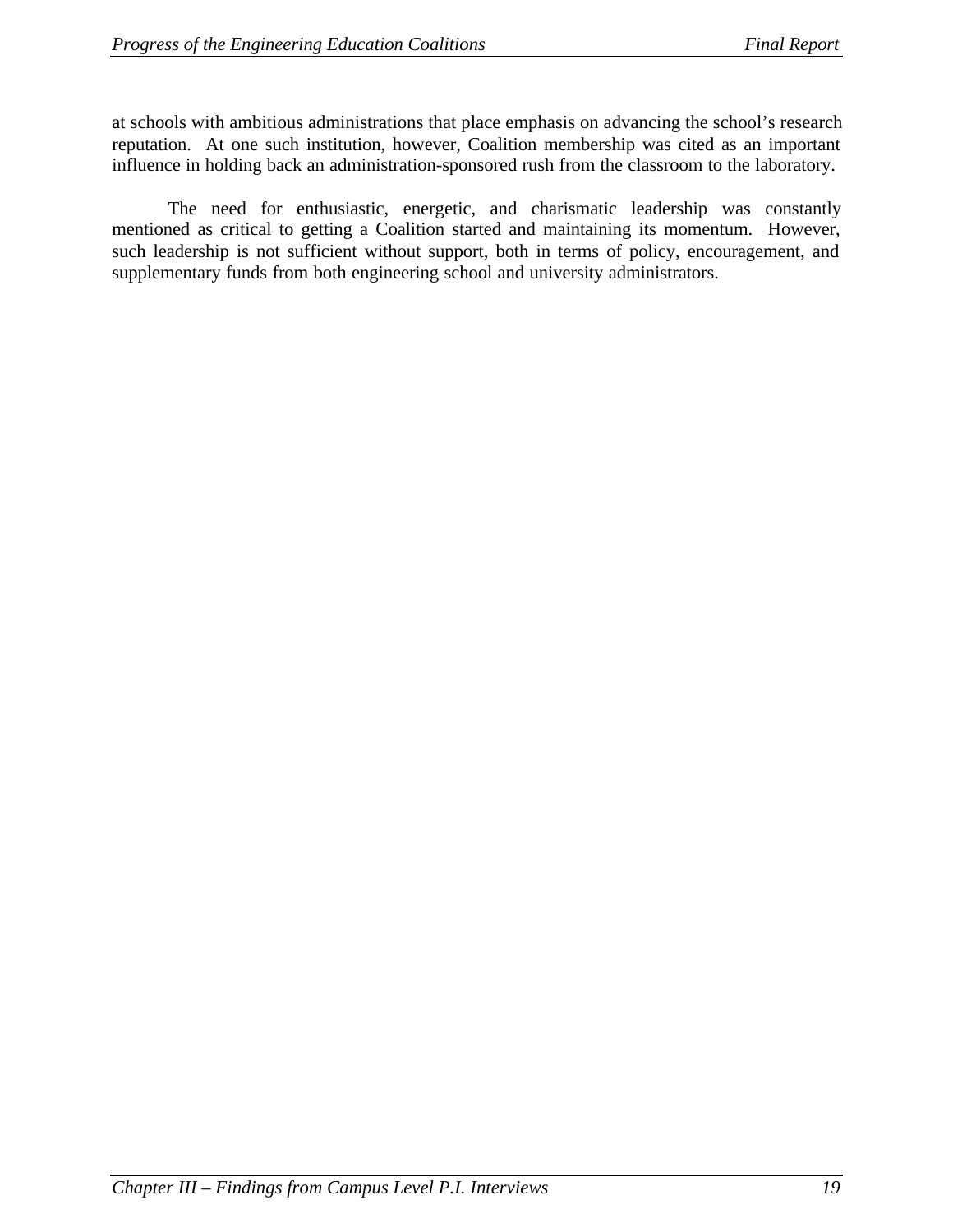# **IV. FINDINGS FROM STUDENT FOCUS GROUPS**

The response of students to their experiences in courses influenced by Coalition activities was investigated by conducting student focus groups at each field visit campus. These meetings were not "focus groups" in the formal sense of the term because the student volunteers could not always be assembled in a manner that permitted a consistent duration of structured topical discussion. A number of consistent themes emerged, however, among the student groups interviewed at the eleven campuses visited .

# **A. Coalition Courses**

The most common observations were that Coalition-related courses were considered to require more work, could be hard on Grade Point Averages, and could put a separate Coalition cohort at a perceived disadvantage in comparison with their classmates. Such observations about workloads require some type of baseline and were thus limited to campuses where the local operational approach made courses or cohorts identifiable. At the same time, it was common for students who made such observations to insist also that, hard as the effort had been, they recognized what it had done for them and that it often provided them with educational advantages over their classmates that outweighed the costs in terms of time, effort, and GPAs.

Students became aware that Coalitions had learning curves. The inferiority of early efforts to later developments was noted. Those making such remarks had often suffered the initial experimentation, moved on through the curriculum, and were observing the improvements with a degree of envy. Nor were students shy about noting that some faculty were more adept than others in their efforts to deliver improved courses – something especially evident when more than one section of a course was being taught. The student network was well informed and highly judgmental.

The students found that variations among the participating faculty were important. Their reactions to courses varied, depending, for example, on whether a student had taken the course in a section with professor A or professor B. Usually, this reflected differences in personality or the degree to which the faculty member's commitment and/or teaching style were consistent with the Coalition goals. It was not a matter of individual professors being assigned to teach courses not having bought in on the Coalition values: even committed volunteers could vary greatly in their ability to translate their interest into classroom enthusiasm and results. Particularly at researchintensive universities, there was a conflict between the faculty member's interest in curricular change and a university culture that was at odds with the reality that developing and using Coalition materials and teaching Coalition courses required extra time and effort in the classroom, especially in computer-based courses.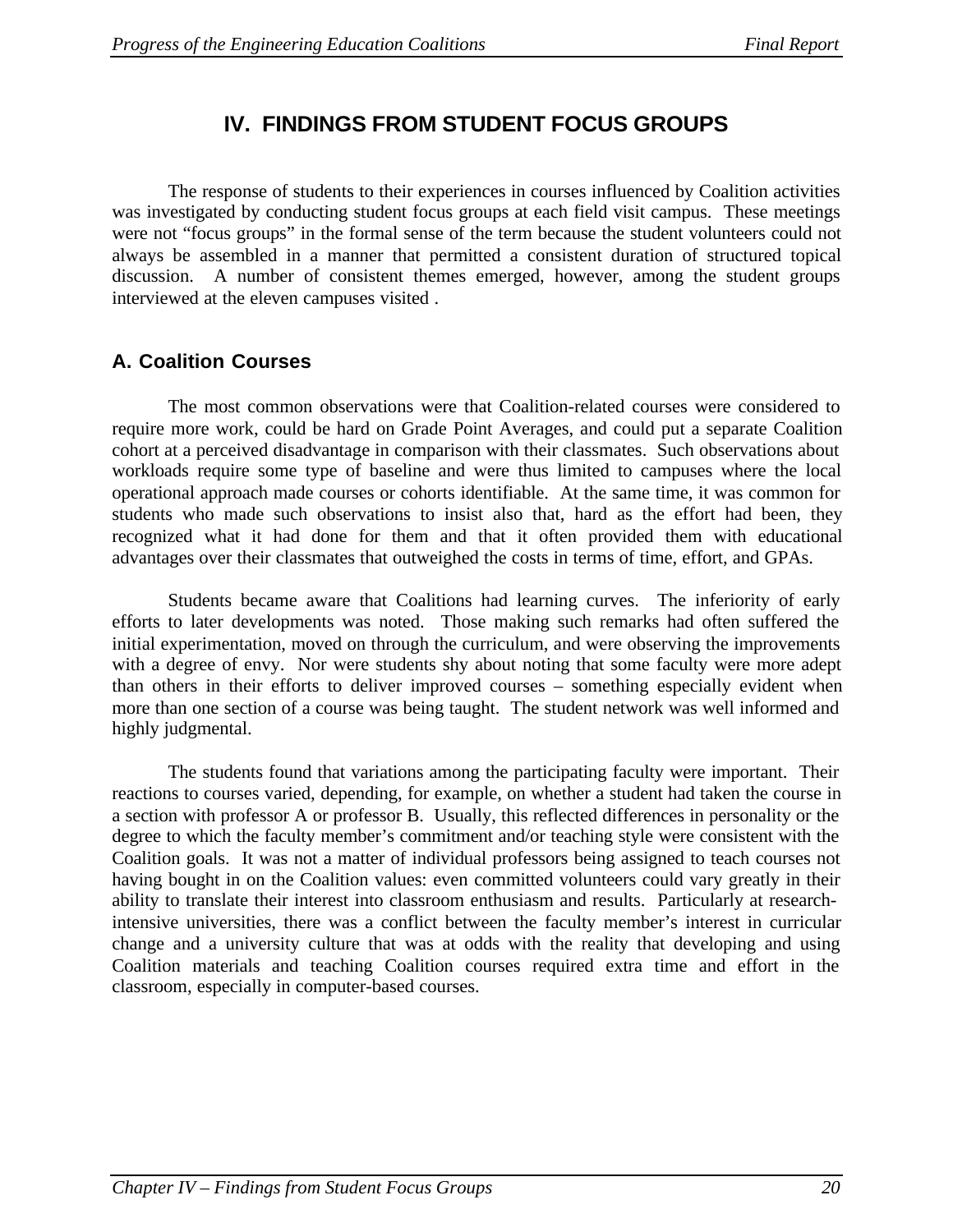# **B. Computer-Based Instruction**

The use of computers in instruction in general, as well as reactions to specific commercial programs, was frequently the subject of criticism by students, but Coalition-designed modules were seldom a negative topic. Perhaps one of most interesting themes was the students' concerns about the effort that it took "learning to learn programs." This took various forms. At minimum, they felt that the faculty were inattentive to the time and effort needed to learn a new application. In other cases, the problem was that time was taken to "learn" an application like Excel early in a course or course sequence, but that the content of the training was trivial or irrelevant to its potential uses. When they really needed to use the program, they did not have an adequate background to tackle the problems posed.

Specific programs were liked, disliked, critiqued, or thought to be out of synch with industry. The math instruction program, MAPLE, seemed to be very commonly used and much disliked. Some CAD/CAM programs common in the universities were viewed with contempt by students who had co-op, summer job, or intern experiences: they often felt that what was being used in their courses did not represent the direction in which industry was moving. Students would point to changes in versions of software that the university seemed unable or unwilling to upgrade. Coalition money often represented the means for substantial investment in computer equipment and software, but the pressures of obsolescence are constant. The students showed great acuity in their software reviews and expressed frequent frustration with the inability of new curricula to keep up with changes or new developments in commercial programs.

# **C. Student Recruitment And Retention In Coalition Programs**

Students were recruited into Coalition programs, courses, and other activities in a variety of ways. For example, Drexel had spent some years developing its  $E^4$  lower division curriculum, which was to serve as the main basis for Gateway's efforts to reform and institutionalize new curricula, first at the lower division level, then the upper. Since matriculating Drexel students were automatically enrolled in the  $E^4$  courses, the school had a head start on other Gateway institutions that were often less willing or able to move quickly to put the curriculum in place.

Foundation and SUCCEED worked on the basis of initially taking a limited number of students into their changing lower division courses, so that there were parallel cohorts within a given class, some identifiably in the Coalition curriculum, others in the traditional one. Faculty interviews at field visits usually described screened invitational processes, where at least some entering freshmen were invited to presentations and asked if they would be interested in the alternative curriculum. Some students considered there to be a coercive element in the process that almost obligated them to go the Coalition route. Several subsequently found greater satisfaction in more traditional courses. One orientation program for entering freshmen produced oddly symmetric results: one student entered at his parents urging on the grounds that the hands-on, team-oriented approach described would be good for him, while another opted for the program over his parents objections to its experimental nature.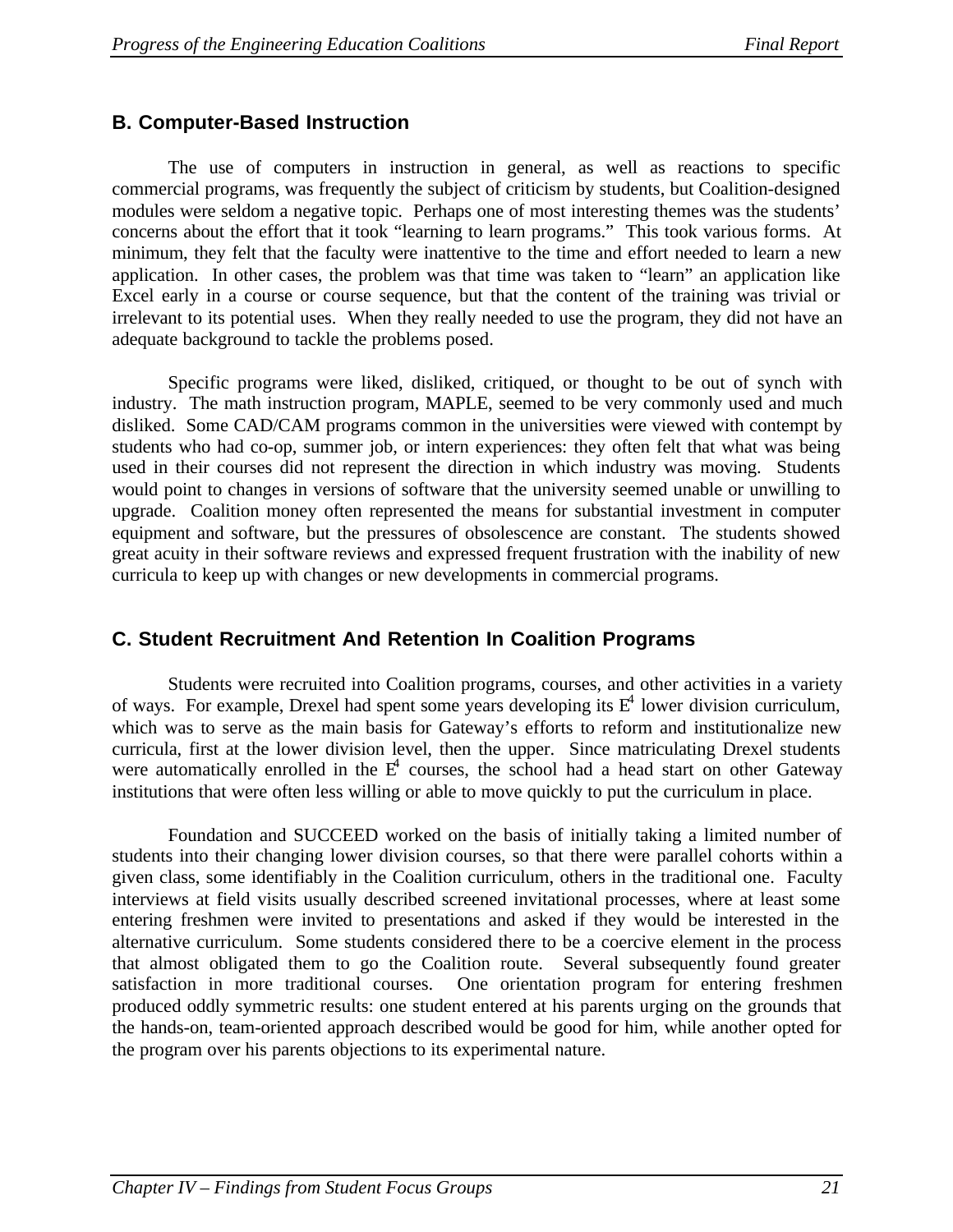The Coalitions have varied in the degree to which they pursued and achieved a specified "Coalition" curriculum, as well as the levels to which reforms had penetrated (lower division more likely than upper, senior project or design courses more likely than other upper division courses). Some students were recognizable on campus as "Coalition" students and able to compare their experiences (generally favorably) with classmates who were not. In other cases specific courses were recognizably Coalition-derived by the degree to which they had been changed to include Coalition elements like design, teaming, and hands-on experiences. Synthesis was almost invisible at Berkeley: the amount of influence it had on "Synthesized" courses depended upon which faculty member taught the course and how much Coalition developed material was included. At California Polytechnic, San Luis Obispo, on the other hand, the Coalition was generally a visible entity, but its objectives were so compatible with the school's tradition and culture as an undergraduate teaching environment that Coalition project implementation blended into the scenery.

An important issue related to student retention and to institutionalization emerged at several schools – the need for documentation, or a "road map" of related programs. Few schools have institutionalized Coalition-based reform beyond a number of common lower division courses. This represents a particular difficulty where articulation problems arise when an engineering school receives a substantial influx of its enrollment from community or junior colleges. It seemed clear that if the Program's goal was "systemic reform," students who liked the reforms wanted a map of the "system" (i.e., curriculum sequence) – just as those who preferred more traditional approaches felt they needed to know how to exercise their preferences and still meet degree requirements.

# **E. Design Projects**

The themes of design and "engineering up front" were of great appeal to most of the students. Many of the group participants were quite articulate about the role that these had played in their recruitment and retention in engineering. For example, one drop-out who had returned to engineering after several years of military service, thought he would have been less likely to have dropped out had he had more of the Coalition-type courses to begin with that he experienced on his return.

Some cynicism was evident about the apparently trivial character of some of the freshman design experiments used to implement these concepts. One group pointed to the "game-like" character of design projects involving bagel and hot dog "launchers," involving materials unlikely to be encountered in the real world. Yet the same group expressed enthusiasm about this freshman design course, regarded as the only real engineering that they would see for some time, and found it a useful entry on their resumes when seeking summer employment. Many saw the need for "real world" and "hands-on" opportunities early in the curriculum in order to hold their interest through the numerous tedious, more theoretical courses required later in the curriculum.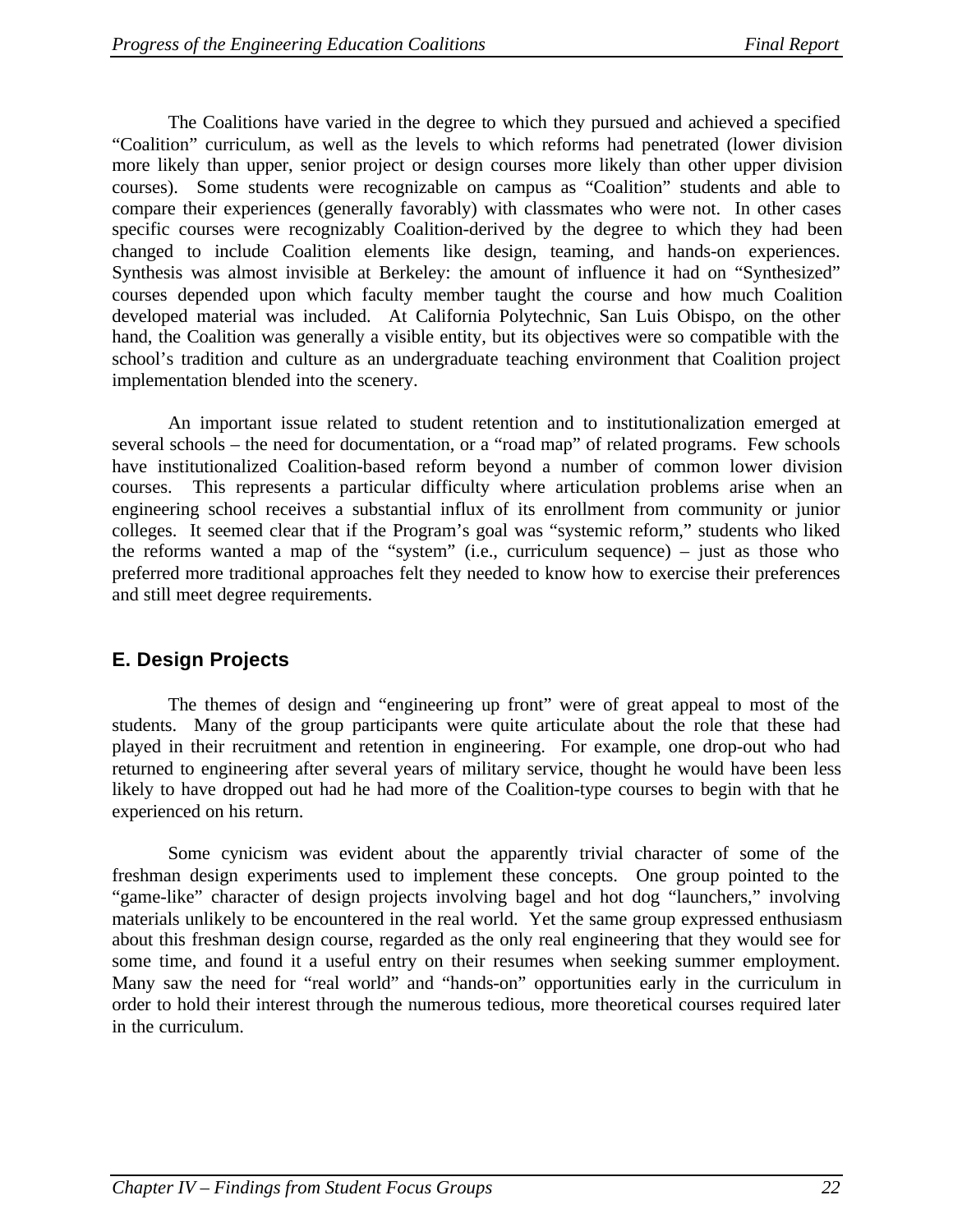# **F. Teaming Efforts**

Teaming was widely recognized by the students as an essential part of their education and something that was a real asset in their encounters with industry. It was also one of the more difficult aspects of Coalition goals to implement, and it was implemented in a variety of ways that often evoked spirited discussion of common complaints. These were often offset by one or more of the group pointing out that the real world was a place in which work-mates were not always congenial team partners.

Coalition faculty put teams together in a variety of ways. Some used personality tests, GPA distributions, or, especially on campuses with a large heterogeneous commuter population, age groups. Some picked teams randomly, while others tried to ensure a mix of skills. Gender often played at least an initial role. Many faculty were leery of having but one woman on an otherwise male team and assigned two per team as far as possible, often abandoning this concern once students had had some teaming experience. Within limits, self selection was sometimes permitted. The students did not seem to have any sense of which method worked best, although they liked least those in which they viewed themselves as having been manipulated.

Given the problems that most had encountered in their teaming efforts, students appreciated efforts to prepare them for it. Within one Coalition, a field visit observed a class being braced for the social nuances of team interaction in one of a series of class periods devoted to this. The student group at the other campus in the same Coalition complained about the lack of *any* preparation. There were frequent complaints of the difficulty of gaining faculty intervention when serious problems within a team surfaced.

The teaming problems most subject to complaint were consistent. Establishing leadership and how to deal with slackers dominated student comments. Teams appear to have usually been left on their own to deal with their internal organization, division of labor, and scheduling within the project deadline. In that sense, the experience lacked the real world hierarchical assignments that would usually be made in industry.

The problem of slackers was a major irritant, and most of the groups cited examples of team members who essentially disappeared as the project was supposed to be moving forward. Special problems could arise in the context of commuter campuses or community colleges. Students often had job and/or family obligations that made scheduling team meetings difficult. Heightening the tension was the problem that most faculty appear to have adopted a policy of collective grading: i.e., the project grade was given collectively to all team members. Greater satisfaction with the grading process was evident when some sort of internal team evaluation could influence the grade distribution in a way that reflected perceptions of relative contributions.

From the student groups, one got an impression that teaming was readily accepted into Coalition courses, but that faculty were loath to deal with most of the problems that arise in the educational environment. Most took a laissez-faire attitude once the rules on grading were established and their personal method of establishing the teams set. Faculty input during field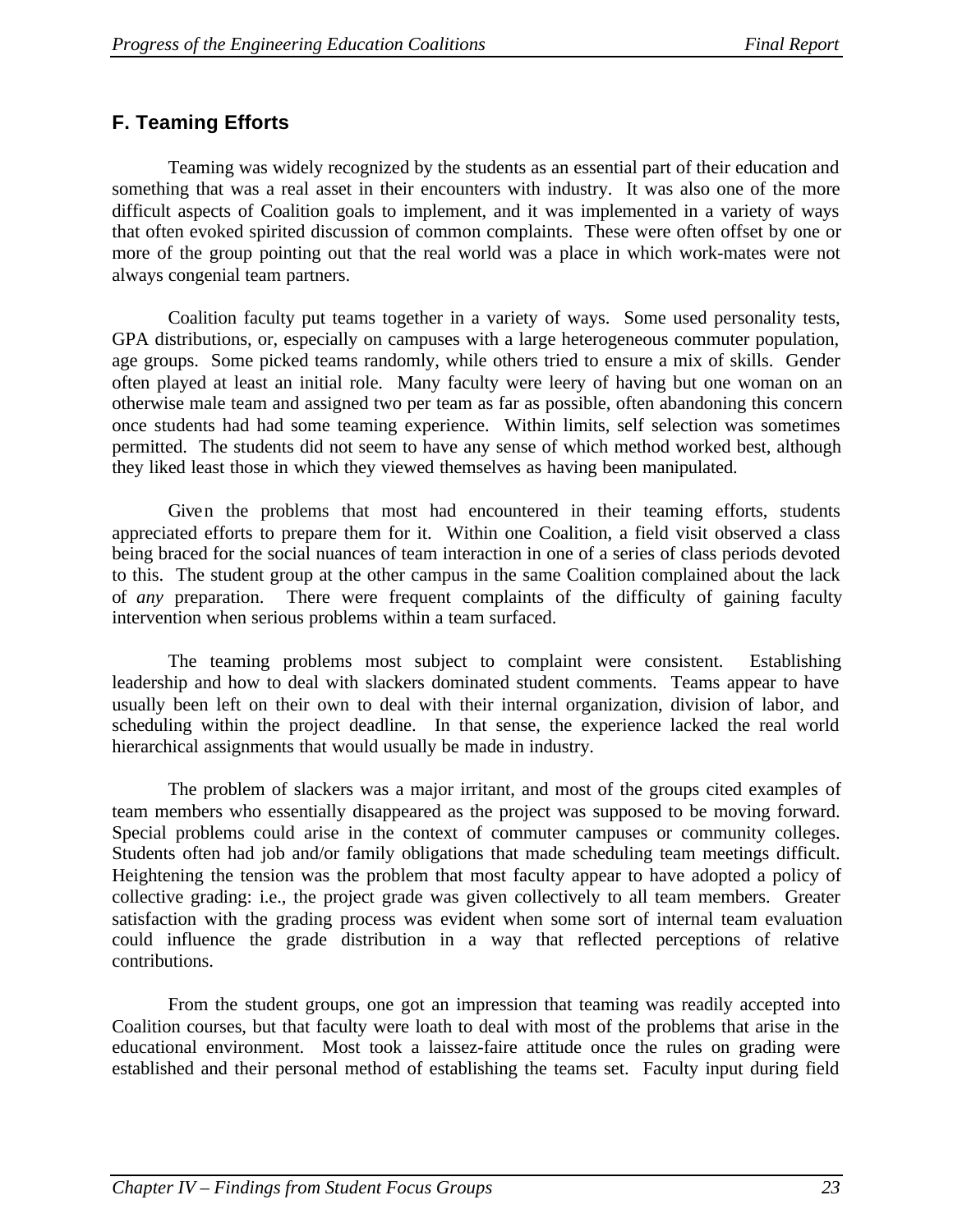visits seemed quite complacent in terms of awareness of problems compared to student reactions to the ways in which teaming was handled.

Despite the problems involved in teaming, student responses were overwhelmingly favorable. The overall thrust of the groups was one of great consciousness of the importance of the experience for their long-term career interests – their "preparation for the real world" being a phrase often used. Also, a number of the student groups noted that the team approach often spread among their fellow students. The value of team efforts was becoming apparent in the sense that not only students involved in engineering courses requiring teaming were picking up on the cooperative approach. Coalition engineering students continued to engage in informal teams for a variety of courses and problems, and the practice spread to non-engineering students in some cases.

# **F. Industry Response**

The student groups were positive about the ways in which their institution's involvement with industry had increased, as well as the response of industry to the impact of new Coalition curricular elements on their skills. The groups were enthusiastic endorsers of the impacts that their Coalition work had had on their efforts to find jobs and internships. In job interviews, industrial recruiters were almost always impressed by students displaying a variety or some combination of factors reflecting the Program's goals – working in teams, communications skills, and the like.

Communication skills were an important factor: students reported that their experience in making presentations in Coalition courses was recognized by industry in their job-seeking activities. The down side in terms of curriculum development was a clear discontent with the ways in which Coalitions attempted to provide those skills by linking technical courses to review by humanities instructors, linking grades to judgments of faculty members trained in writing and other communications skills, but lacking understanding of the technical content of the material involved. The implementation of training in communications was not always sensitive to the tension between the standards normally applied by humanities teachers and the technical content involved, especially in grading.

# **G. Students' Overall Coalitions Experience**

An effort was usually made to ask the students to assign a quantitative ranking to their "Coalition experience." That phrase was used because of the variety of experiences in Coalition's context that students had. The comings and goings of students during focus group sessions sometimes made this difficult, and the results, should be taken as a non-rigorous set of ratings. Despite the candid critiques voiced in the student groups, when asked to rank their experience on a scale of one to five (five being the top), they gave the Coalitions high marks. From the top down, one received a rating of 5, two 4.4s, one 4, and two 3.9s.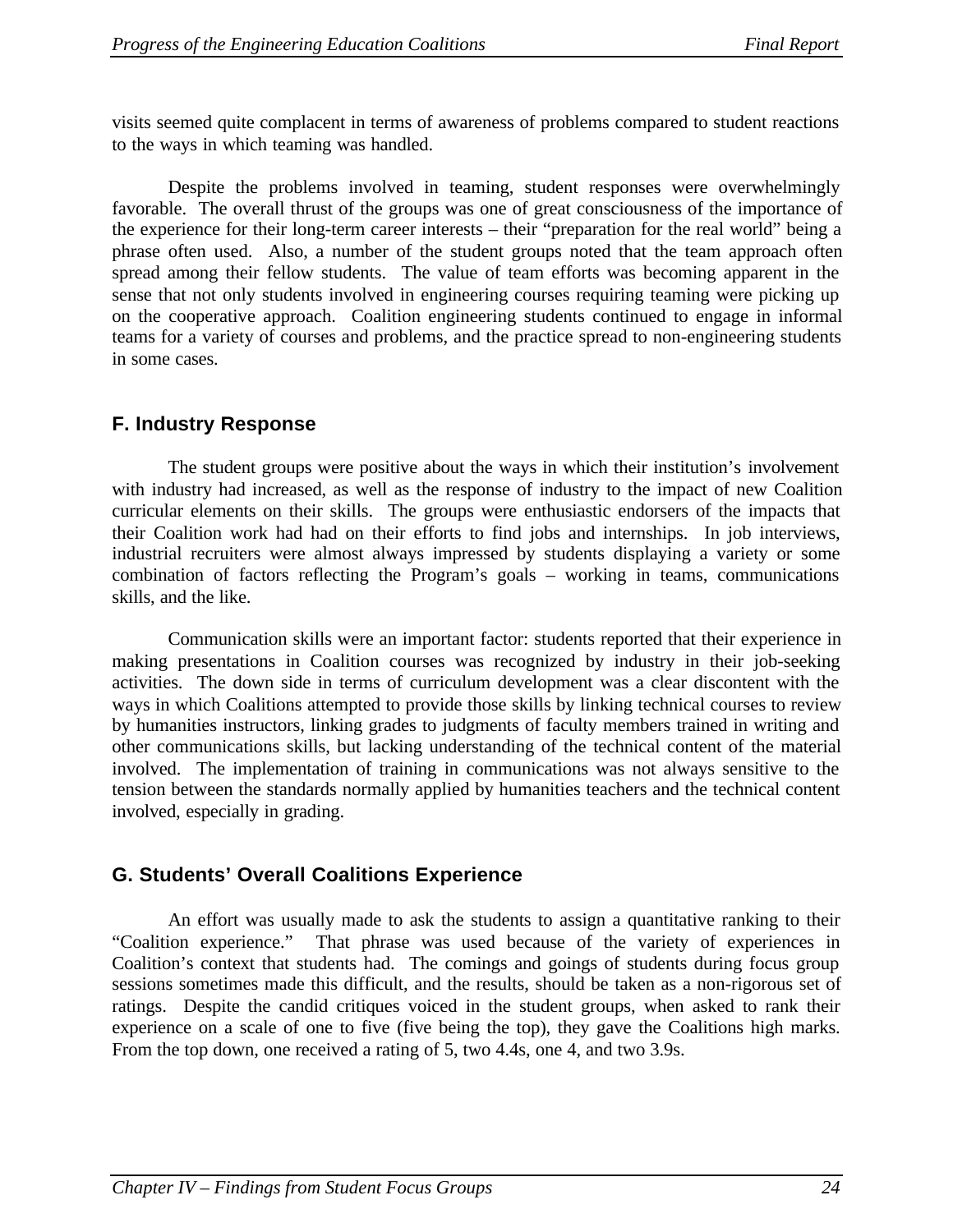# **V. FACULTY SURVEY**

In order to broaden the study's perspective on the activities of the many faculty who had participated in the variety of Coalition activities that had taken place at member institutions, a sample survey was conducted of faculty participants across the six Coalitions. The random sample of 302, drawn from lists of participating faculty provided to SRI by the Coalitions (a total of 1151 faculty names, the sample representing 26%), was given a choice of responding via the web or printing out the survey to preview it and/or submit it in hard copy, or, through an SRI contact number, to receive a hard copy by mail. The overall response rate was slightly over 50% when the survey was closed. From the 152 responses received to the survey, 18 (12%) indicated that they had never participated in Coalition activities. Eight of those (5% of those responding) were not even aware of the Coalition Program's existence. A sample of non-respondents was contacted, and this revealed no significant differences in their replies from the returned responses, so no weighting of responses was required. The survey covered five general areas about each respondent:

- Personal demographics;
- Involvement in the Coalition;
- Involvement in activities involving course design and educational product development;
- Involvement in instructional implementation of Coalition materials;
- Assessment of the impact of the Coalition on teaching, students, and institutional culture.

# **A. Coalition Inputs**

Of the 132 valid responses from individuals involved in the Coalition program at their respective institution, 117 (89%) held professorial rank at some level, while the remainder held administrative or other non-teaching positions. With more than 75% of the respondents holding normally tenured positions, the data suggest that tenure-track junior faculty do not appear to be significant participants in Coalition activities.

In terms of time involved in the Coalition, 17% had spent one year or less on Coalition related activities, 45% had spent between two and four years, and 37% had spent five or more years. Over half of all respondents reported that they remained active in the Coalition. Based on duration in the program, the data suggest that Coalition participants have exhibited no small degree of commitment to Coalition activities.

Respondents were asked to describe the types of activities in which they participated as part of their involvement in the Coalition. The vast majority (79%) described participating in the design or development of courses or educational-related materials. There was also a great amount of participation in activities concerning information-exchange with fellow faculty members; roughly three-fourths had attended meetings involving other schools from their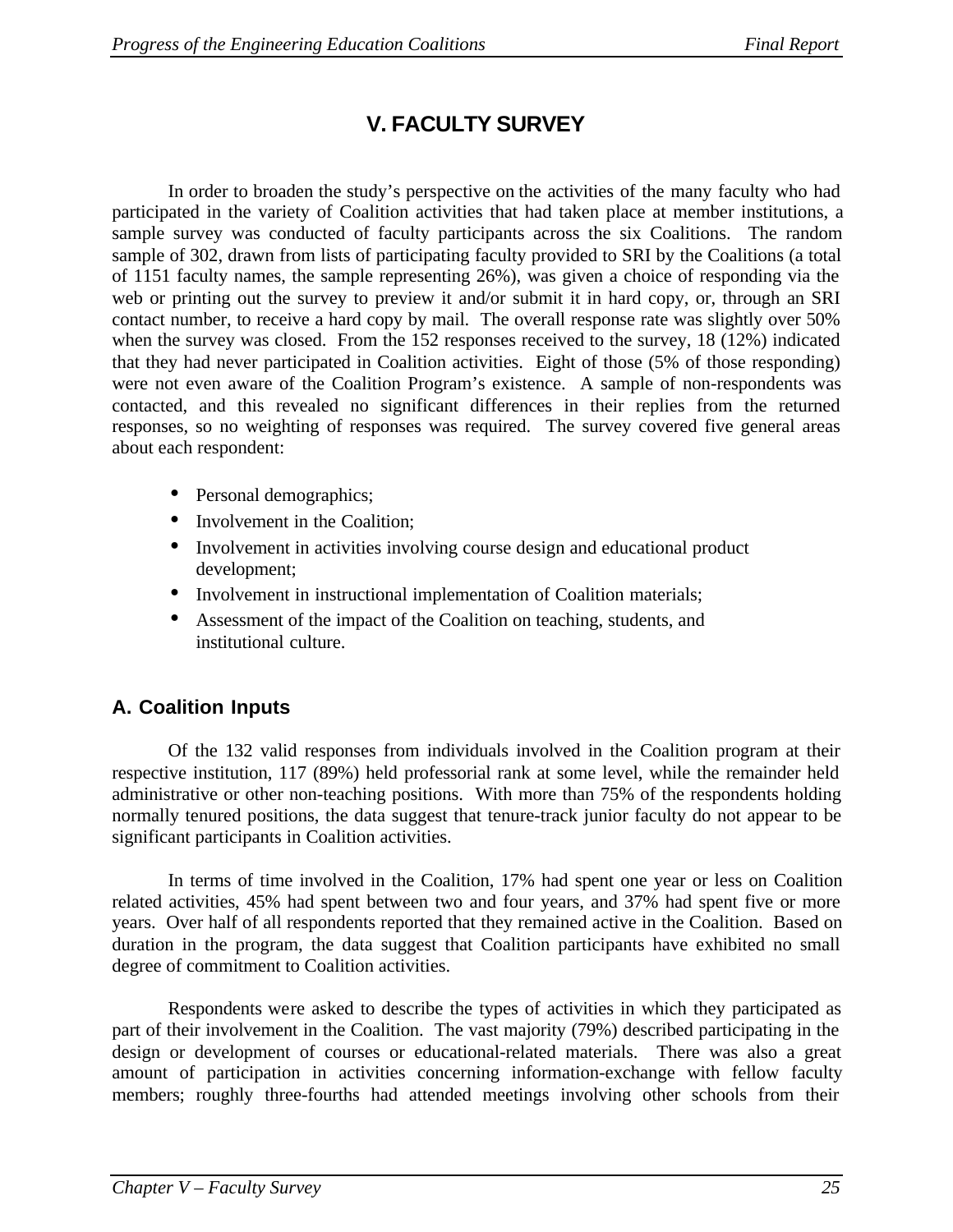Coalition, two thirds had collaborated with faculty from both their own Coalition and other Coalitions, and half had presented papers on Coalition-related topics at professional meetings (see Table V-1). Only about a fourth of the respondents had participated in student-related activities, such as recruitment and retention. About 60% of faculty were teaching courses that were either new to the curriculum or had been modified as a result of the Coalitions program. Less than 5% had been involved in assessment-related activities.

Respondents were asked to compare their involvement in activities on the basis of participating either with other faculty from their own Coalition or with faculty from different Coalitions. Almost two-thirds (64%) of faculty members reported redesigning or modifying courses or educational materials with faculty from within their Coalition, while only about a fourth (24%) had done so with individuals from other Coalitions. There was a somewhat smaller difference relative to faculty who reported teaching or learning new instructional techniques: 58% participated in this activity within their Coalition, while about a third (30%) did so with faculty from other Coalitions. Aside from more informal exchanges, most collaboration took place within each Coalition.

| Table V-1<br><b>Coalition Activities and Faculty Participation</b>                                                            |               |                |  |  |
|-------------------------------------------------------------------------------------------------------------------------------|---------------|----------------|--|--|
|                                                                                                                               | <b>Number</b> | <b>Percent</b> |  |  |
| Design, development, or revision of courses, labs, or educational<br>materials                                                | 104           | 78.8%          |  |  |
| Attendance at meetings involving more than one institution in your<br>Coalition                                               | 100           | 75.8%          |  |  |
| Collaboration with faculty or others from institutions in your Coalition or<br>other Coalitions                               | 90            | 68.2%          |  |  |
| Teaching of new or modified courses or labs                                                                                   | 79            | 59.8%          |  |  |
| Participation in faculty development programs to learn new skills or<br>knowledge (e.g. new educational techniques, pedagogy) | 75            | 56.8%          |  |  |
| Presentation of papers on Coalition activities at professional meetings<br>(e.g. FIE, ASEE)                                   | 65            | 49.2%          |  |  |
| Student recruitment activities                                                                                                | 33            | 25.0%          |  |  |
| Student retention activities                                                                                                  | 33            | 25.0%          |  |  |
| Administrative tasks                                                                                                          | 10            | 7.6%           |  |  |
| Assessment activities                                                                                                         | 6             | 4.5%           |  |  |

Industry involvement in Coalition curricula most often took the form of a visiting lecturer in courses or labs. Among those teaching courses, 42% of the faculty reported having a guest speaker from industry, but only 13% had included industry guests in Coalition-related labs. Other participation by industry representatives included reviews of student work or presentations (31% courses, 13% labs), generating or participating in design projects (28%, 11%), and providing internships or co-op experiences (12%, 7%).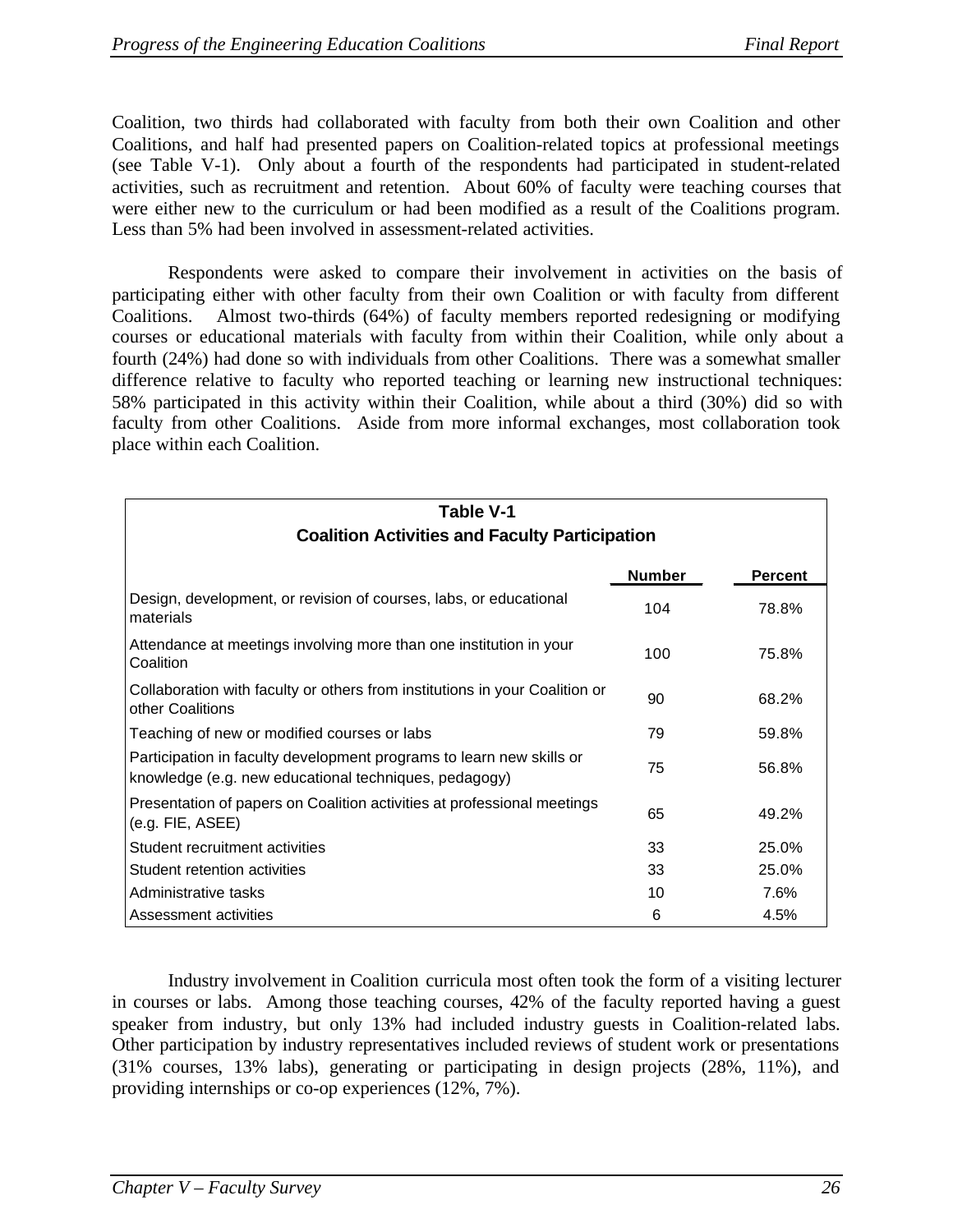# **B. Curriculum And Instructional Delivery**

An important objective of the Coalitions Program was to affect the engineering curriculum at member institutions. Faculty were asked a series of questions to assess the impact that their Coalition has had on developing, designing and revising courses, courseware and other educational materials at their institutions. A total of 79% of respondents had been involved in these activities through their Coalition. Half of these individuals helped modify or develop labs, while almost all had done so for courses (many participated in both). Collectively, these individuals were involved in reshaping 234 courses and 99 labs in total. Combined, surveyed faculty taught 146 single-discipline courses and labs, 94 involving multidisciplinary engineering classes, and 93 cross-disciplinary courses and labs involving both engineering and nonengineering areas in conjunction with their Coalition participation.

Project teams were the most common component found in the courses and labs that respondents reported designing or developing (see Table V-2). More than two-thirds (70%) of those involved in course design and development reported that project teams had been part of courses, while about half (53%) said they were elements in labs.

| Table V-2<br><b>Components of Coalition Courses and Labs that Faculty have Helped Design, Develop or</b><br><b>Revise</b> |                |         |      |                |
|---------------------------------------------------------------------------------------------------------------------------|----------------|---------|------|----------------|
|                                                                                                                           | <b>Courses</b> | Percent | Labs | <b>Percent</b> |
| Project teams                                                                                                             | 75             | 70.1%   | 32   | 53.3%          |
| Open-ended problem solving                                                                                                | 73             | 68.2%   | 28   | 46.7%          |
| Design projects                                                                                                           | 72             | 67.3%   | 21   | 35.0%          |
| Interdisciplinary exposure                                                                                                | 66             | 61.7%   | 22   | 36.7%          |
| Cooperative learning                                                                                                      | 59             | 55.1%   | 20   | 33.3%          |
| Online activities (including computer-based learning)                                                                     | 50             | 46.7%   | 14   | 23.3%          |
| Social, economic, or environmental factors involved in problem<br>solving                                                 | 42             | 39.3%   | 8    | 13.3%          |
| Hands-on laboratory experience                                                                                            | 41             | 38.3%   | 42   | 70.0%          |
| Discovery-based learning                                                                                                  | 39             | 36.4%   | 21   | 35.0%          |
| An engineered systems focus                                                                                               | 39             | 36.4%   | 19   | 31.7%          |
| Business context in problem solving                                                                                       | 39             | 36.4%   | 12   | 20.0%          |
| Efforts to attract or retain students as engineering majors                                                               | 35             | 32.7%   | 11   | 18.3%          |
| Other                                                                                                                     | 3              | 2.8%    | 1    | $1.7\%$        |

Faculty reported that the people they dealt with most often in their work on Coalition courses and labs were faculty from their own institution (80% in courses and 68% in labs). Significantly less collaboration occurred with faculty from other institutions within the respondents' Coalition (47% and 37%), as well as with faculty from other Coalitions (15% and 18%). Faculty reporting interaction with industry personnel was relatively low at 34% for courses and 23% for labs. Less than half had interacted with evaluation and assessment experts.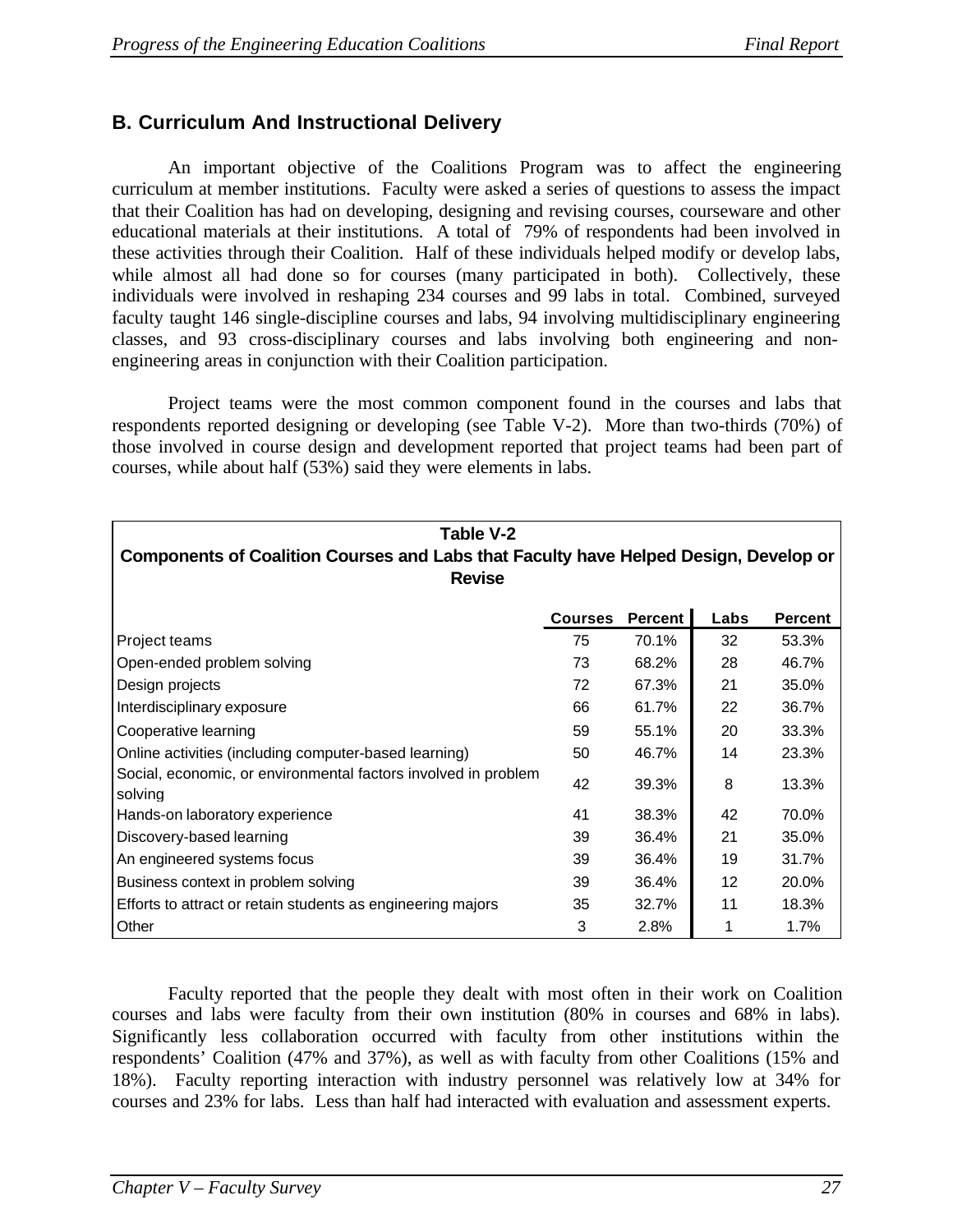Respondents were asked to identify the different types of products they helped develop for these courses and labs (see Table V-3). Two-thirds said they helped develop instructional modules for courses, while nearly half did so for labs. About half indicated they participated in developing a curriculum for a whole course.

| Table V-3<br><b>Products Developed in Courses and Labs</b>                                                    |                |                |      |                |
|---------------------------------------------------------------------------------------------------------------|----------------|----------------|------|----------------|
|                                                                                                               | <b>Courses</b> | <b>Percent</b> | Labs | <b>Percent</b> |
| Instructional modules for courses or labs                                                                     | 71             | 66.4%          | 28   | 46.7%          |
| Complete curriculum for courses or labs                                                                       | 52             | 48.6%          | 26   | 43.3%          |
| Set(s) or sequence(s) of related courses or labs                                                              | 36             | 33.6%          | 17   | 28.3%          |
| Methods for introducing new technology in courses or<br>labs (e.g. how to use distance learning capabilities) | 36             | 33.6%          | 12   | 20.0%          |
| A curriculum for a complete degree sequence                                                                   | 19             | 17.8%          | 5    | 8.3%           |
| Assessment development                                                                                        | 2              | 1.9%           |      | 1.7%           |

Curricular materials produced by faculty in the survey employed an array of instructional media. While nearly two-thirds had worked on products that took hard copy form (e.g., a textbook or a paper module), substantial numbers had been involved in developing computerrelated materials. Nearly half had worked on developing Web-based materials, and roughly a fourth had incorporated e-mail, computer diskettes, and C-ROMs in instructional materials they had produced.

Components of courses and labs taught by Coalition faculty followed the same pattern as components of curricula designed or modified by faculty. Open-ended problem solving was cited most often, with 75% of faculty who taught Coalition courses reporting its use in their course, and 50% of faculty who taught Coalition labs having used it in their labs. Project teams (72% and 57%, respectively) and design projects (70%, 46%) were the other most frequently reported components of Coalition courses and labs the faculty were involved in teaching. Less commonly-cited elements of Coalition courses included discovery-based learning (34%, 30%), using a business context in problem-solving (34%, 15%), and student recruitment and retention efforts (20%, 4%).

Hardcopy (e.g. textbooks or paper modules) remains the dominant type of media used in Coalition labs and courses, with 77% of faculty reporting their use in Coalition courses, and 63% using them in their labs. E-mail is also used by more than half of the faculty in courses (60%), as are World Wide Web sites (52%). Multimedia modules, computer diskettes, and video are all used by over 20% of the faculty teaching Coalition courses.

Dissemination of materials across Coalition institutions was relatively uncommon. Only 17% of faculty utilized World Wide Web sites developed at another Coalition school in the courses they taught, with 15% reporting their use in labs. Course curricula developed at another Coalition institution were used by 16% of the faculty in their courses and by 9% in their labs.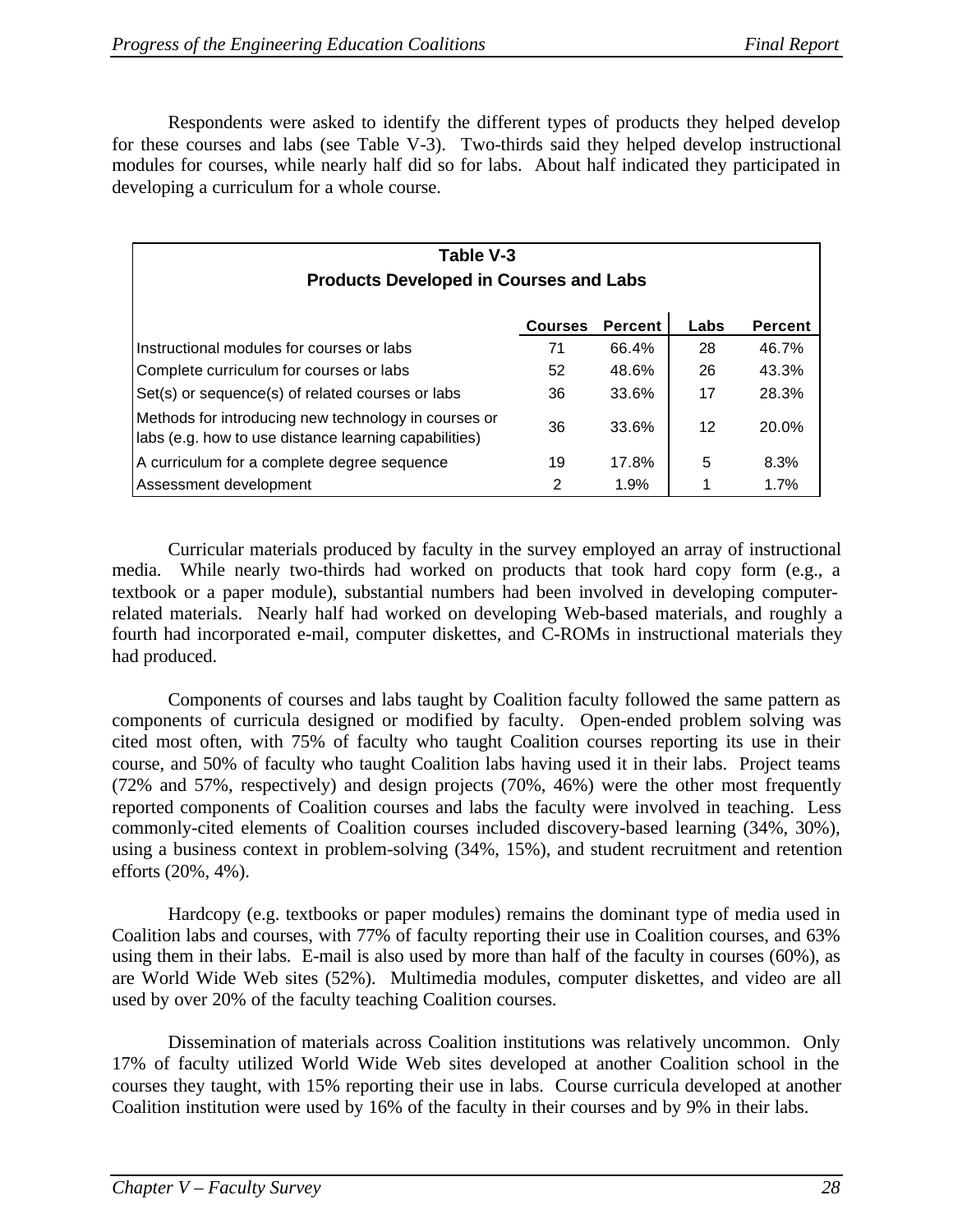Respondents were asked to elaborate on their use of the World Wide Web in the courses and labs they taught as part of their involvement in the Coalition. The most frequent response was the use by faculty to gather information on courses or labs, with 53% and 28% reporting this respectively. Faculty also made relatively frequent use of the Web in obtaining materials for student use, with 48% reporting this use in courses and 24% in labs. Student use of the Web for courseware occurred slightly less often at 40% and 24%. Less frequent usage was found in interdisciplinary exposure (23%, 15%) and assessment-type activities (15%, 9%).

# **C. Student Outcomes**

The most systematic information on student outcomes produced by the study derives from the survey of participating faculty. About half of the faculty (49%) had taught more than 100 students in their Coalition courses and labs, while 13% taught under 30 students.

Faculty were asked to compare the students in their Coalition classes or labs at the beginning term with their performance after a month to six weeks of exposure to the Coalition materials. Generally, once given time to get used to the media, the content, and the learning environment, the students appeared to gain a firm grasp of the courses.

Clearly, the students had a fair amount of acclimating to do: a minority of faculty (40%) reported that, at the beginning of the course, most or all of the students knew what was expected of them. Four to six weeks into the course, nearly three quarters of the faculty reported that most students understood the course expectations. The number of faculty who said that most or all of their students understood the material easily doubled after four to six weeks in the course, going from 15% to 30%. The Coalition curriculum also had some impact on students' comfort with team work: faculty who reported that most or all of their students were comfortable working in groups rose from 29% at the beginning of a course to 51% four to six weeks later.

Coalition students also compared very favorably to their non-Coalition counterparts in terms of achievement. Among faculty reporting (Table V-4), 82% said that the Coalition students performed better in interdisciplinary projects. Coalition students were also rated higher at working in groups (79%) and understanding and pursuing hands-on learning (61%). Overall the faculty rated the Coalition students higher than the non-Coalition students on all seven criteria listed.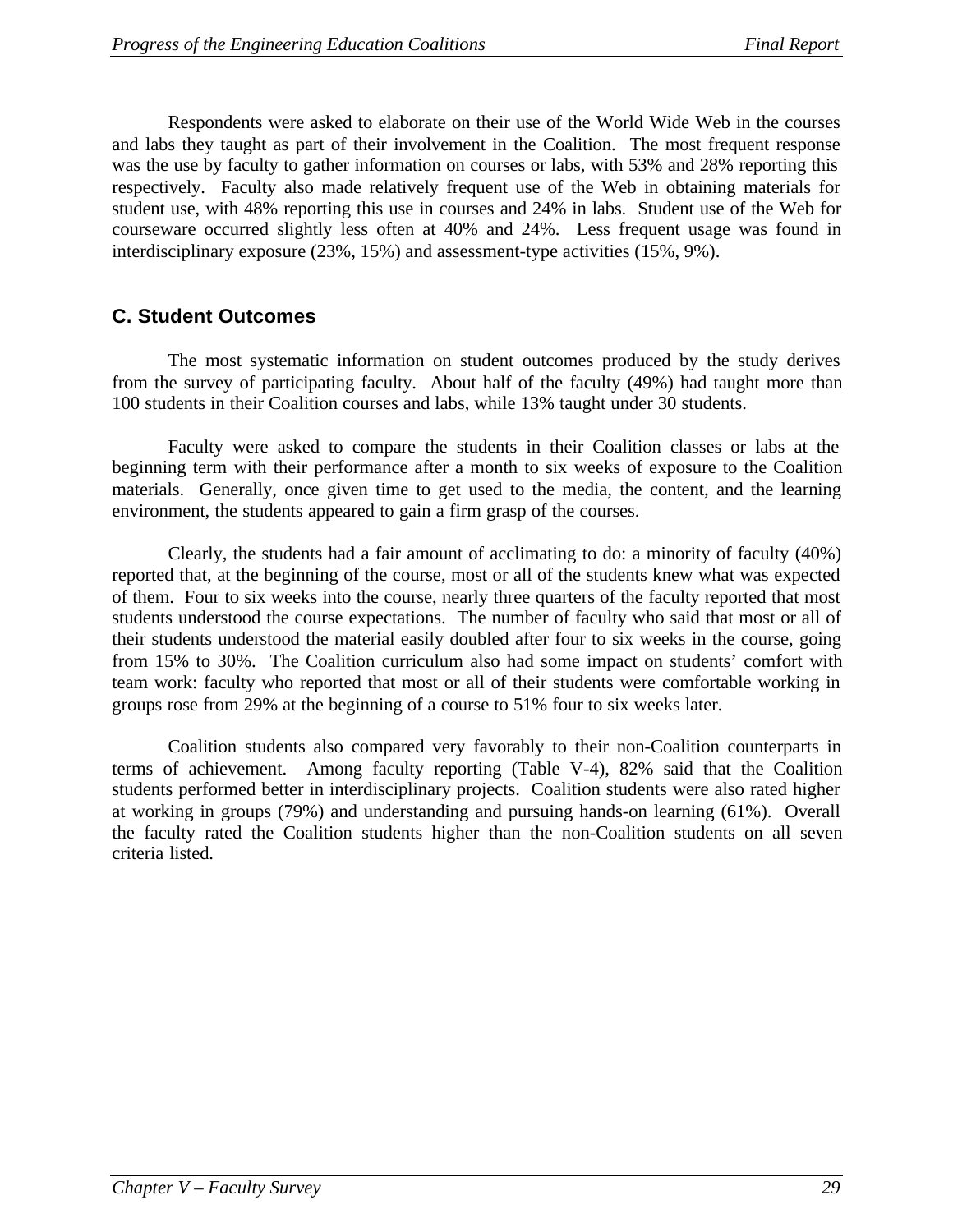| Table V-4                                                                                                                                                                                                                                                            |                                                                          |                |                                                                                    |         |                                                                                     |                |                 |
|----------------------------------------------------------------------------------------------------------------------------------------------------------------------------------------------------------------------------------------------------------------------|--------------------------------------------------------------------------|----------------|------------------------------------------------------------------------------------|---------|-------------------------------------------------------------------------------------|----------------|-----------------|
| Comparison of Coalition Students and Non-Coalition Students Taught In Courses and Labs                                                                                                                                                                               |                                                                          |                |                                                                                    |         |                                                                                     |                |                 |
| (Number reported by faculty)                                                                                                                                                                                                                                         |                                                                          |                |                                                                                    |         |                                                                                     |                |                 |
|                                                                                                                                                                                                                                                                      | Coalition<br>students are<br>Worse than<br>Non-<br>Coalition<br>students | <b>Percent</b> | Coalition<br>students<br>are About<br>the same as<br>Non-<br>Coalition<br>students | Percent | Coalition<br>students are<br><b>Better than</b><br><b>Non-Coalition</b><br>students | <b>Percent</b> | Mean<br>Rating* |
| Ability to work on interdisciplinary projects                                                                                                                                                                                                                        | $\Omega$                                                                 | $0.0\%$        | 4                                                                                  | 18.2%   | 18                                                                                  | 81.8%          | 2.82            |
| Ability to work in groups                                                                                                                                                                                                                                            |                                                                          | 4.2%           | 4                                                                                  | 16.7%   | 19                                                                                  | 79.2%          | 2.75            |
| Understanding and pursuing hands-on<br>learning                                                                                                                                                                                                                      |                                                                          | 4.3%           | 8                                                                                  | 34.8%   | 14                                                                                  | 60.9%          | 2.57            |
| Ability to work with real world constraints                                                                                                                                                                                                                          |                                                                          | 4.2%           | 11                                                                                 | 45.8%   | 12                                                                                  | 50.0%          | 2.46            |
| Pre-requisite skills for the course                                                                                                                                                                                                                                  | 2                                                                        | 8.3%           | 11                                                                                 | 45.8%   | 11                                                                                  | 45.8%          | 2.38            |
| Problem-solving capabilities                                                                                                                                                                                                                                         | 3                                                                        | 12.5%          | 10                                                                                 | 41.7%   | 11                                                                                  | 45.8%          | 2.33            |
| Pre-requisite knowledge for the course                                                                                                                                                                                                                               | 3                                                                        | 12.0%          | 17                                                                                 | 68.0%   | 5                                                                                   | 20.0%          | 2.08            |
| *Rating represents the combined average of responses, where 1="Coalition students are worse than non-Coalition students", 2="Coalition students<br>are about the same as non-Coalition students", and 3="Coalition students are better than non-Coalition students". |                                                                          |                |                                                                                    |         |                                                                                     |                |                 |

The student workload for Coalition courses and labs was considered by faculty to be significantly higher compared with non-Coalition classes. The majority (69%) thought that students had either much more work or somewhat more work in the new classes. However, faculty generally believed that Coalition courses had had a positive impact on students. More than three-fourths (79%) stated that Coalition courses had had a positive impact on students working in teams. Roughly two-thirds reported a positive impact of these courses on students' preparation for employment (69%), communication skills (68%), and breadth of understanding of subject matter (63%). Half or more also thought that the Coalition courses had had a positive impact on students' depth of understanding of subject matter (58%) and retention in engineering majors (50%). A considerably lower percentage (38%) thought that Coalition courses had had a positive impact on students' academic performance. Very few identified negative impacts.

Faculty were asked to discuss the aspects of Coalition courses or labs that students enjoyed the most as compared with more traditional non-Coalition classes. A few themes dominated their responses. Students really enjoyed the opportunity to work in teams. They learned how to solve problems collaboratively, something they didn't get to do as often in non-Coalition classes. It also allowed them to interact with people they normally wouldn't, including students and professors from not only outside of their class but from other disciplines as well. Students also preferred the hands-on/active learning structure in Coalition courses. Passive listening to lectures gave way to active involvement in projects, which clarified some difficult ideas. Included in this hands-on approach is the chance to incorporate cutting-edge technology into the coursework. Finally, students appreciated, in the view of faculty, the real-world focus provided by projects that had practical applications, as opposed to involving more abstract concepts, especially while still in their first year.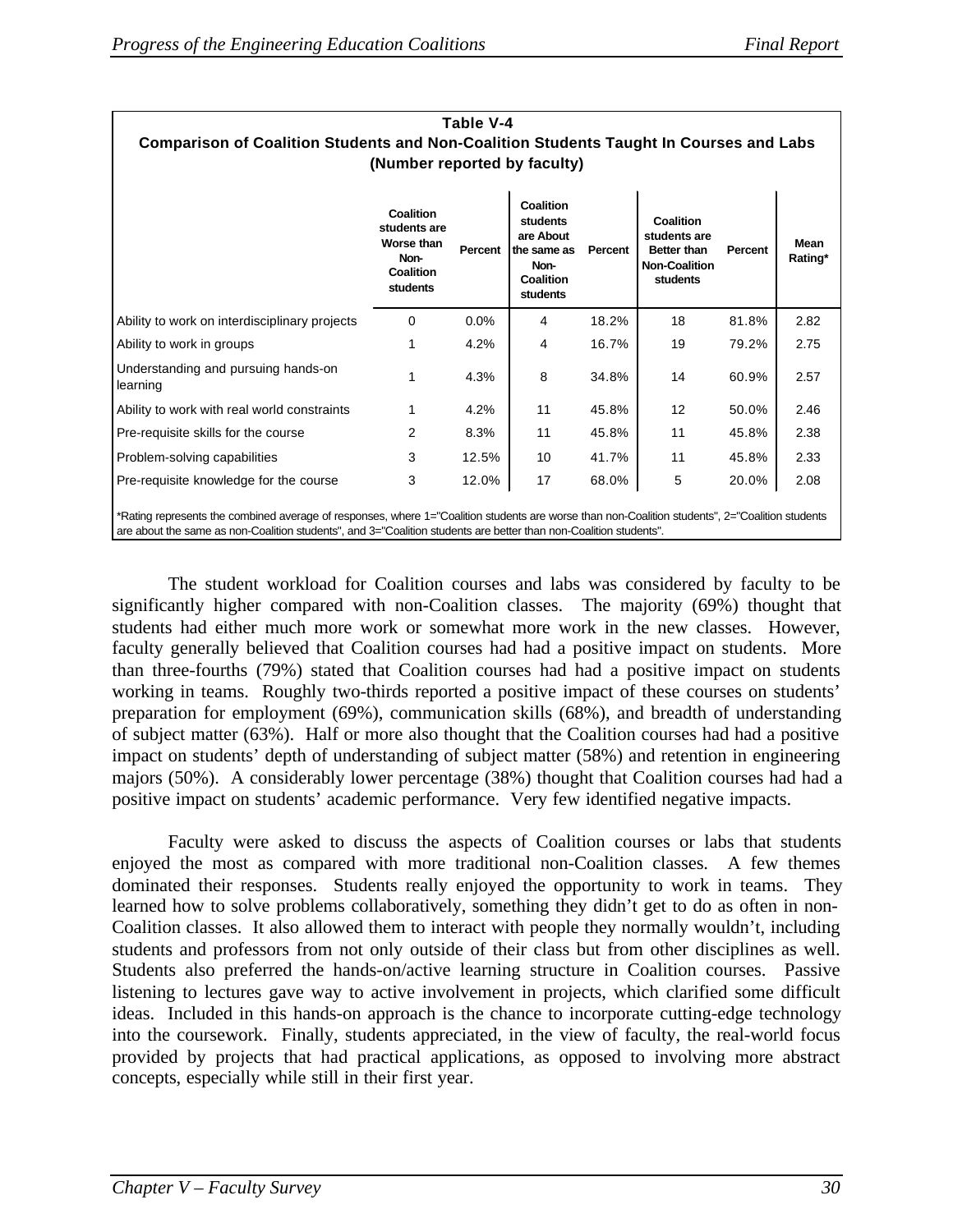When asked what students liked the least about Coalition courses or labs, the overwhelming response from the faculty was the amount of work. Clearly the courses and labs were much more demanding of the students' time than traditional classes. Another major complaint of the students was the same as what they identified as liking most about Coalition classes: working in groups. Students got frustrated when conflicts inevitably arose over which direction the group should take towards completing a project. According to faculty, another student complaint about working in teams was that some members didn't do their share of the work, leaving it up to others instead, and working with students from other disciplines could also initiate problems. Ironically, aside from the workload, faculty reported that what students enjoyed most about Coalition courses and labs were the same things with which others had difficulties.

# **D. Outcomes: Faculty and Academic Culture**

The survey of participating faculty asked respondents whether participation in the Coalitions had affected their involvement with undergraduate students in terms of teaching, advising/mentoring, research, and outreach/recruiting. In each case, more than half of the faculty reported no change from prior to their involvement with the Coalition. The area in which increased involvement with undergraduates was reported by the highest number of respondents was teaching (43%), followed by advising/mentoring (35%), research (28%), and outreach/recruiting (19%). One out of ten (11%) faculty members reported *decreased* involvement with undergraduates in their research activities.

Faculty were asked in an open-ended question to describe other types of cultural changes they identified as having taken place in their institutions or departments during the past five years. Increased faculty interest in teaching was the most frequently listed change (17 respondents), followed by increased industry interaction (14), interdisciplinary collaboration (12), student mentoring (10), and student teamwork (7).

Three-fourths of the participating faculty (75%) reported that the Coalition had led to improved teaching. A small majority of faculty (53%), thought that the value of teaching compared with research in their departments had remained relatively the same since prior to the Coalition. However, over a third (35%), thought that the value of teaching had increased somewhat relative to research, and an additional one out of ten (11%) thought that it had increased a lot. Most participating faculty (83%) reported that research has always been and remains more highly valued than teaching in promotion and tenure decisions. A handful (6%) reported, however, that Coalition activity had led to teaching being valued as highly as research.

Faculty were also asked whether the weighting of their participation in education reform activities had changed in promotion and tenure decisions since before the Coalition. While most reported that innovative teaching and curricular reform activities are currently valued about the same as before the Coalition, about a third thought that innovative teaching is currently valued more than prior to the Coalition in promotion decisions (36%) and in tenure decisions (28%). Roughly one out of four or five thought that curricular reform activities are currently valued more than prior to the Coalition in promotion (27%) and tenure decisions (18%).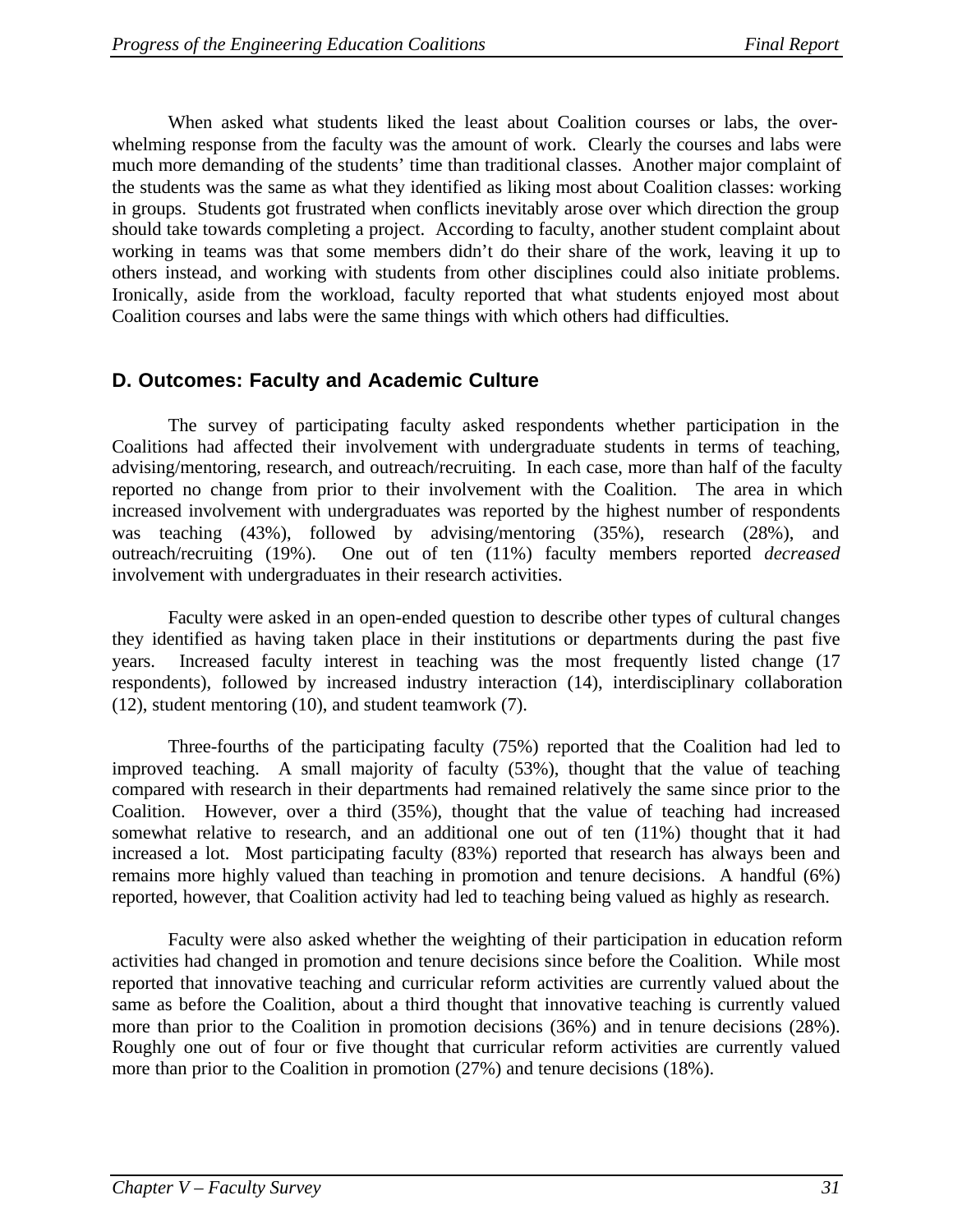# **VI. SURVEY OF DEANS OF SCHOOLS OF ENGINEERING**

The Coalitions have collectively produced many examples of outcomes reflecting Coalitions program goals. The field visit evidence suggests that the impact of these outcomes falls far short of the desired systemic reform. Of the various types of additional information that were collected, the most systematic comes from a survey of engineering school deans, focused on the types of reforms that have been instituted at their institutions and their awareness of the Coalitions' efforts and the use that has been made of Coalitions' materials at their schools.

The survey was administered to deans of the schools or colleges of engineering at all U.S. colleges and universities that have undergraduate engineering programs except those that are part of an Engineering Education Coalition. Of the 193 Deans to whom questionnaires were distributed by a combination of e-mail and web-based administration, 126 valid responses were received, for a response rate of 65%. The questionnaires were addressed by name to the deans of the schools or colleges of engineering, noting that the dean might wish to direct the questionnaire to another individual in the university administration with special knowledge of engineering curriculum issues, such as the academic affairs officer. Two-thirds of the responses (65%) were completed by the deans of engineering themselves, and another fourth (25%) were completed by the associate/assistant deans for academic affairs. The remaining ten percent were completed by vice presidents/vice provosts for academic affairs, associate/assistant Deans for engineering, Deans of the undergraduate college or academic programs, and in one case by the provost.

Respondents were asked to identify the types of undergraduate education reforms that had been initiated in their school/college of engineering during the last five years. About a third (36%) of these schools of engineering had initiated the development and management of *large scale* curricular changes. In terms of less sweeping changes, virtually all of the schools of engineering (98%) had undertaken course design, development, or revision, with two-thirds or more having initiated most of the range of other activities is shown in Table VI-1.

| Table VI-1<br>Undergraduate Education Reforms Initiated During the Past Five Years |        |         |  |
|------------------------------------------------------------------------------------|--------|---------|--|
|                                                                                    | Number | Percent |  |
| Course design, development, or revision                                            | 123    | 97.6%   |  |
| Use of computer-based instruction                                                  | 109    | 86.5%   |  |
| Use of other new instructional techniques                                          | 95     | 75.4%   |  |
| More emphasis on recruitment and retention of underrepresented<br>groups           | 94     | 74.6%   |  |
| Team teaching of courses of labs                                                   | 89     | 70.6%   |  |
| Changes in freshman core sequence                                                  | 88     | 69.8%   |  |
| Increased involvement of undergraduate students in research                        | 85     | 67.5%   |  |
| Use of video (TV tapes, direct feed)                                               | 83     | 65.9%   |  |
| Changes in methods of assessing students                                           | 81     | 64.3%   |  |
| Increased involvement of faculty in undergraduate teaching                         | 53     | 42.1%   |  |
| Development and management of large scale curriculum changes                       | 45     | 35.7%   |  |
| Adoption of an engineered systems approach                                         | 25     | 19.8%   |  |
| Other                                                                              | 12     | 9.5%    |  |
| None of the above                                                                  |        | 0.8%    |  |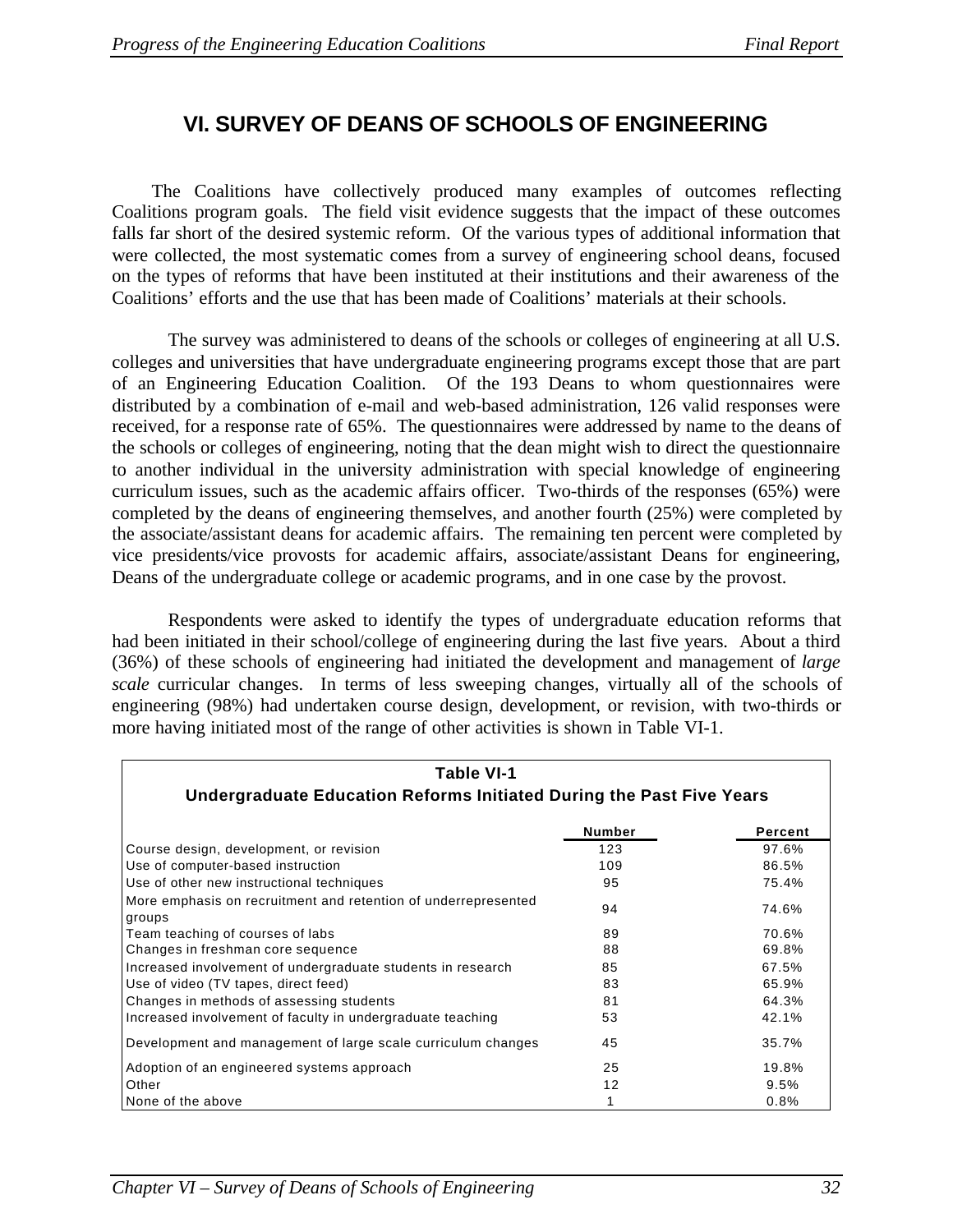Of the 25 that had introduced changes aimed at the adoption of an engineered systems approach, more than half were institutions in which an NSF Engineering Research Center has been established. Most of the above reforms had been initiated at the level of the school/college of engineering (89%) or department (87%), but a substantial number (44%) had been universitywide.

One of the primary factors that has motivated reforms at engineering schools over the last five years has been ABET 2000; roughly nine out of ten (91%) survey respondents indicated that this had been a factor motivating change. Faculty interest has also been a strong factor motivating reform, indicated by about 8 out of 10 (81%) survey respondents. Other factors are listed in Table VI-2.

| Table VI-2<br><b>Factors Motivating Reforms in Schools/Colleges of Engineering</b>   |               |                |  |
|--------------------------------------------------------------------------------------|---------------|----------------|--|
|                                                                                      | <b>Number</b> | <b>Percent</b> |  |
| <b>ABET 2000</b>                                                                     | 115           | 91.3%          |  |
| <b>Faculty interest</b>                                                              | 102           | 81.0%          |  |
| Industrial advisory board interest                                                   | 85            | 67.5%          |  |
| Industrial employer interest                                                         | 82            | 65.1%          |  |
| Administration interest                                                              | 78            | 61.9%          |  |
| Student interest                                                                     | 64            | 50.8%          |  |
| To achieve a better fit with preparation of incoming students                        | 55            | 43.7%          |  |
| State and/or system-wide mandate                                                     | 43            | 34.1%          |  |
| Interest of other outside sources (e.g., funding agencies,<br>foundations or donors) | 34            | 27.0%          |  |
| <b>NSF's Engineering Education Coalitions Program</b>                                | 20            | 15.9%          |  |
| Engineering Research Center at the institution                                       | 14            | 11.1%          |  |
| Other                                                                                | 11            | 8.7%           |  |

With wide scale reform of engineering education the basic goal of the Coalitions Program, institutional commitments to teaching in promotion and tenure decisions are an important measure of the extent to which such reforms are being established. Innovative teaching is given greater weight in promotion and tenure decisions than five years previously at roughly forty percent of colleges and schools of engineering. While in many cases it is not receiving any *greater* weight than previously, almost no cases were reported in which it is being weighted *less* than five years ago. Roughly twenty-five to thirty percent of the schools also reported that curricular reform activities and efforts are being weighted more heavily in promotion and tenure decisions than five years ago. While again, the vast majority reported no differences from five years previously, almost none reported that such activities are weighted *less* than five years earlier.

Evidence of important change might include interdisciplinary interaction arising in schools outside the Coalitions Program. Respondents to the Deans survey were asked what proportion of their faculty engage significantly in interactions beyond their home departments. Faculty interaction with other departments is not uncommon, with 61% of the schools of engineering reporting that about a third of their faculty interact across departmental lines and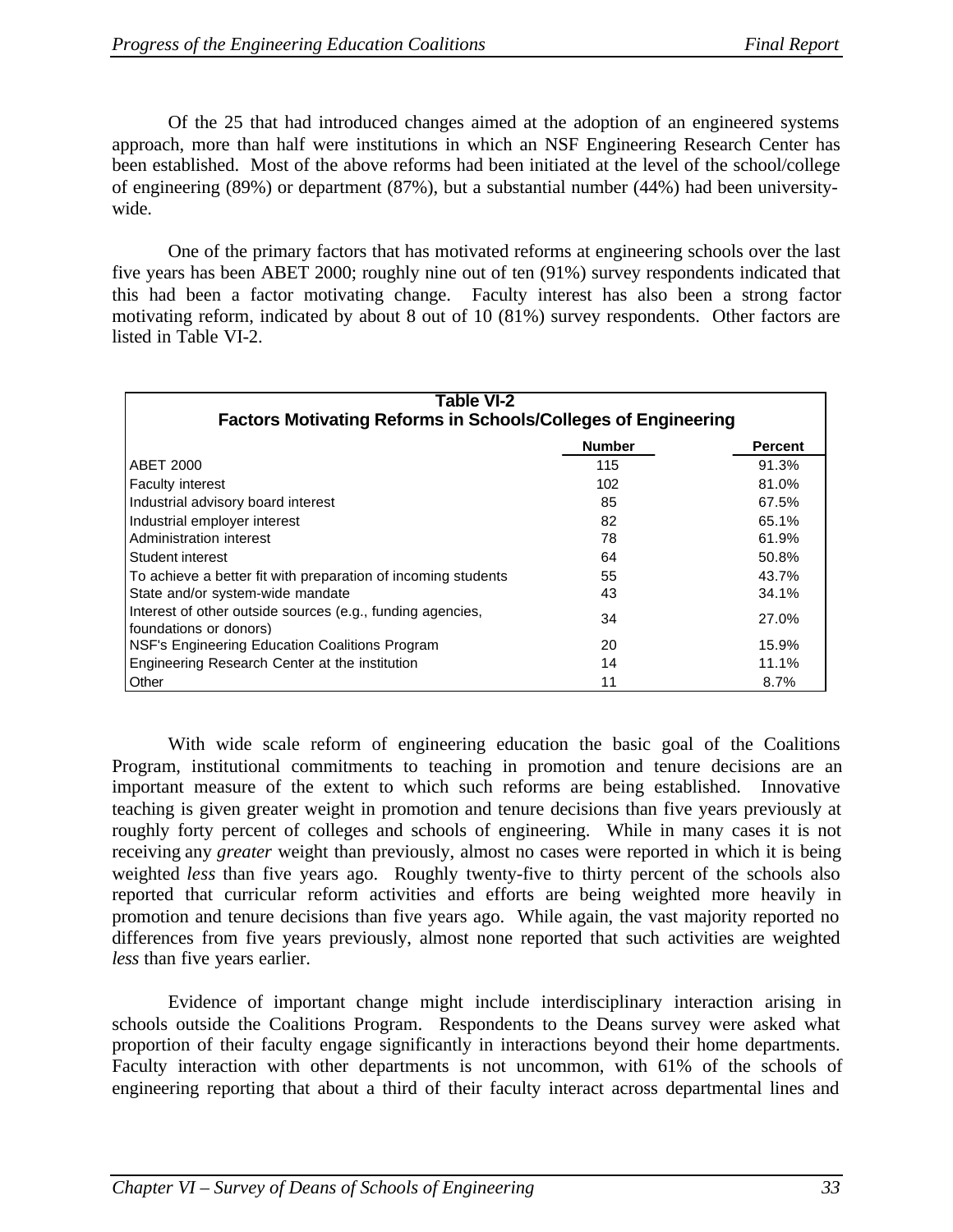another 27% reporting that more than half of their faculty engage in cross-departmental activities. Interaction with non-engineering colleges is much less common, with 50% of respondents reporting that less than one out of ten of their faculty engage in cross-college activities, another 43% reporting that only about a third of their faculty are significantly engaged in these activities, and only 7% reporting that more than half of their faculty interact with other colleges.

Faculty interaction with industry, another part of the Coalitions Program agenda, is more common in colleges of engineering than is interaction across departmental lines. Close to four out of ten of the schools surveyed (38%) reported that more than half of their faculty have significant interactions with industry and another five out of ten (51%) reported that about a third of their faculty are involved in such interactions.

About half of the colleges of engineering that responded to the survey (48%) reported that their college had collaborated with other universities or colleges in the development of courses, material, or student assessments during the past five years. More than a third (38%) of these other universities and colleges with which education-related collaboration had taken place were said to have been members of an NSF Engineering Education Coalition.

By far the most commonly reported sources for learning of new developments in curricular materials were ASEE publications, conferences, and meetings, listed by over 50 respondents in response to an open-ended question. Other frequently cited sources of information included journals, articles, and other publications (19); the Internet and the Web (17); national conferences (17); professional meetings (16); ABET meetings and publications (16); NSF Engineering Education Coalitions materials and publications (13); NSF reports and publications (8); and publishers and vendors (7). The field research noted that Coalitions reported a large amount of ASEE media as means of dissemination. With ASEE sources listed as the top source of learning of new developments, it is hard to assess the reason that Coalition materials, themselves, ranked so low in respondents' awareness of Coalition efforts and materials, but it is possible that the respondents read about Coalition-related efforts in ASEE publications without being aware of the relationship to the Program.

This is especially true because roughly eight out of ten of the Deans' survey respondents reported that they were familiar with NSF's Engineering Education Coalitions Program. SUCCEED was known of by 56% of respondents, ECSEL by 47%, Gateway by 44%, Synthesis by 37%, Foundation by 36%, and Greenfield by 21%. When asked whether they were familiar with any products and/or materials (e.g., textbooks, CD-ROMs, World-Wide Web sites) developed by an Engineering Education Coalition, however, less than half (40%) answered in the affirmative. Specific products with which survey respondents were familiar are listed in Table VI-3.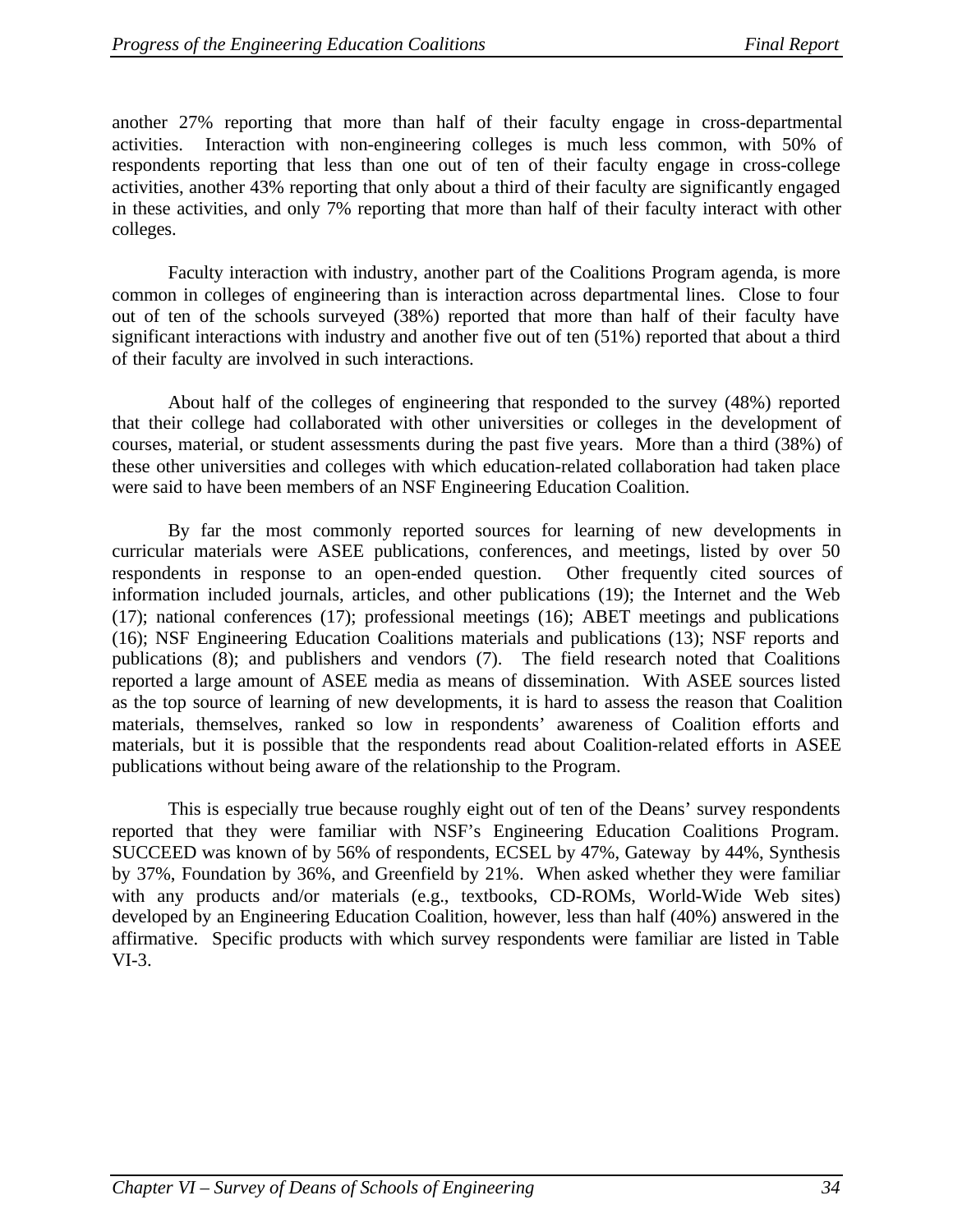Г

| Table VI-3<br><b>Coalitions Products and Materials with which</b><br><b>Survey Respondents were Familiar</b>                                                                                                                                                                                                                                                                                                                                                                                                                                                                                                                                                                                                                                                                                                                                                                                                       |  |  |  |  |
|--------------------------------------------------------------------------------------------------------------------------------------------------------------------------------------------------------------------------------------------------------------------------------------------------------------------------------------------------------------------------------------------------------------------------------------------------------------------------------------------------------------------------------------------------------------------------------------------------------------------------------------------------------------------------------------------------------------------------------------------------------------------------------------------------------------------------------------------------------------------------------------------------------------------|--|--|--|--|
| <b>Specific Products</b>                                                                                                                                                                                                                                                                                                                                                                                                                                                                                                                                                                                                                                                                                                                                                                                                                                                                                           |  |  |  |  |
| SUCCEED CD-ROM: Engineering Education Publications and Multimedia Software<br>Continuous Faculty Development: A Compendium of the Gateway Workshops<br><b>Gateway Manufacturing Curriculum</b><br>Synthesis Design Case Studies<br>Drexel/Gateway Core Curriculum Design<br>Texas A&M/Foundation Core Curriculum Design<br>SUCCEED ABET 2000 materials<br>Ross-Hulman (Gloria Rogers)/Foundation Assessment Program Development Guide<br>Prism<br><b>ECSEL Integrated Courses</b><br><b>CD-ROM</b> "Greatest Bits"<br>A Manual for Curriculum Innovation and Renewal<br>The Innovator<br><b>SUCCEED Curriculum Implementation Structure</b><br><b>Engineering Mechanics Module</b><br><b>SUCCEED Summary of Course/Curriculum Projects</b><br><b>SUCCEED Assessment Planning Guide</b><br>Foundation Freshman Engineering Initiative<br>Math Text<br>Upper-class projects and techniques<br><b>JIT</b> mathematics |  |  |  |  |
| <b>General Sources</b>                                                                                                                                                                                                                                                                                                                                                                                                                                                                                                                                                                                                                                                                                                                                                                                                                                                                                             |  |  |  |  |
| <b>CD-ROMS</b><br>Web sites<br><b>NEEDS</b> database<br>Assessment materials<br>Courseware<br>Software<br>Conference proceedings<br><b>Curricular materials</b><br>NSF research reports<br>Articles reporting efforts and results                                                                                                                                                                                                                                                                                                                                                                                                                                                                                                                                                                                                                                                                                  |  |  |  |  |

About one-third of respondents were familiar with specific Coalitions products. As shown in Table VI-4, 46% of these respondents considered the Coalitions products with which they were familiar very accessible, 40% considered them very user friendly, and 34% considered them very useful.

| Table VI-4<br><b>Assessment of Coalition Products</b> |                 |          |             |            |
|-------------------------------------------------------|-----------------|----------|-------------|------------|
|                                                       | <b>Not Very</b> | Somewhat | <b>Very</b> | Don't Know |
| Useful                                                | 8.0%            | 48.0%    | 34.0%       | 10.0%      |
| Accessible                                            | 14.0%           | 32.0%    | 46.0%       | 8.0%       |
| User friendly                                         | 8.0%            | 38.0%    | 40.0%       | 14.0%      |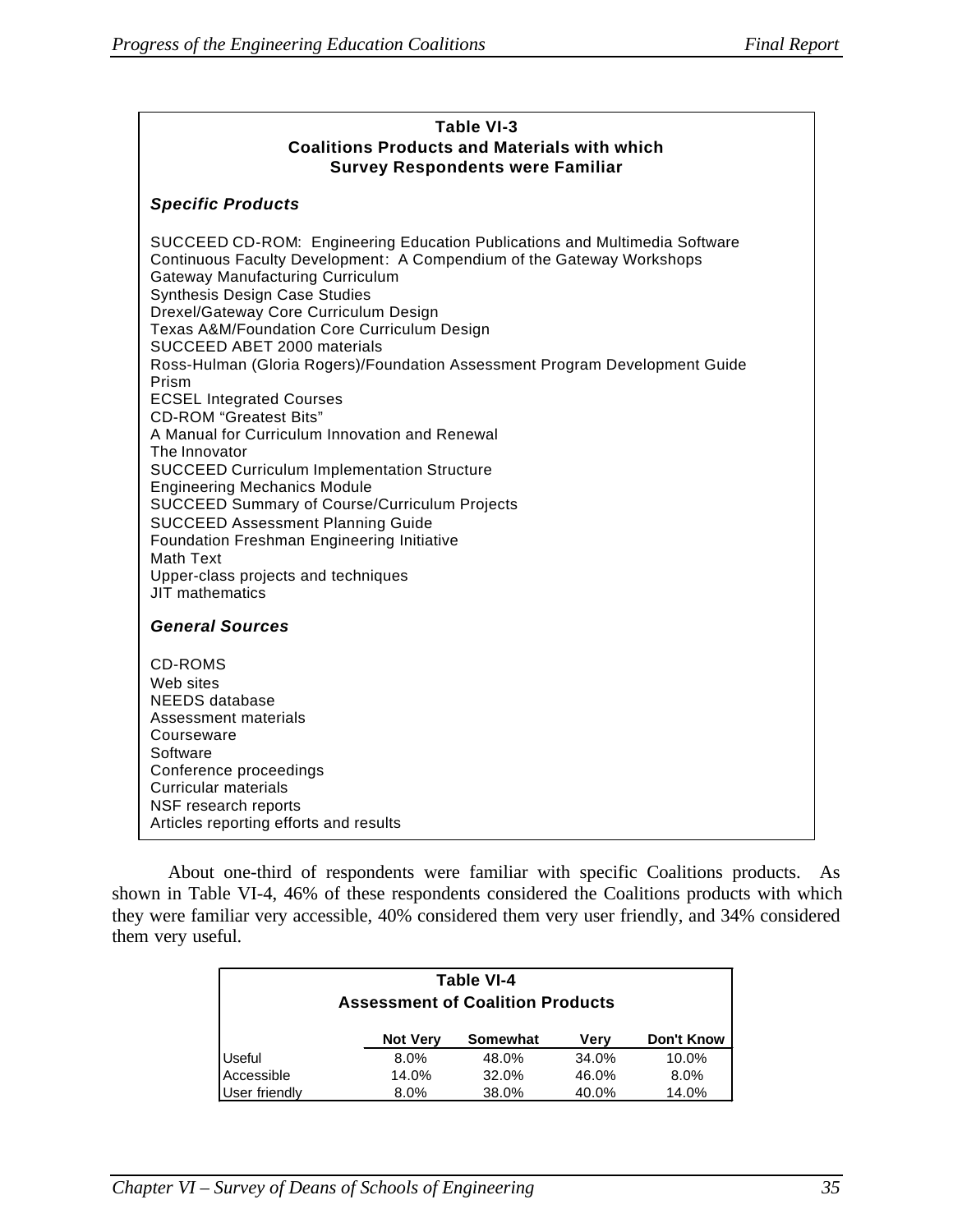Respondents were also asked whether, based on their understanding of those in their school or college of engineering who had reviewed Coalitions products or materials, any shortcomings in these materials had been found. Highly pertinent to understanding some of the difficulties involved in disseminating Coalition products is that while roughly a third of the respondents indicated that no serious shortcomings in Coalitions products had been found, about a fourth indicated that the materials require too much faculty time to use properly and a fourth also indicated that the materials are not ready for transfer beyond the originating institution. Several comments about transferability implied that the materials had limited utility outside the Coalition group of institutions because they were too campus-specific, too internally focused, or limited by differences in size and culture of the institutions involved.

Of the 50 respondents who indicated that they were familiar with Coalition materials and products, only 22 indicated that any of these materials or products had been used in their school or college of engineering. This is about 18% of all institutions that responded to the survey. Eleven institutions are using methods for incorporating new technology in courses or labs (e.g., video or distance learning), 9 institutions are using instructional modules for courses or labs, and 6 are using other methodological materials. Only a few institutions are using a curriculum for an entire degree, a complete curriculum for an individual course or lab, or a curriculum for a set or sequence of courses or labs. The most common media through which these Coalition materials and products have been obtained are Web sites, hardcopy textbooks or paper modules, and CD-ROMs. Eleven institutions reported that Coalition materials have been enthusiastically embraced by a small number of faculty, 6 reported that the materials are considered to be no different from those already available, and 10 reported that faculty are not sufficiently aware of the materials to have an opinion.

Only fifteen respondents reported awareness that individuals from their institution had looked at the National Engineering Education Delivery System (NEEDS). Most of those who had not looked at the system reported that they were not aware of it. Of those who had examined the system, most found it somewhat useful but none found it very useful, a roughly equal number found it somewhat or very accessible, and a roughly equal number found it somewhat or very user friendly. Eleven respondents reported knowledge of someone in their institution having downloaded courseware or other materials from NEEDS, 5 reported someone having tested such materials in a course or lab, and 4 reported someone having evaluated such materials in a formal sense (e.g., individual or committee review). In fact, relatively few of the respondents in the Faculty Participant Survey (9%) had used NEEDS postings to disseminate products, as opposed, for example to conference presentations (57%).

The Deans survey respondents, especially in questions indicating detailed awareness and/or attempts to use Coalition outputs, indicated that the impact of the Coalitions and their outputs has been mixed and limited. The results reinforce information from field research pointing to a serious problem with dissemination of Coalition materials to the wider engineering education community, as distinct from actually adopting Coalition curricula and materials in non-Coalition institutions.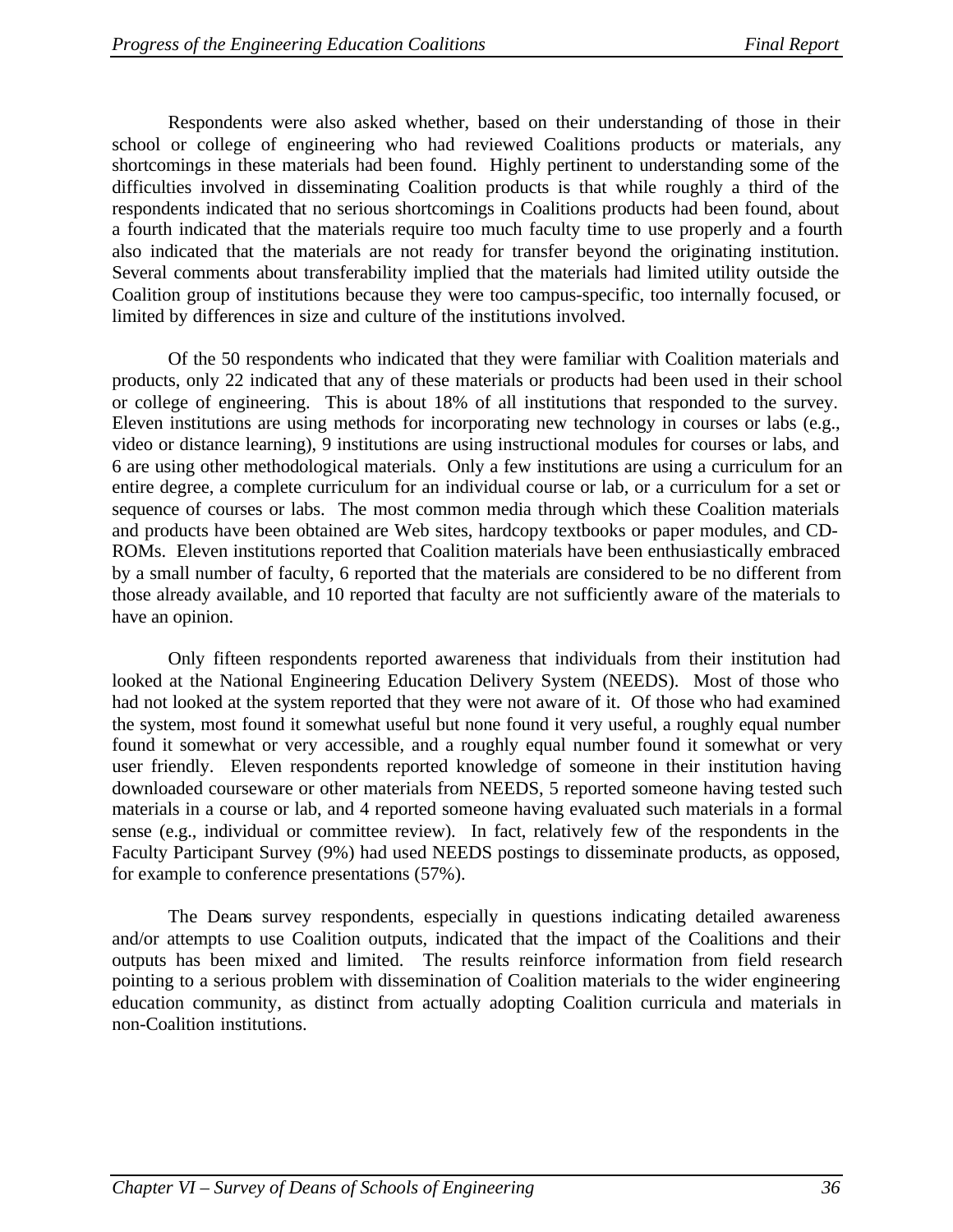# **VII. CONCLUSIONS AND RECOMMENDATIONS**

# **A. Overall Findings**

### *1. Progress towards Reform Thus Far*

The Engineering Education Coalitions Program was established to create broad-based institutional collaborations aimed at establishing "bold, innovative, comprehensive, and systemic new models for undergraduate engineering education." *"Comprehensive Curriculum Restructuring"* was emphasized, along with widespread dissemination and adoption of Coalition products at both Coalition and non-Coalition schools of engineering. The objective of this study was to assess the progress that the Coalitions had made during the first five years of the program toward these goals at roughly the midpoint of the Program's prospective life span.

A large number of Coalition-supported "products" have been generated, both in terms of curricular materials and instructional practice. All are responsive, typically, to more than one of NSF's desired characteristics: a teaming approach, open-ended learning, new instructional technologies, etc. The most pervasive of these was found to be the presence of "engineering up front": the exposure of freshmen to hands-on, real-world engineering practice early in their undergraduate education. Both dissemination and program evaluation activities were found to have been much slower to develop than the Program had intended.

Senior design projects with industrial partners were highly valued and efforts are being made to expand them. Both faculty and students saw Coalition emphasis on a team approach as a difficult experience, replete with problems associated with team composition and organization, ways of dealing with slackers, and grading methods. Students nonetheless rated it highly as a valuable "real world" experience that gave them an advantage in the job market. Because too few students had graduated from degree programs heavily influenced by Coalition efforts when the study was conducted, no component of following their experience in industry was included in the study. However, available student feedback indicated that Coalition experience was entirely advantageous in terms of the reactions of industry personnel during internships, coop or summer jobs, and senior job interviews. The teaming experience, hands-on understanding, and communications skills derived from Coalition-influenced courses were recognized and valued by industry as reported by students interviewed at the Coalitions.

Preexisting characteristics of the institutions involved had an important impact on the degree to which "buy-in" and the consequent inception, breadth, and institutionalization of Coalition efforts was received. Some disciplines in a given institution had long since developed a team culture, others resisted it. Support, both in terms of leadership and resources from administrators in both the engineering school and the larger institution, had a significant impact. Some institutions were active developers of materials, others passive recipients and/or adaptors. Coalition efforts had to compete with other priorities over and above research agendas within schools and departments. Coalition acceptance was aided by and, in turn, aided schools in dealing with ABET 2000 efforts. In fact, it is difficult to assess the progress of the Coalitions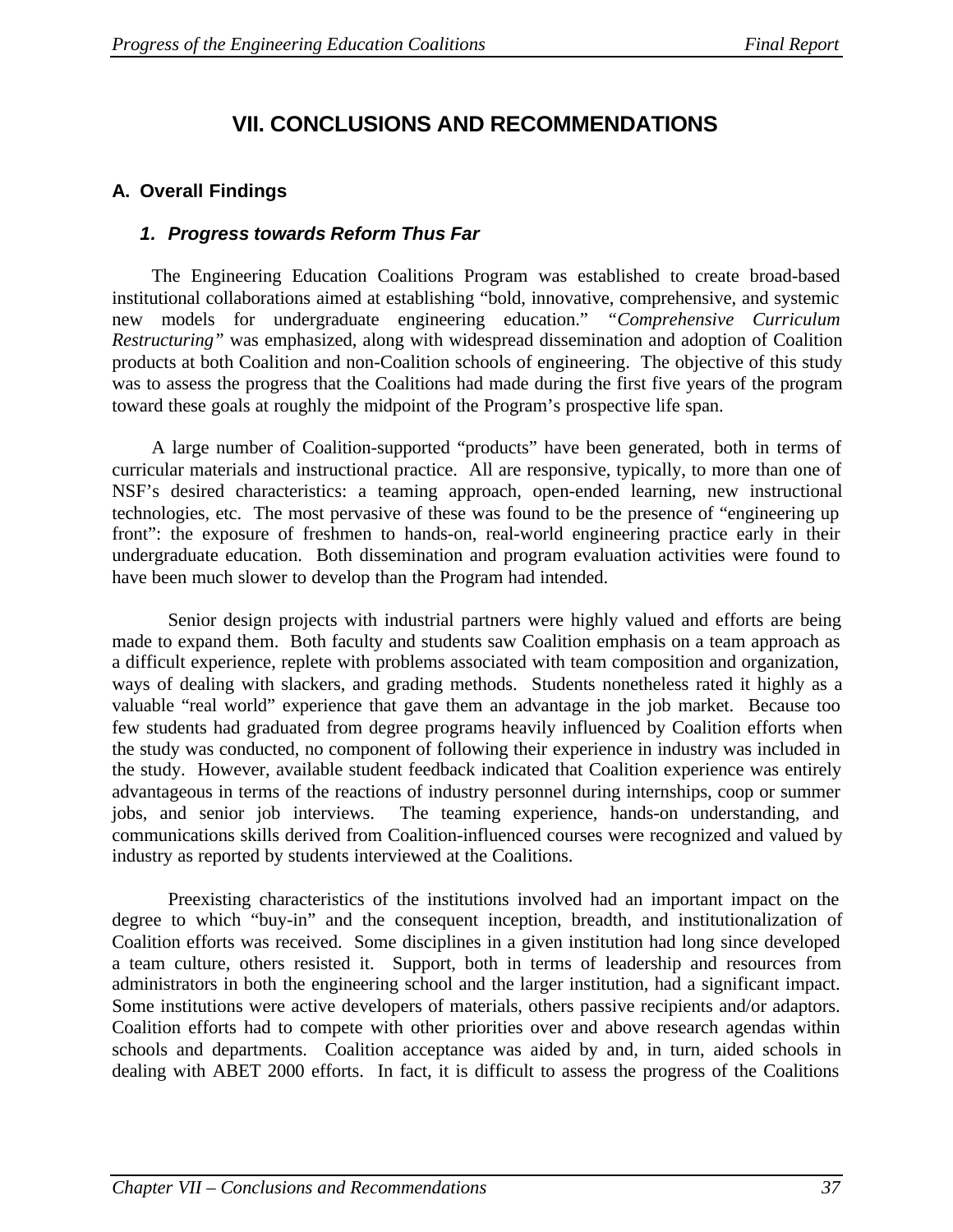because there are so many other convergent forces pressing for the reform of engineering education.

A clear limitation of Coalition initiatives has been their breadth in relation to the full range of engineering disciplines. Even at a single institution, much less across institutions, much of the progress thus far has been within certain disciplines such as mechanical engineering or at lower undergraduate levels, such as freshman coursework. Most of the Coalitions have had only a limited impact on the other major engineering disciplines or at the upper levels of the undergraduate curriculum. Although many examples of desirable change have been described in this report, the examples are largely isolated observations of the desired behavior, covering only a small minority of courses, faculty, or students. Some possible reasons for the lack of stronger signs of systemic reform to date follow.

### *2. How Long Should Reform Take?*

One obvious response to the limitations on reform observed thus far is that the Coalitions have been functioning for a relatively short time, and the focus of the first stages of reform has tended to concentrate to date on lower division courses. Such a response may be entirely reasonable, because the time needed for broad-based reform to occur is not well understood. System-wide reform of undergraduate engineering education in the United States certainly takes more than five or even ten years. For example, for some types of systems change, an entire generation of people (in this case, faculty) may need to turn over before institutions are fully reformed. From this broader time perspective, the fact that the Coalitions have been able to make significant changes in some disciplines, and, at the lower undergraduate levels in particular, can be taken as a positive sign of progress.

### *3. Conditions Impeding Reform*

In terms of developing broad-based reform of the U.S. undergraduate engineering education system, study findings suggest that several conditions exist that may be impeding reform. First would be that the Coalitions Program strategy lacks sufficient breadth. Based on 1996 data, the Coalitions collectively cover only 32% of the "teaching" faculty in undergraduate engineering in the United States, and only 24% of the undergraduates enrolled in engineering. Even though the Coalitions include many of the leading engineering institutions, change across the entire country will still require substantial dissemination and diffusion into practice of the Coalitions' successful experiences.

A second potential impediment is that some of the factors underlying the concerns leading the original Belmont Conference have not changed greatly. For example, large-scale funding for academic engineering research, whether from industrial or governmental sources, does not appear to have diminished substantially. At the same time, while the funding of the Coalitions collectively seems substantial, the small amounts allocated to individual projects could make them appear to be more trouble than they were worth. Faculty who are oriented toward research can still pursue their interests and either resist change in undergraduate teaching practices or be distracted from it. In the face of such conditions, institutions as a whole have less pressure to change.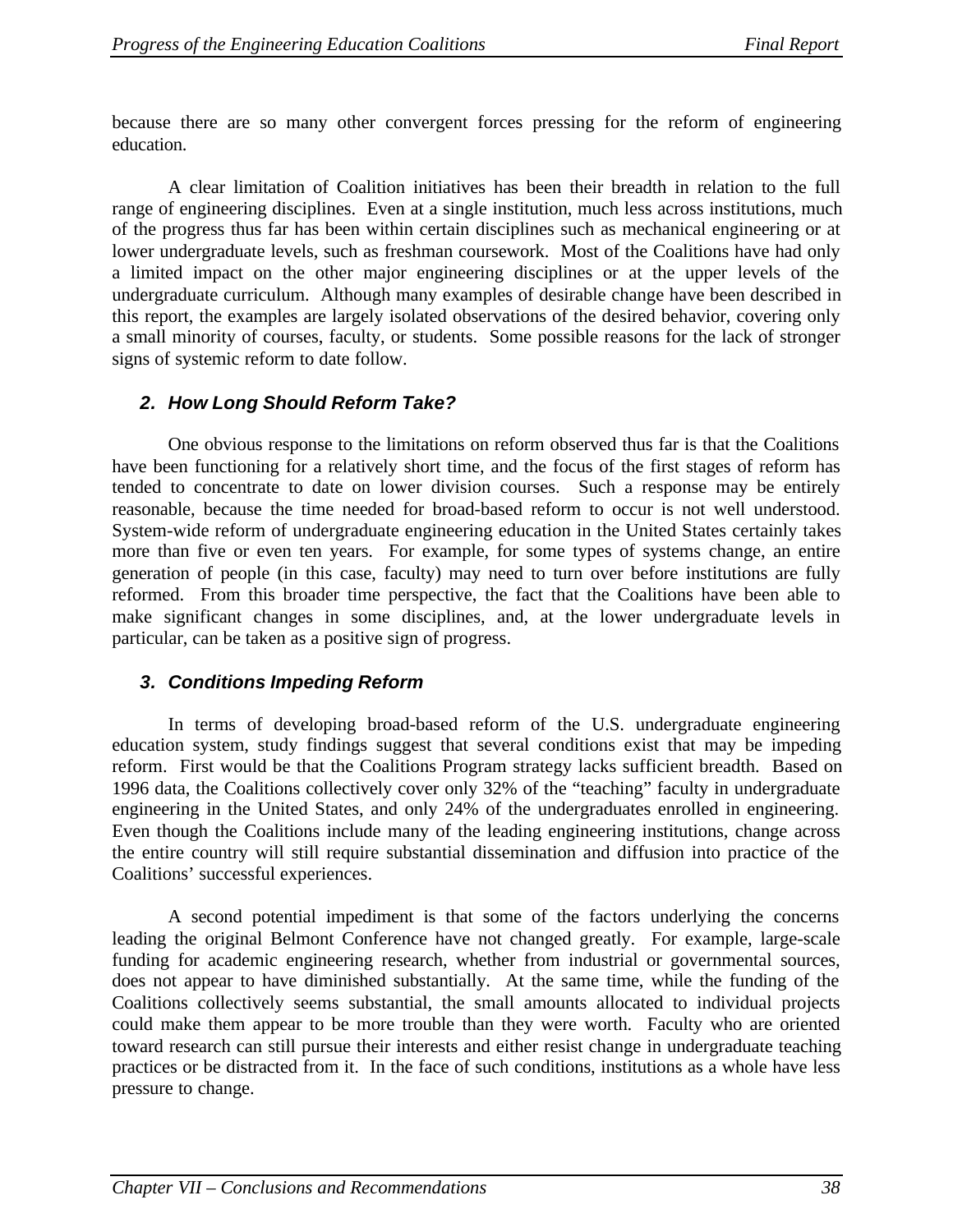### *4. Conditions Accelerating Reform*

Despite possible impediments, one force strongly favoring reform is the gradual implementation of ABET's *Engineering Criteria 2000*. Beginning in the year 2001, the criteria will apply to all accreditation actions in the United States. ABET reviews about 25% of the approximately 330 schools in the U.S. with undergraduate engineering programs (about 305 schools currently have accredited programs). Thus, by 2005, nearly all schools desiring ABET accreditation will have had to comply with the criteria. As this report has noted, some Coalition schools were helped in meeting the ABET criteria by their Coalition involvement. In addition, some Coalitions provided assistance to non-Coalition schools preparing for their own accreditation reviews. Their example suggests that adopting some of the practices and innovations already tested by the Coalitions should be an attractive strategy for other schools in efforts to meet the new criteria. In this sense, the work of the Coalitions will then have provided a valuable contribution toward the overall movement for engineering education reform.

### **B. Building on the Progress of the Coalitions**

The study suggests that there has been limited success in achieving the Coalitions Program's perhaps overly ambitious goal of comprehensive changes and reform in such a short time-frame of five years. There is much still to be accomplished along such lines as changing academic cultures to integrate engineering education and research, enhance interdisciplinary and team-oriented teaching, and provide greater institutionalization of reforms that provide early experience with design and engineering practice.

Nevertheless, much has been accomplished. As the Program moved into its second and final phase, it had:

- developed a significant base of enthusiastic human resources, dedicated to and experienced in the effort to provide innovative courses and instructional materials;
- produced a wide range of pedagogical outputs that range from computer-based instructional modules through complete new courses to integrated curricula aimed at meeting NSF's goals as well as ABET 2000 criteria.

Moreover, while ABET 2000 has been and will continue to be a driving force that influences schools of engineering to adopt programs and materials consistent with the goals of the Coalitions Program, the Program has meanwhile played an important role in preparing schools for ABET review. It also has legitimized to some degree pedagogical research as a part of the reward system of a number of universities.

The intent here is to suggest ways in which the Coalitions Program can most effectively leverage these outputs during its final years of investment in the reform of engineering education. To do so is a form of innovation. Exemplary program outputs need to be disseminated, adapted, and adopted widely for systemic reform to be achieved. What we know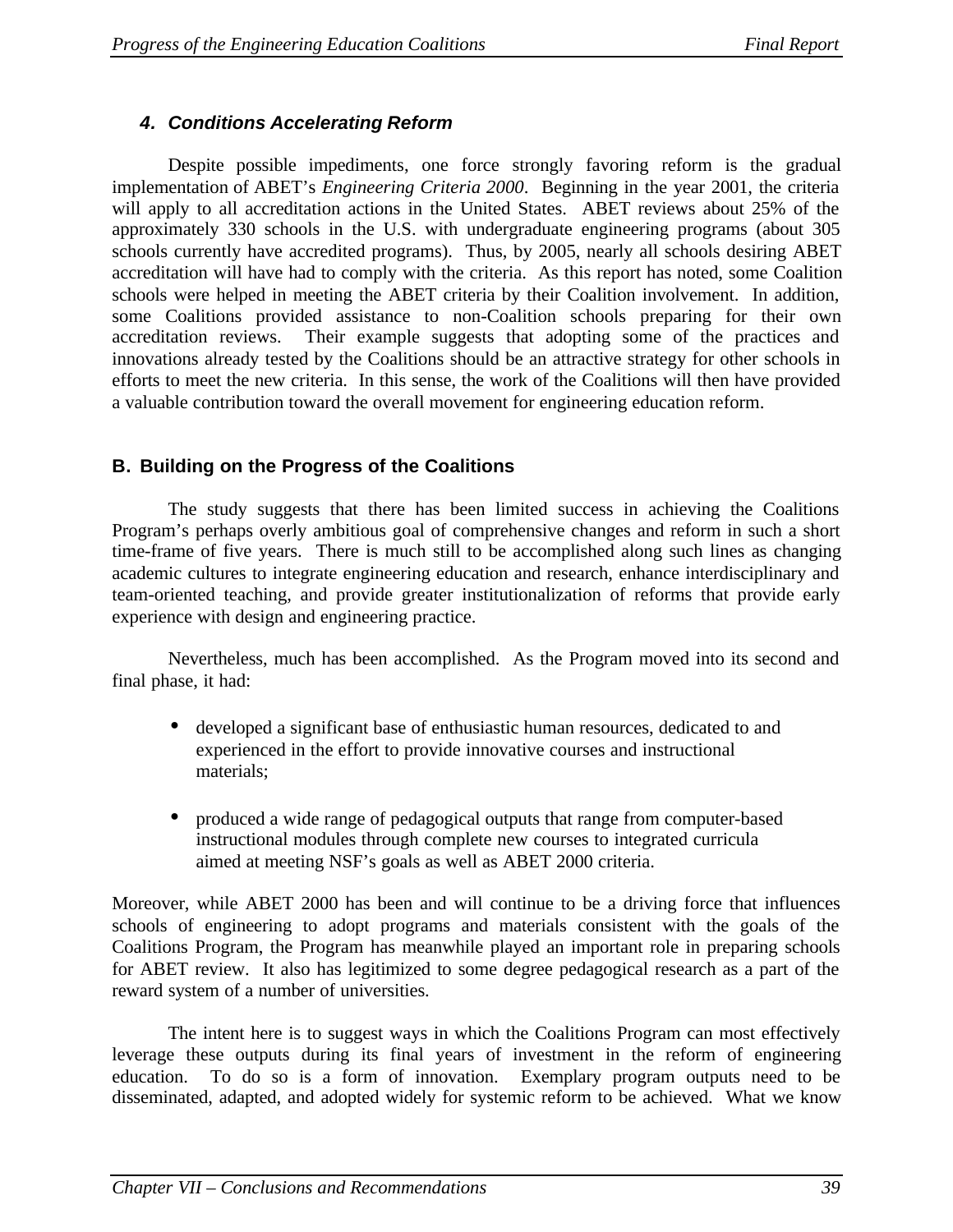about innovation says that dissemination, at least in the sense of communication about the availability of something, does not necessarily result in technology transfer (adaptation and adoption), and this is the critical strategic issue for the Coalitions Program to confront. How can it most effectively promote the transfer and adoption of the best work that it has sponsored since 1990?

Diffusion of educational innovations faces a number of barriers. Dissemination was shown by the study to be a significant problem for several reasons related to it being an intermediate step, not an end point.

- 1) Most innovative developments were limited to intra-institutional adoption among Coalition members, and even within institutions, expanding "the choir" has not been easy.
- 2) Documentation is a serious problem. The most enthusiastic faculty participant is still not inclined by disposition, available project money, and other aspects of the reward structure – including his or her regular research agenda – to invest substantial time in providing the documentation necessary to translate the originating classroom experience into something immediately transferable to other teachers, curricula, and institutions.
- 3) Dissemination methods used thus far have failed to distinguish between knowledge transfer and technology transfer. The Program has facilitated travel to meetings, and its legitimization of pedagogical research has resulted in the publication of numerous papers in ASEE and other related education journals. However, just as few patents are ever licensed for application, survey evidence from the study suggested that few presentations or publications had resulted in true transfer – adaptation and adoption – of Coalition outputs beyond the boundaries of their developing institution or, in some cases, the Coalition more broadly.

These problems with dissemination suggest that the Coalitions Program needs to establish a *process* that will bring together the products that have been produced and, beyond where they are already in use, the human resources who are committed to needed reforms and seeking innovations to adopt. The process needs to start with a strategic assessment of the products for their quality, adaptability, and marketability in the domain of engineering education. Without demonstrative empirical proof of the effectiveness of an innovation, it is unlikely to be accepted in the market place.

This is not enough to bring about adoption, however. Instruction modules and courses need to documented sufficiently in order to be usable in different types of institutions. They must also be sufficiently generic in context to be usable in other settings: if products aren't immediately usable in other institutions they must be adaptable. Broader multi-course curricula face more difficult barriers: they need buy-in from larger and multi-department constituencies. Courses need to be evaluated for their potential adaptability and for their potential for institutionalization, not brief experimentation. Finally, marketability would be enhanced if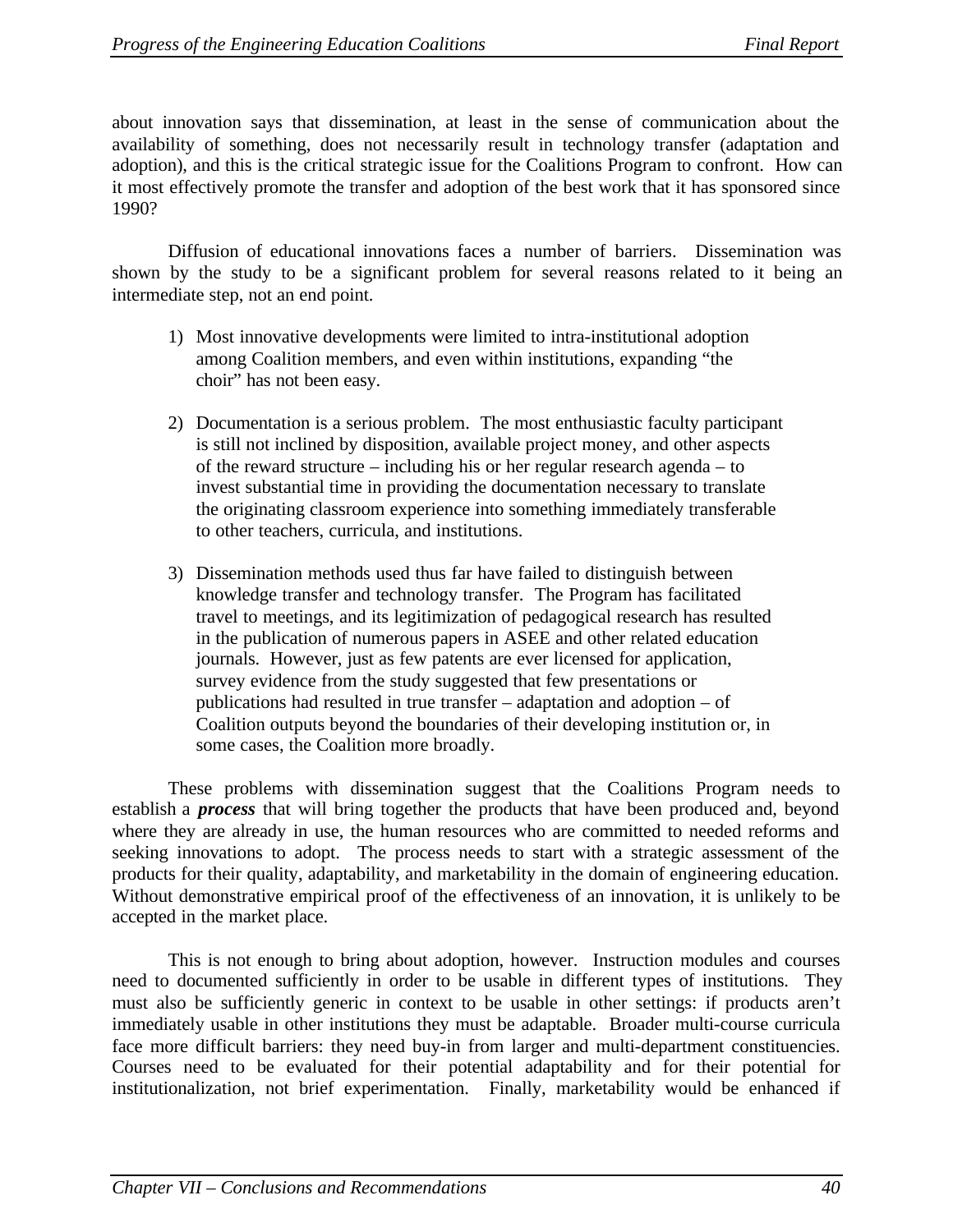products were potentially commercializable through publishers, software vendors, and related sources. One of the most serious transfer barriers for Coalition courses and products is that they are typically more costly to implement than traditional teaching methods, both in time and monetary investment: efficiencies of scale or other economies are needed.

At least two mechanisms might be considered in order to commence this process.

- 1) Some type of primary screening of both available materials and the related human resources – their developers, or faculty who have taught courses developed by the Coalition or using Coalition-developed materials. Even the best "products" will have difficulty finding acceptance without "champions."
- 2) Selectivity Workshops: Priorities need to be established for efforts to push the best of the best across and out of the Coalitions. Such workshops can be topically focused. They need to include the developers and prospective champions of the materials, engineering deans or other academic representatives from outside the Coalitions, representatives from industry who are not Coalition insiders, and "commercializers" (publishers, etc.).

Following the establishment of selective priorities, a concerted effort at transfer to other institutions can follow to complete the process. This could include:

- 1) The development and marketing of commercial products (textbooks, documented modules and computer programs, etc.).
- 2) Training workshops perhaps summer sessions of one or more weeks in which faculty from non-Coalition schools are brought together with Coalition champions of the selected innovations to provide an overview of their effectiveness and training in their use or adaptation.
- 3) Exchange programs intended to leverage the human resources developed by the Coalitions by bringing outside faculty into a Coalition environment containing innovative instructional techniques and cultural shifts, as well as putting product champions into other schools to teach and show others how to implement Coalition courses and materials in non-Coalition contexts.

The latter two are aimed at moving beyond forms of secondary interaction, such as conference presentations and the reading of published papers to the most assured approach to innovation: primary human interaction on an extended basis that is intended to equip others to use Coalition products successfully.

Finally, if such activities are undertaken, each Coalition should be given the responsibility of providing NSF with a tracking of its activities in the process and an assessment of the effectiveness of those activities in contributing to the broadening of reform toward the goal of more systematic and pervasive reform of undergraduate engineering education.